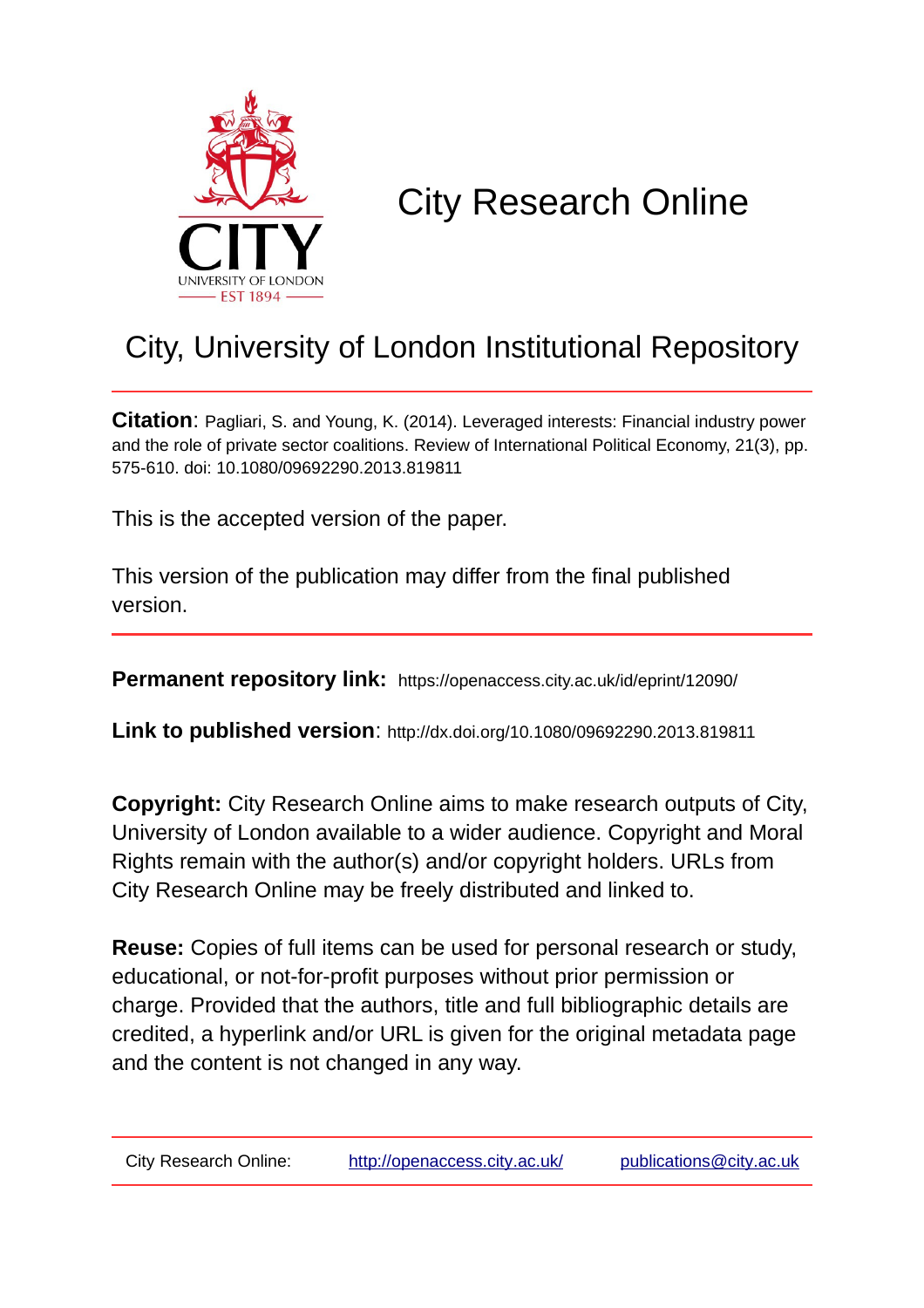#### Leveraged Interests: Financial Industry Power and the Role of Private Sector Coalitions

Stefano Pagliari & Kevin L. Young<sup>1</sup> Stefano.Pagliari.1@city.ac.uk kevinlyoung@polsci.umass.edu

City University London University of Massachusetts Amherst

#### DRAFT

#### *Abstract*

The power of financial industry groups is a subject of widespread academic and public debate. Existing international political economy (IPE) research has highlighted how different resources, institutions and structural features allow financial industry groups to influence financial regulatory policymaking. In so doing, however, this literature routinely tends to neglect the wider array of interest groups beyond the particular financial industry groups being regulated. Actor plurality is usually assumed to be low or inconsequential. Such an assumption obscures the important role that actor plurality may play in the policymaking process. We present new quantitative and qualitative evidence demonstrating how global financial regulatory politics is more plural than most existing depictions would suggest. Actor plurality can have significant effects in 'leveraging' the influence of financial industry groups which are often able to tie their interests with those of other private sector groups affected indirectly by the regulation in question. We illustrate this underappreciated facet of financial industry power through a variety of case-based evidence from the formation of banking and derivatives rules in various jurisdictions, both before and after the global financial crisis of 2008-2009.

Keywords: Financial Regulation; Interest Groups; Derivatives; Banking; Coalitions; Business Conflict.

 

<sup>1</sup> Authors' names are listed in alphabetical order; equal authorship is implied. We would like to thank Raymond Hicks, Robert Keohane, Johannes Kleibl, Helen Milner, Lauren Phillips, Jonah Schulhofer-Wohl, Len Seabrooke, Irene Spagna, Eleni Tsingou, as well as three anonymous reviewers for the comments and criticisms. This paper has benefited enormously from the comments received at the ECPR International Conference (September 2011), the International Relations Faculty Colloquium, Niehaus Center for Globalization and Governance, Princeton University (November 2011), European Political Science Association (June 2012), International Political Economy Society (November 2012), LSE Political Economy Group (January 2013), and the Waterloo Political Economy Group (April 2013). All remaining errors are our own.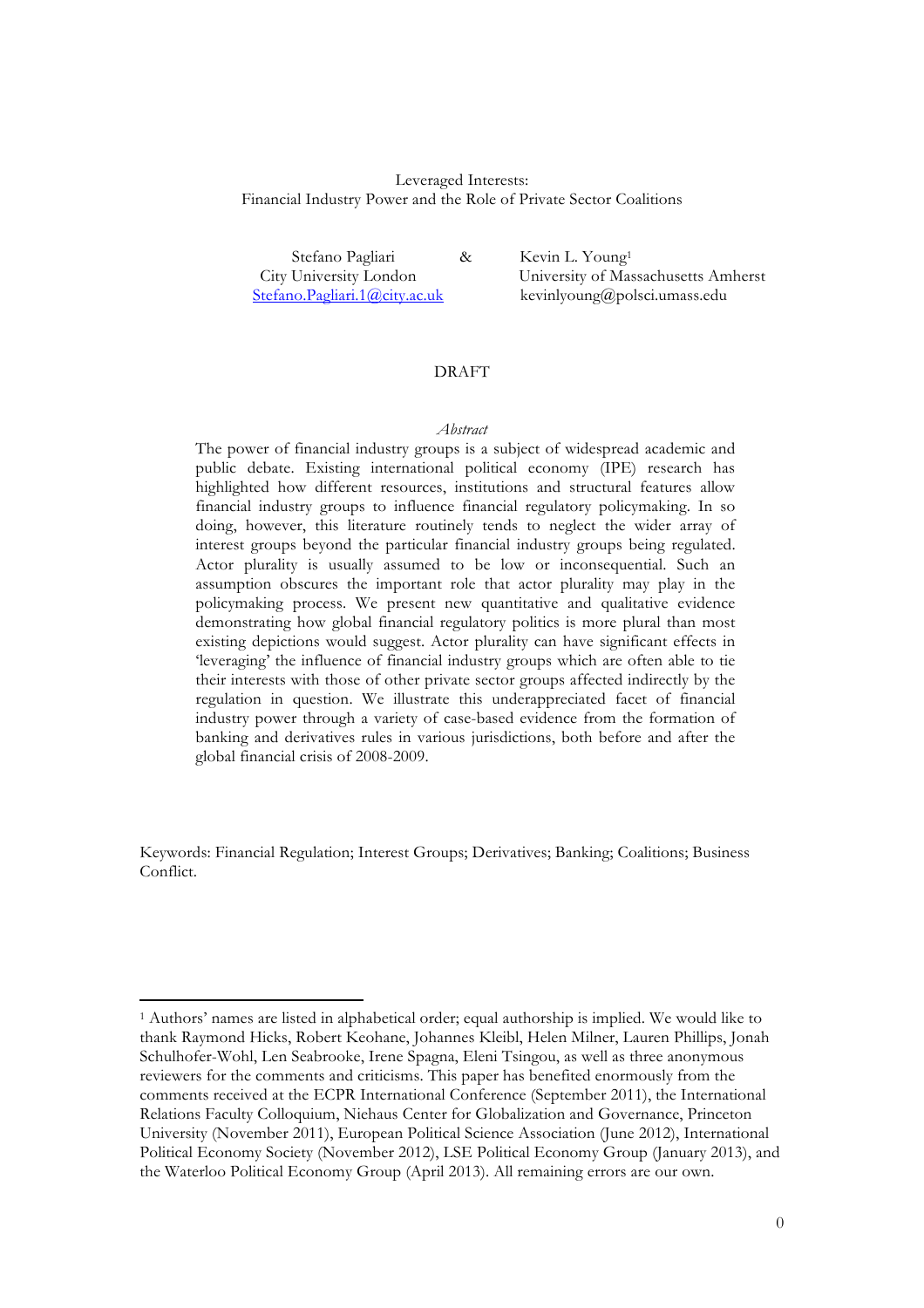Full Citation: Pagliari, S., & Young, K. L. (2014). Leveraged interests: Financial industry power and the role of private sector coalitions. *Review of International Political Economy*, 21(3), 575– 610. doi:10.1080/09692290.2013.819811

The recent global financial crisis has contributed to a resurgence of interest in financial sector industry groups such as banks, credit rating agencies, and hedge funds, and the influence these groups and their associations exercise over the shape of contemporary financial regulation. Conjectures regarding the power of these groups are widespread within the international political economy (IPE) literature, and numerous authors have debated how different resources, institutions and structural features of contemporary economies enable financial industry groups to influence the regulations to which they are subject.

Such attempts by IPE scholars to explain the power and influence of the financial industry on regulatory outcomes have traditionally concentrated their analysis on a rather narrow set of financial sector actors. An implicit, and often untested, assumption informing most of the literature is that collective action problems, resource and information asymmetries, and exclusionary institutional contexts constrain the plurality of actors involved in the financial regulatory policymaking process. As a result, most depictions represent the financial regulatory domain as a very non-plural place, dominated by a few all-powerful financial industry groups influencing regulation they are subject to at will, while other non-financial actors have been assumed away and left absent from most analyses.

Contrary to this perspective, in this article we contend that the mobilization of a *plurality* of private sector groups both inside and outside of the financial sector is a key characteristic of the financial regulatory policymaking and an important factor in affecting the policy-shaping power of financial industry groups. When financial firms are targeted by a regulatory policy, their lobbying campaigns are often able to tie their interests to those of other private sector groups affected indirectly by the regulation in question and to form coalitions helps them to amplify – or 'leverage' – their influence over the regulatory policymaking process. Yet such leverage, we contend, comes not only with benefits but also, occasionally, with risks as well. Although the influence of financial industry groups can be enhanced through coalitions, it is weakened if non-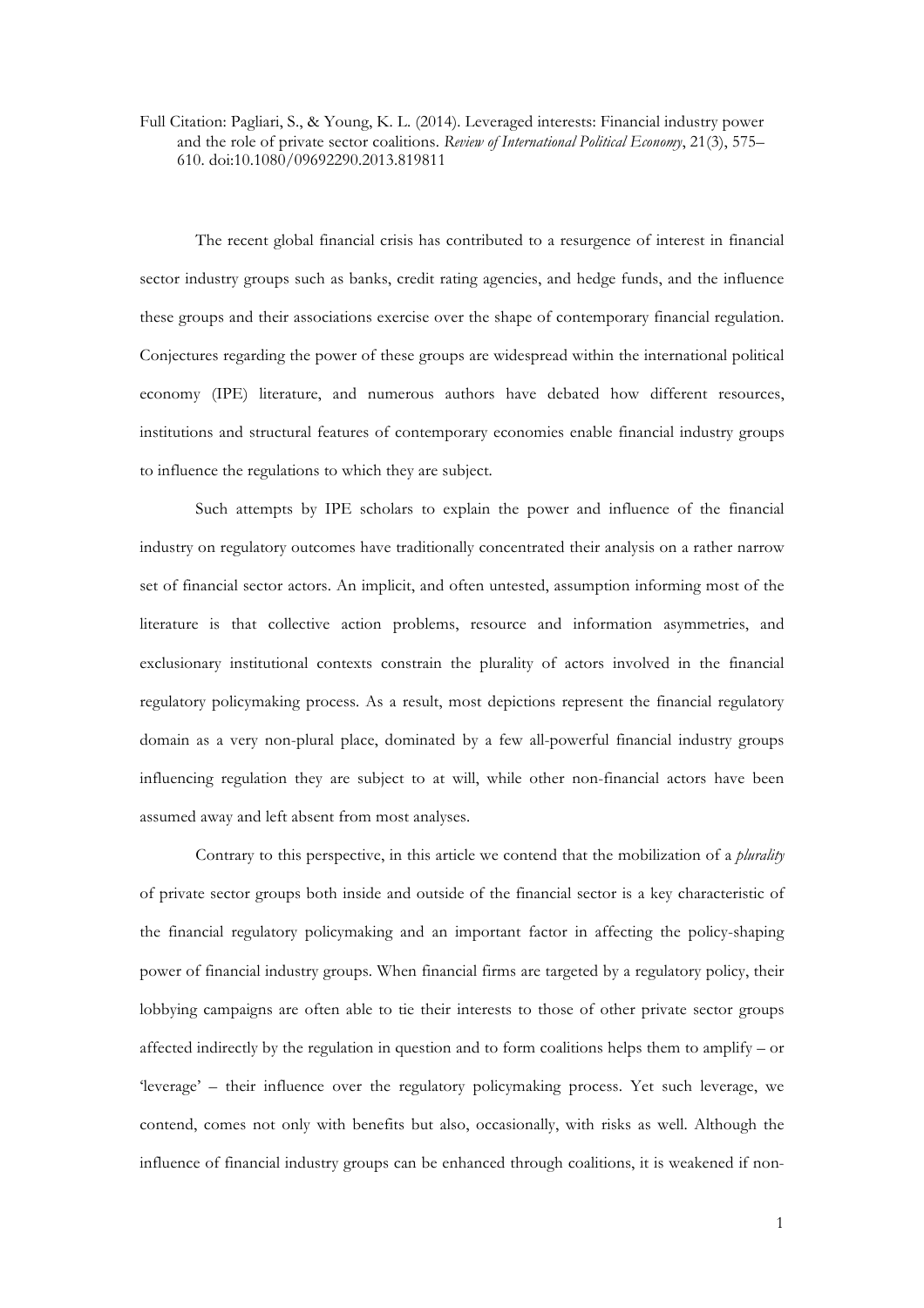target groups mobilize against their regulatory preferences. Acknowledging the wider plurality of actors in financial regulatory lobbying in this way can give us a richer sense of how financial industry power actually operates and its limits.

The paper is structured as follows. In Section 1, we review the existing literature on the power of financial industry groups over the design of financial regulatory policies, and highlight the assumption of the lack of plurality within financial regulatory policymaking. In Section 2, we explore this assumption by explicating a quantitative analysis of which groups mobilize in response to regulatory policy proposals, using data from national and international policy consultations in both finance and other regulated sectors. The rest of the paper explores the implications of this actor plurality for financial regulatory politics and the influence of financial industry groups in this domain. Section 3 lays out the theoretical motivations for conceptualizing the influence of financial industry groups as leveraged and conditional on the mobilization of other groups within and outside the financial industry. The impact of this mobilization over the power of financial industry groups is then explored in Section 4 through qualitative case-based evidence of financial regulatory lobbying in the domain of banking and derivatives regulation.

### **Section 1 - Financial Industry Power and the Plurality in the Financial Regulatory Policymaking**

In recent years, a large body of IPE literature has emerged which seeks to investigate the influence that the financial industry exercise over the regulatory policymaking process. Scholars from varying analytical perspectives have described this influence as extensive and systematic, as highlighted by the frequent reference to the term 'regulatory capture'. This concept originally developed by the economist George Stigler (1971) in his work on the regulation of the trucking industry has frequently been used by scholars of financial governance to convey the notion that the financial industry groups who were to be regulated routinely *make* policy, rather than *take* policy at the expense of consumers and the general public (see e.g. Baker 2010; Ocampo 2009:10;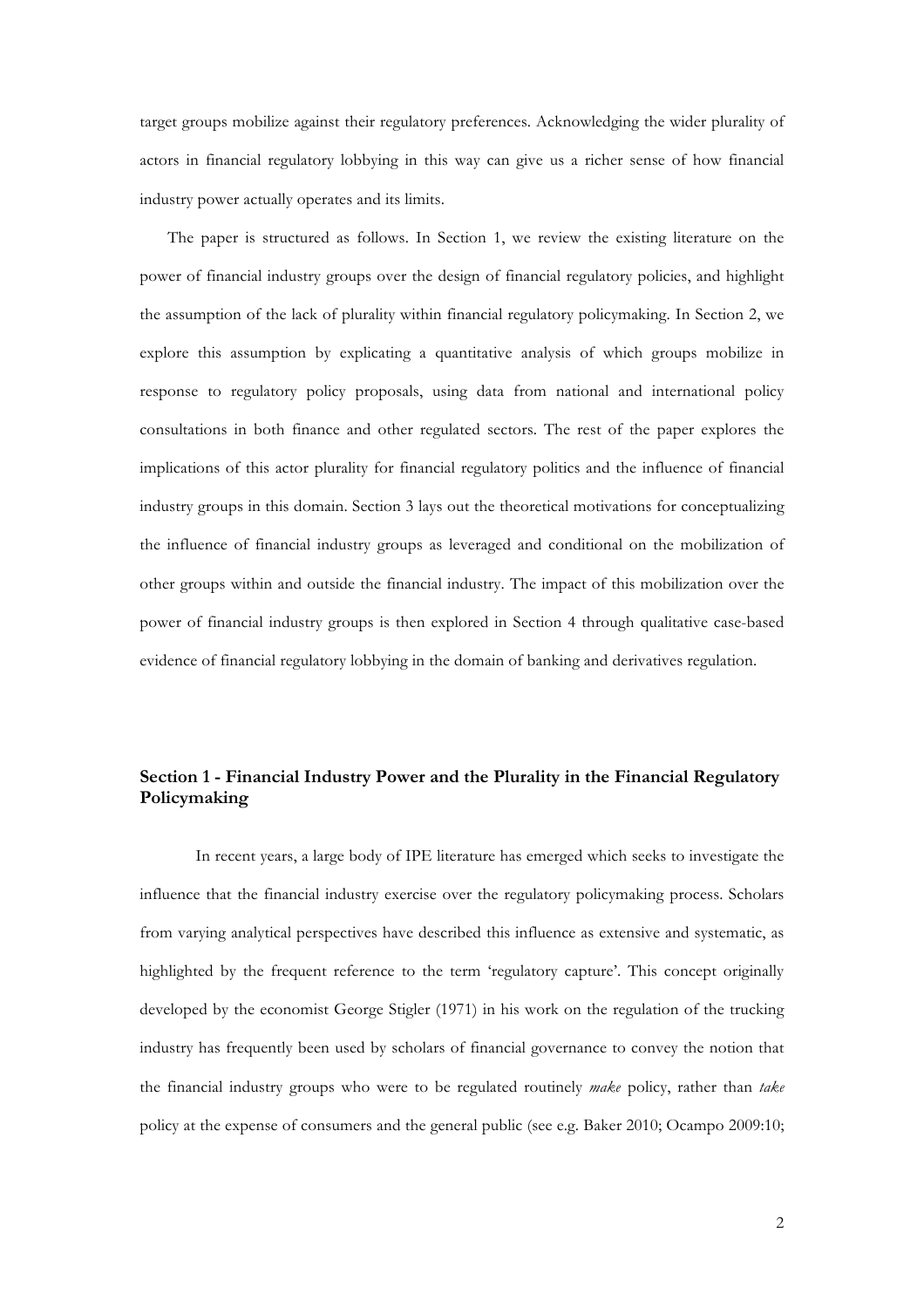Tsingou 2008). A variety of different perspectives have been put forward to seek to explain this predominance.

First, a great deal of scholarship emphasizes the significant lobbying resources available to financial firm and associations, emphasizing the concentration of wealth within the financial sector being used to buy superior access to policymakers or to simply protect the industry from regulatory costs (Igan, Mishra, and Tressel 2009; Johnson and Kwak 2010). It is also widely acknowledged that money is not the only resource that financial industry groups possess in abundance. The private information possessed by financial industry groups, and their use of technical expertise are also seen as particularly valuable resources to shape regulatory policies in a highly technical and complex domain such as financial regulation, where regulatory authorities are often at risk of becoming "captive of knowledge specialists" (Lindblom 1977:120, cited in Tsingou 2006:172; see also Cerny 1994:331; Underhill and Zhang 2008:553).

Second, attempts to make sense of the power of the financial industry have also drawn scholarly attention to the institutional context in which financial regulation is designed and implemented. A central claim in this regard is that the formal independence of financial regulatory agencies in most jurisdictions disguises the privileged access to regulators enjoyed by the financial industry they regulate and oversee. Some scholars have focused on the formal institutional context, such as the mandate of regulatory agencies, their internal governance structure, or the often opaque and discretionary environment within which regulators and regulated firms interact (Underhill and Zhang 2008, Barth Caprio, and Levine 2012). Others have instead emphasized the role of informal institutions, such as the so-called "revolving doors" between individuals from the financial industry and regulatory agencies and their impact in fostering the emergence of like-minded policy communities (Braun and Raddatz 2010, Tsingou 2008; Johnson and Kwak 2010).

The third set of arguments deployed tends to stress what might be called the structural power of financial industry groups (Fuchs 2007). In particular, a broad range of research utilizing the concept of "financialization" has highlighted the increased importance of financial sector accumulation since the 1970s in the operation of the domestic and international economy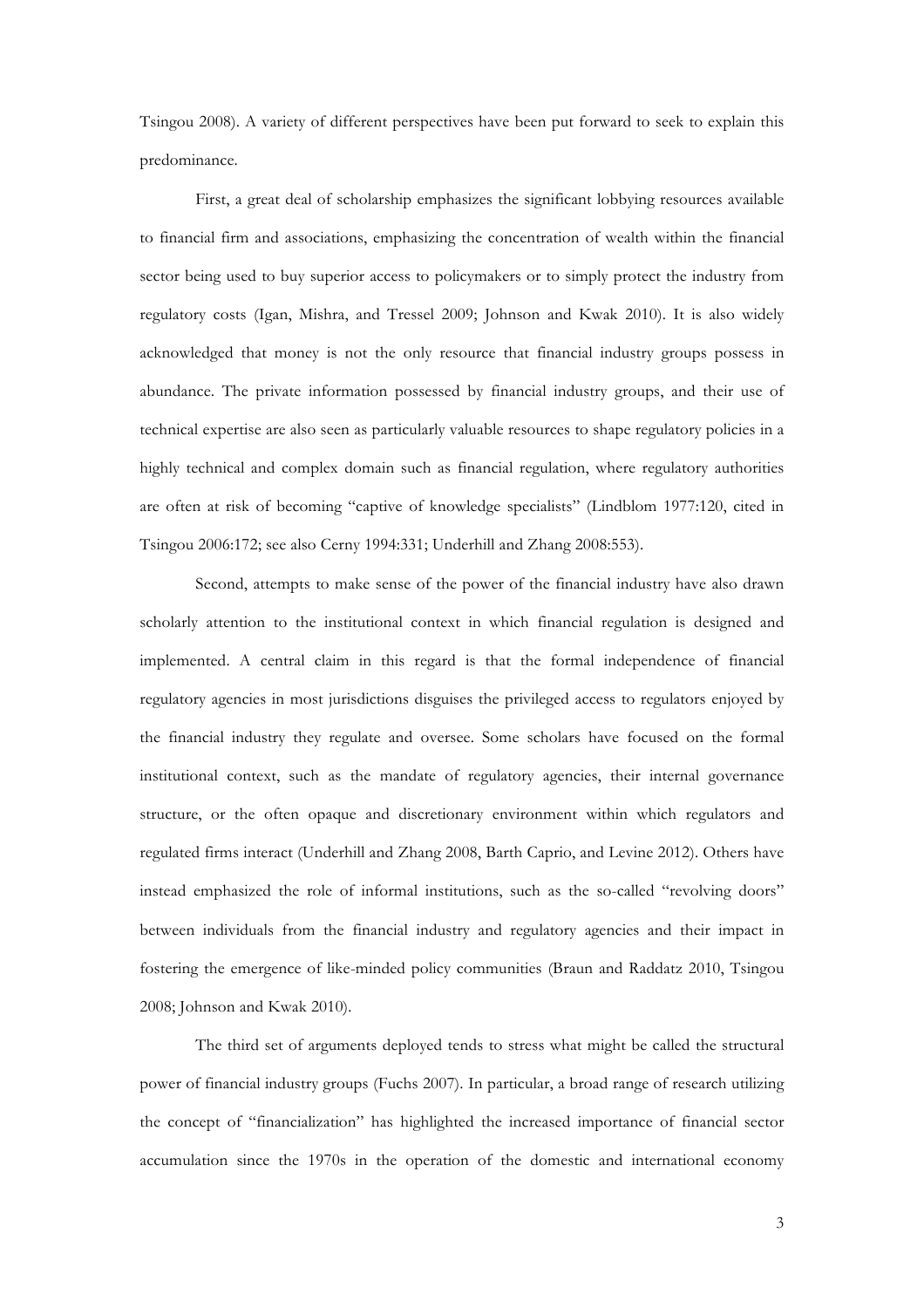(Epstein 2005; Montgomerie 2008; Krippner 2012). The globalization of financial flows is understood as underwriting this structural power by constraining the policy environment in a way that benefits the interests of financial industry groups (Gill and Law 1989; Andrews 1994; Sharman 2010:15). Because of the central position of finance in the global economy, policymakers are wary of introducing policies that may disrupt the "golden goose" of financial sector accumulation, and they are more likely to listen to the concerns of financial industry groups than to those of firms in other sectors (Baker 2013).

Yet, even among the diversity of these perspectives, there is a certain ontological unity regarding the actors to be analyzed. IPE scholarship on financial regulation has centered predominantly on the specific financial industry group targeted for regulation, in isolation from the rest of the financial sector and indeed from the rest of the business sector in general. For instance, numerous studies which have investigated the evolution of the international regime for banking regulation have focused on the lobbying activities of banks and banking associations over the members of the Basel Committee on Banking Supervision (Wood 2005; Oatley and Nabors 1998; Singer 2007; Lall 2012, Young 2012). Interest groups outside of the financial industry were described by Helleiner and Porter as "almost entirely absent from the consultative process" that led to the formulation of the international Basel II agreement (Helleiner and Porter 2010:20). Studies that have examined the evolution of the European financial regulatory architecture have denounced the over-representation of large financial industry groups and the "under-representation of other societal stakeholders" (Mügge 2010:9). Scholte (2013) has argued that the involvement of NGOs, labour unions, faith-based organizations, consumer associations, and other social movements in response to the global financial crisis has remained sporadic and weak in comparison with the large advocacy campaigns that characterize other issues such as environment, human rights, poverty and trade, while financial industry interests have dominated (Scholte 2013). This tendency of theorizing financial regulatory politics as one where "plurality of active participation is severely restricted" (Baker 2009:198) stands in stark contrast to other areas of IPE scholarship such as international trade (Rogowski 1990), global environmental governance (Falkner 2007; Clapp 2005; Orsini 2011), exchange rate policy (Frieden 2002,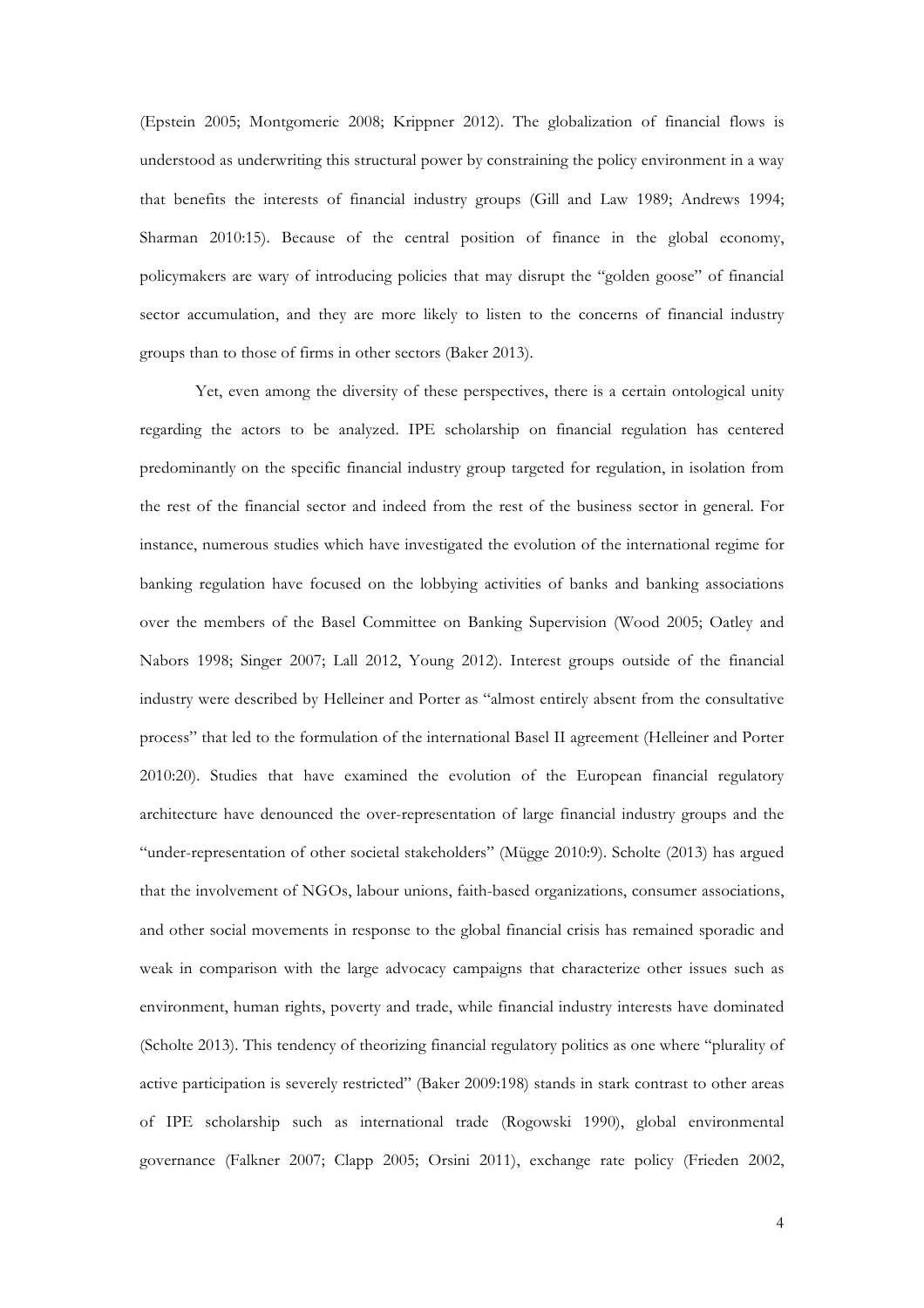Henning 1994), global food governance (Clapp and Helleiner 2012) and energy governance (Levy and Kolk 2002), where competition between a plurality of actors has been acknowledge as important component in shape policy outcomes.

Indeed, this characterization of financial regulatory policymaking as a non-plural place is consistent with a number of seminal works within the political science literature. As Mancur Olson has argued, it is often not rational for firms and individuals not directly affected by a regulatory policy to participate in a group pursuing collective goods such as policies promoting financial stability (Olson 1965). On the contrary, concentrated groups of producers directly targeted for regulation have been described by Stigler as having in built structural advantages that make it easier to overcome the free-riding problem (Stigler 1971). In the case of financial regulation in particular, the incentives for stakeholders not directly targeted by a piece of regulation to engage in collective action are further weakened by the diffuse distribution of costs associated with lax prudential regulatory policies (Wilson 1980), which will be borne by a large number of taxpayers and manifest themselves over the long-term in the form of financial instability. Some of the more specific features of global financial regulation emphasized by the IPE literature might further dissuade actor plurality: non-target groups might not have the financial firepower or the specialized knowledge required to closely monitor or even react to financial regulatory processes (Baker 2010; Scholte 2013). The same features of the institutional environment that privilege the access of financial industry groups are perceived as barriers constraining the mobilization of other groups who can't 'break into' the closed policy network that characterizes financial governance (Mattli and Woods 2009).

However, there are important reasons to expand our horizons in IPE of finance scholarship beyond the financial industry targeted for regulation. Recent studies of lobbying in the US have put into question the extent to which the logic of collective action represents significant obstacles to the plurality of interest groups mobilizing in the vast majority of issue areas (see Baumgartner et al. 2009, Godwin et al. 2012, 148). In the case of financial regulatory policies, the incentives for a plurality of groups to mobilize are further enhanced by the highly unique features of the resource that is being regulated, namely credit. The centrality of finance to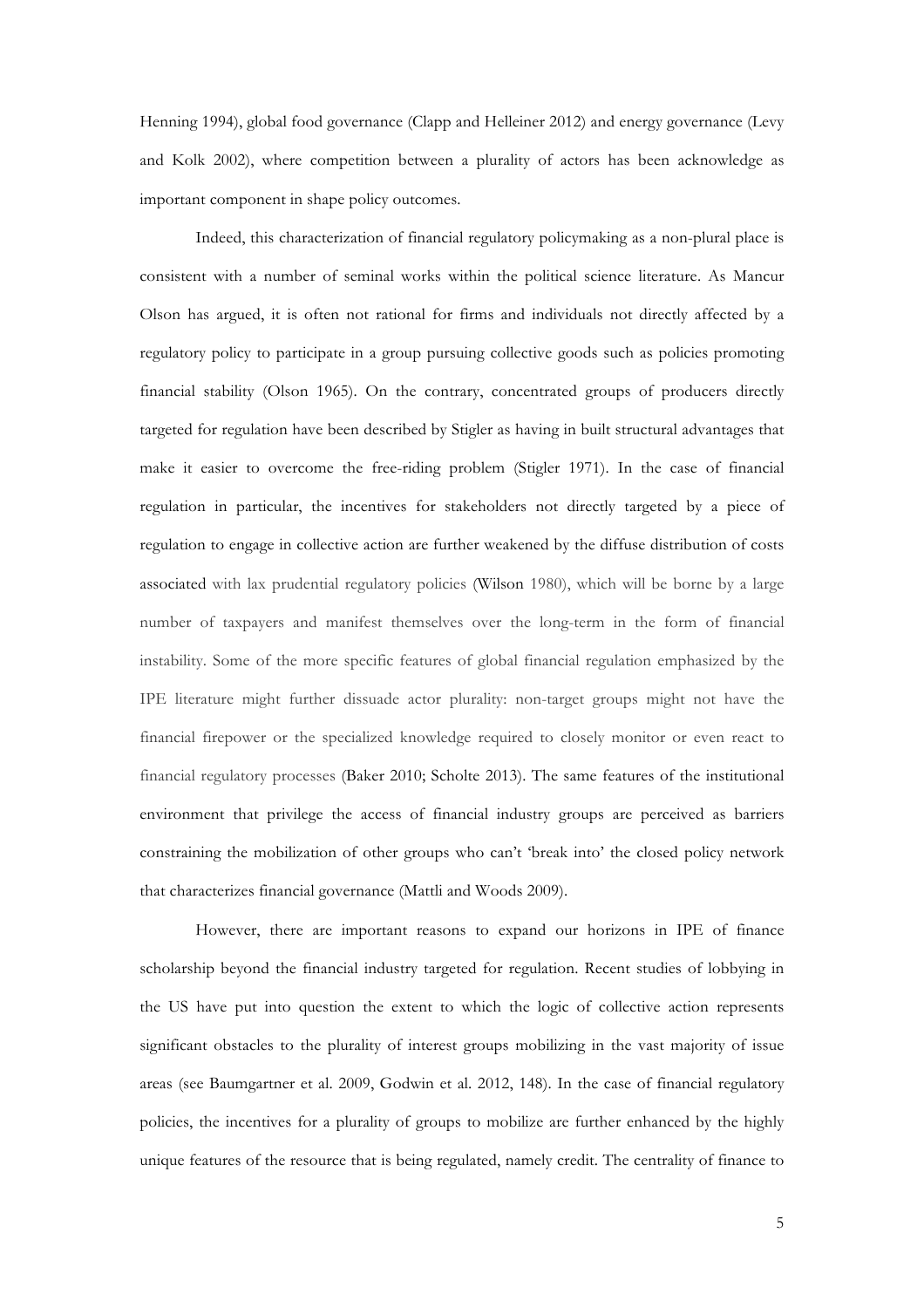the rest of the economy means that financial regulatory decisions will have significant spillover effects not only over public goods such as financial stability, but also on more private goods such as availability of credit flowing to different sectors of the economy as well as to low-income groups (a dynamic explored within IPE by Seabrooke 2006). As a result, we can expect financial regulatory proposals to solicit a response from other private sector actors, such as corporate endusers of financial services, financial counterparties, and indeed the multiplicity of business actors that depend on flows of credit, which are less likely to be victim of collective action problems than the general public. Free-riding on the mobilization of the financial industry groups targeted for regulation would be rational only in those circumstances where their respective set of preferences completely converge on every issue, an unlikely event given the often multidimensional character of financial regulatory policies.

The question of whether the incentives to mobilize might outweigh the costs highlighted by the existing literature is fundamentally an empirical issue. Yet the IPE literature on financial regulation has so far failed to provide a more systematic assessment of this plurality of private sector actors and its consequences over the design of regulatory policies – a surprising absence given the centrality of finance in contemporary economic life. In the section which follows below we seek to address this gap by devising an empirical strategy to assess actor plurality in financial regulatory politics.

#### **Section 2 - How Plural is Financial Regulatory Policymaking?**

How plural is financial regulatory politics? To answer this question we generated a new dataset composed of the publicly available written responses to a wide range of policy consultations. In recent years, it has become common for regulatory agencies across the world in finance and other sectors to open regulatory proposals to formal consultative processes. From the perspective of regulators, responses to such consultations provide important technical feedback as well as a much-needed source of systematic information about private sector sentiment over policies and about the possible impact that the regulatory policy may have over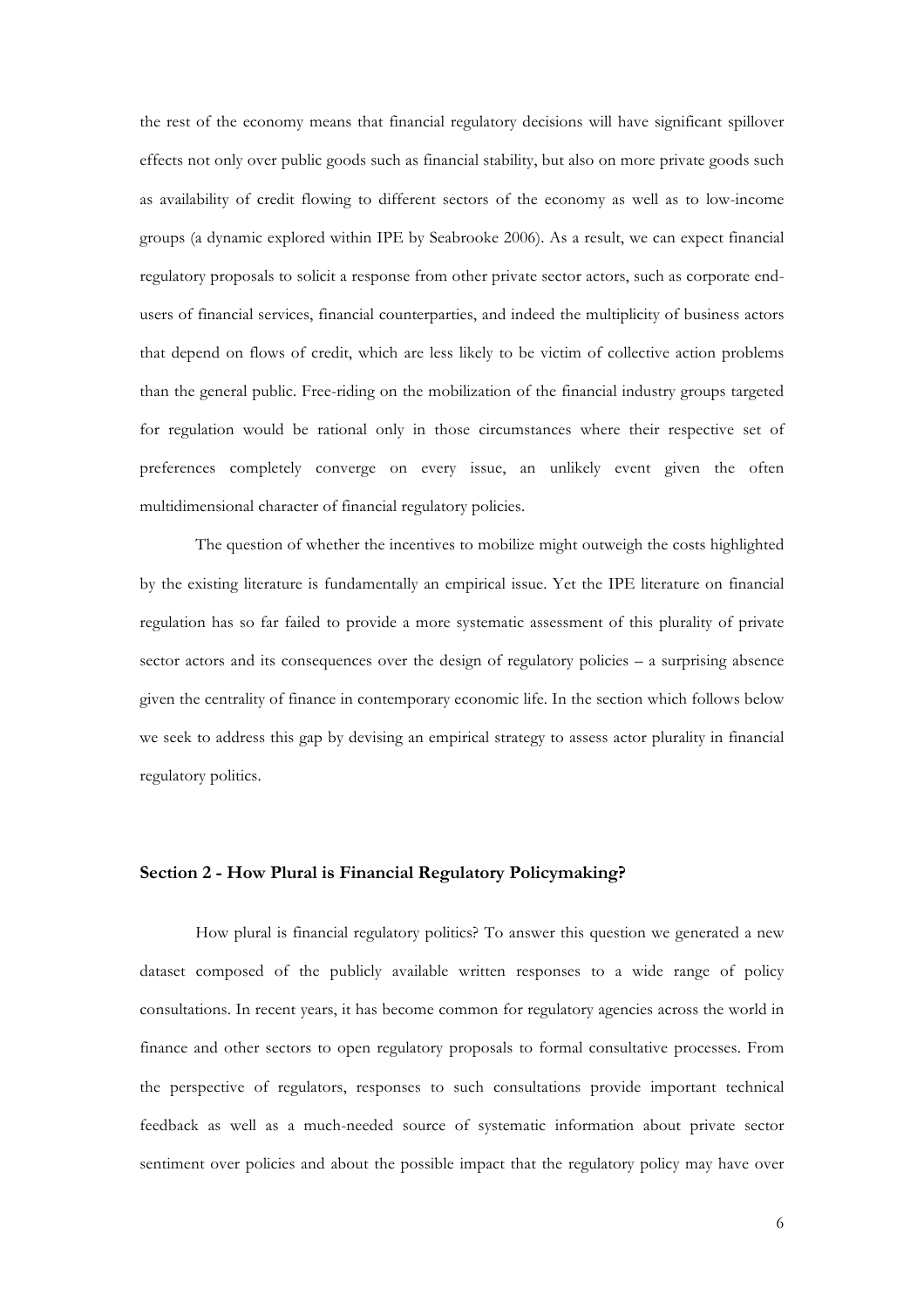different groups. Private sector groups have a strong incentive to contribute to consultative processes in order to shape policies, as well as to leave a record of their positions. For this reason, data from these policy consultations is therefore widely deemed as valuable in the interest group literature (Préfontaine et al. 2010; Yackee and Yackee 2006; Godwin et al. 2012).

Policy consultations do not represent the only mechanism available for advocacy that frequently occurs behind closed-doors, and they do not allow us to weight the relative importance of individual respondents. However, these written responses to policy consultations do nevertheless provide a relatively systematic 'trace' of what actors tend to mobilize in response to different regulatory proposals and serve as a useful proxy indicator for actor plurality in financial regulatory policymaking.

We selected a wide variety of consultations on financial regulatory policy taking place between 1996 to 2012, at both national and international levels of governance. National-level consultations include countries characterized by very diverse institutional contexts and diversity in in the role played by the financial sector, covering Canada, Germany, the United Kingdom and the United States. In addition to these national-level consultations, we included consultations conducted at the European Union level as well as those conducted by the transnational regulatory bodies widely discussed within the IPE of finance literature, such as the Basel Committee on Banking Supervision and the International Organization of Securities Commissions (IOSCO). In order to assess the potential uniqueness of private sector mobilization in the case of financial regulation, we also selected variety of consultations around regulatory policies concerning other sectors of the economy. In this regard, we selected consultations within the energy sector, health care and pharmaceuticals, agriculture, and the telecoms and information services industry. In total we collected and coded 20,235 responses to 562 different policy consultations across finance and these other sectors, covering a total of 63 different governance bodies (for list see the Appendix). For each comment letter in our dataset, we coded the identity of the authoring group, differentiating respondents who were from business groups from those groups in the trade union movement, consumer protection organizations, research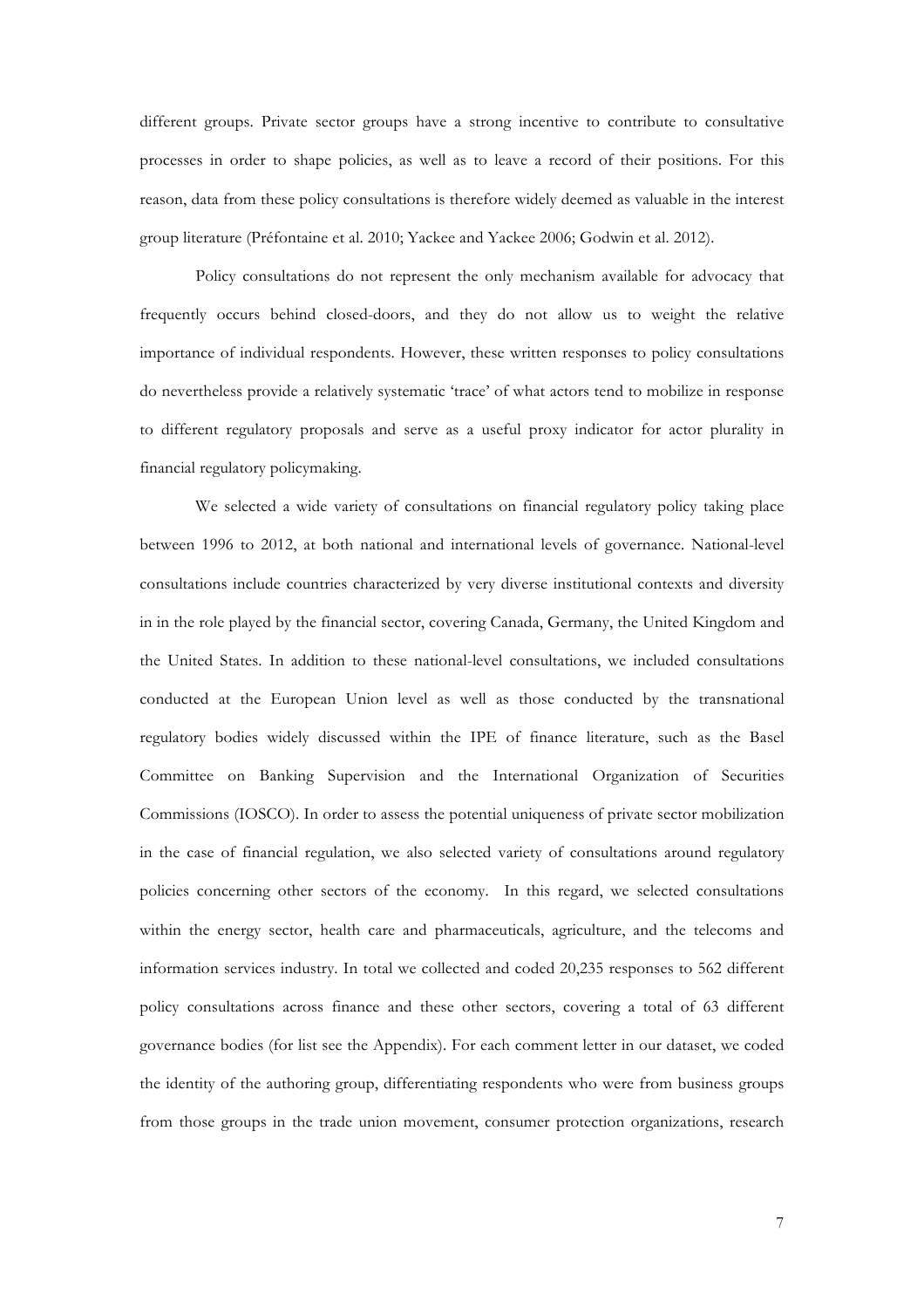institutions, and NGOs. Table 1 below provides a breakdown of the different kinds of groups responding to policy consultations which target business activity in different regulated sectors.

| Respondent             | Agriculture | Energy | Telecoms | Health | Finance |
|------------------------|-------------|--------|----------|--------|---------|
| <b>Business Groups</b> | 78.41       | 84.02  | 93.14    | 78.03  | 89.07   |
| Trade Unions           | 1.82        | 1.13   | 1.06     | 0.30   | 1.24    |
| Consumer Protection    | 0.62        | 0.88   | 0.92     | 2.03   | 0.95    |
| Research Institutions  | 4.80        | 3.82   | 1.41     | 9.08   | 2.97    |
| NGOs                   | 14.36       | 10.15  | 3.47     | 10.57  | 5.76    |
| No. of Letters Coded   | 3,566       | 3,191  | 1,414    | 2,086  | 10,965  |

*Table 1: Percentage of Respondents to Consultations in Different Regulated Areas*

Such a 'bird's eye view' of interest group mobilization across a range of regulated sectors provides some empirical support to those claims within existing IPE literature regarding the "exclusionary" nature of the financial regulatory policymaking. Indeed, Table 1 illustrates that respondents to financial sector consultations tend to be more dominated by business groups than other sectors (the exception being policy consultations in the telecoms sector).<sup>2</sup> Yet while consultations targeting finance are associated with low proportions of respondents from trade unions and consumer protection groups, this appears to be a relative mainstay of most regulated sectors. Where financial consultations appear to be distinct (along with telecom consultations) is with respect to the relatively low mobilization of NGOs. This provides empirical support the predominant view within the existing literature regarding the limited participation of nonbusiness groups in financial regulatory debates. At the same, Table 1 suggests that this participation gap is not dramatically different from other areas.

What is missing from the data of Table 1 and from most analysis of the mobilization surrounding financial regulatory policymaking is a better understanding of the different *kinds* of

 

<sup>2</sup> Our sample of letters is larger for finance than for other sectors, however tests with multiple random sampling yielded very similar distributional results.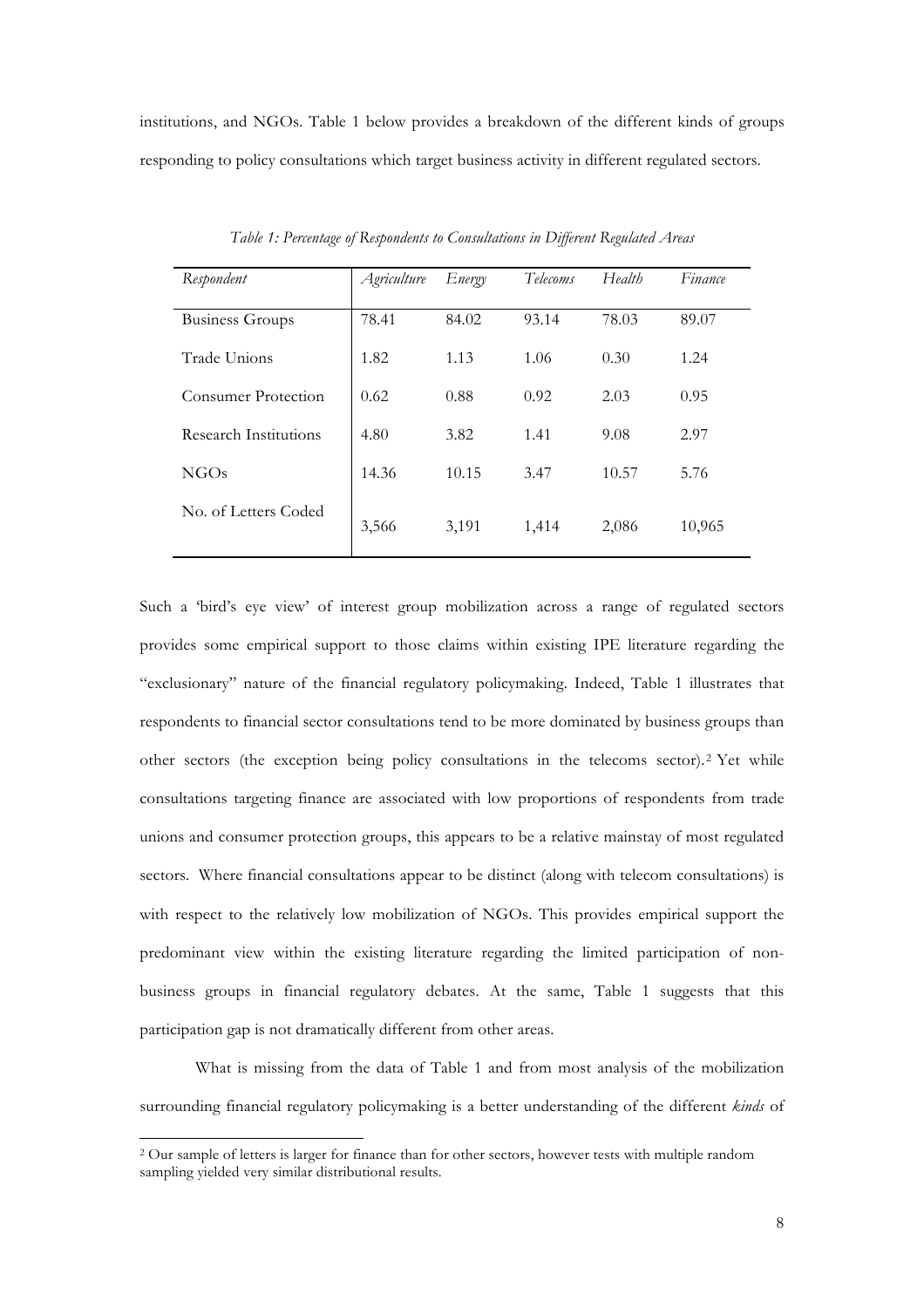business groups that mobilize around regulatory policymaking. In order to better differentiate the plurality of actors within the business community, we disaggregated the respondents to policy consultations according to the economic location of each respondent within a spectrum of 53 different economic categories, across 9 different sectors of the economy.3 For each consultation, we identified the specific categories of groups who were the intended target of the regulation. This allowed us to code for each letter submitted to a consultation whether or not this group was being directly targeted for regulation (the 'target'), whether it was within the same sector as the primary targeted group ('sectoral co-habitant'), and whether it was outside the sector of the targeted group altogether ('outsider). Thus for example in the case of a consultation on banking regulation, a bank respondent is coded as a target, but a mutual fund or insurance company is considered a sectoral co-habitant, while agricultural associations or manufacturing firms are coded outsiders.

*Table 2: Sectoral Diversity of Business Respondents in Different Regulated Areas, as Percentage of Total Business Respondents*

| Respondent           | Agriculture |       | Energy Telecoms Health Finance |       |       |
|----------------------|-------------|-------|--------------------------------|-------|-------|
| Targets              | 83.98       | 69.79 | 84.06                          | 68.72 | 51.70 |
| Sectoral Cohabitants | 5.26        | 10.29 | 11.31                          | 20.66 | 24.79 |
| Outsiders            | 10.77       | 19.92 | 4.63                           | 10.62 | 23.51 |

What Table 2 suggests is that, when we break down business respondents across sectors and industries, nearly half of all business respondents are non-target groups from inside and outside finance. Moreover, the respondents to consultations around financial regulatory policies tend to be more highly differentiated *within the business community* than those responding to consultations targeting non-financial groups. Thus while the regulation of finance is associated with considerably less participation by non-business groups such as NGOs or trade unions, this dominance of business stakeholders should not be mistaken for lack of plurality since the participation of business groups that are not directly targeted by the regulation is significantly

<u> 1989 - Jan Samuel Barbara, margaret e</u>

<sup>&</sup>lt;sup>3</sup> This categorization was created in an attempt to correspond as best as possible to sectoral categories of standard industry classification schemes used in actual accounting taxonomies of the economy, such as the North American Industry Classification Scheme (NAICS), and the International Standard Industrial Classification of All Economic Activities of the United Nations.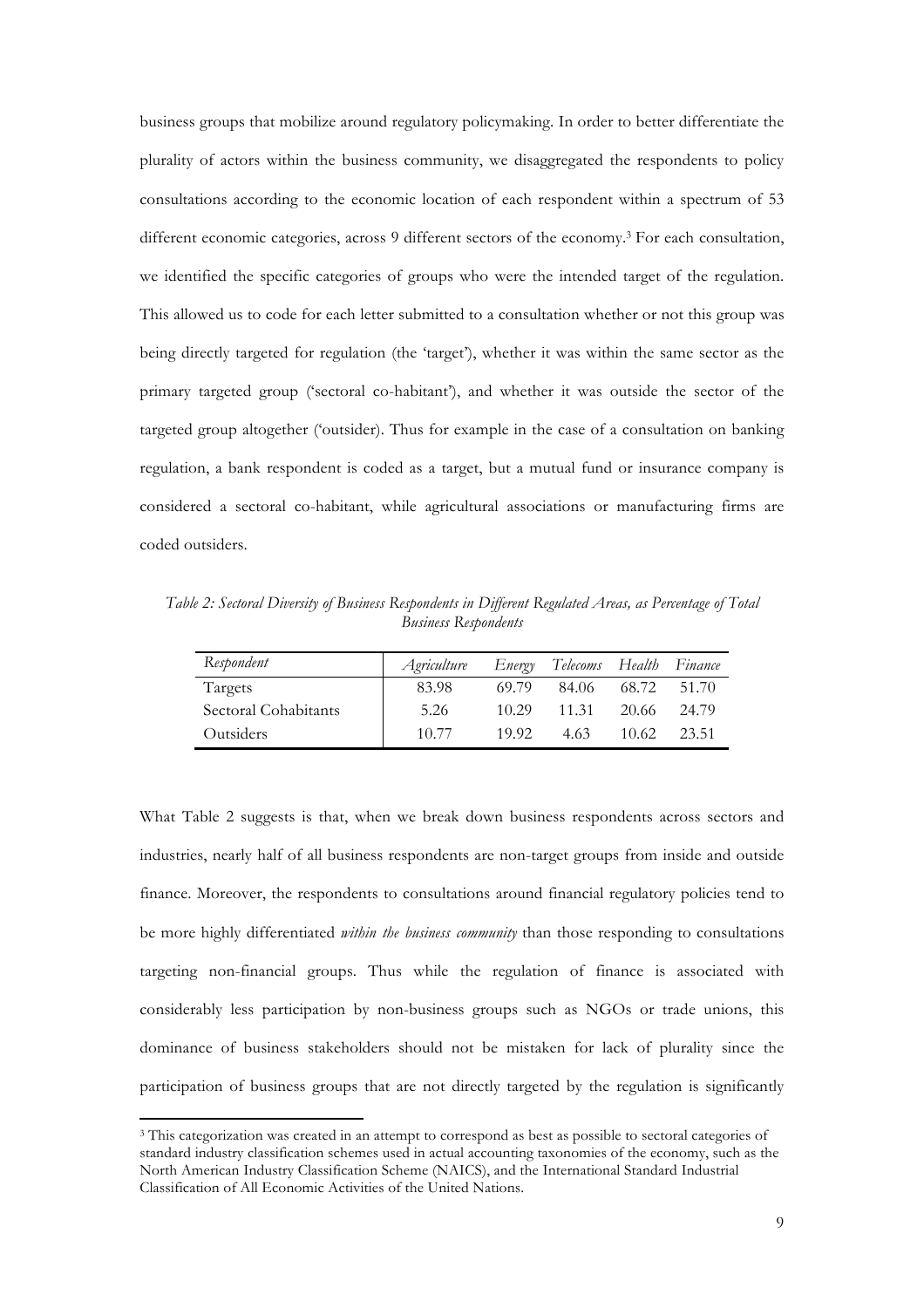higher than in other sectors. More 'outsiders', i.e. groups not belonging to the economic sector being regulated, mobilize in response to financial sector consultations than any other sector. The only area where the mobilization of outsiders come close to the level of financial regulatory policies is the regulation of the energy sector, a sector that, interestingly, also provides 'infrastructural' resources foundational to the operation of the rest of the economy.

#### **Section 3 - Why Actor Plurality Matters**

If financial regulation is characterized by more actor plurality than existing IPE literature seems to suggest, what consequences does this have for financial regulatory politics and the influence of financial industry groups in this domain? The importance of the plurality of interest groups in shaping regulatory policies has a long pedigree in the political science and political economy literature. Since Stigler, economic theories of regulation even within the Chicago-School tradition in which he was working, have recognized that outright regulatory capture was unlikely given dynamics such as the preferences of consumers (Peltzman 1976) and other pressure groups competing for influence (Becker 1983). A variety of nationally-focused studies have built upon this literature and traced the origins of different aspects of US banking regulation since the 19th century such bank usury laws and branch banking restrictions in the preferences and strength not only of incumbents within the banking industry but also of competing financial industries such as insurance firms, consumers of financial services, and large industrial firms (Rajan and Zingales 2003; Benmelech and Moskowitz 2010; Kroszner and Strahan 1999; Abrams and Settle 1993) While these national statistically-focused studies offer important evidence in the form of a diffuse pattern over time, their focus has remain limited mostly to the US, while overlooking the international policymaking. Most importantly, these studies have overlooked the characteristics of the engagement of different interest groups in the policymaking process and their interaction in shaping regulation.

This has instead been a longstanding theme in American politics since the emergence of the pluralist paradigm (e.g. see Truman 1951; Dahl 1961; more recently see Lowery and Gray 2004; Baumgartner et al. 2009; for a review see Godwin et al. 2013). A variety of IPE scholarship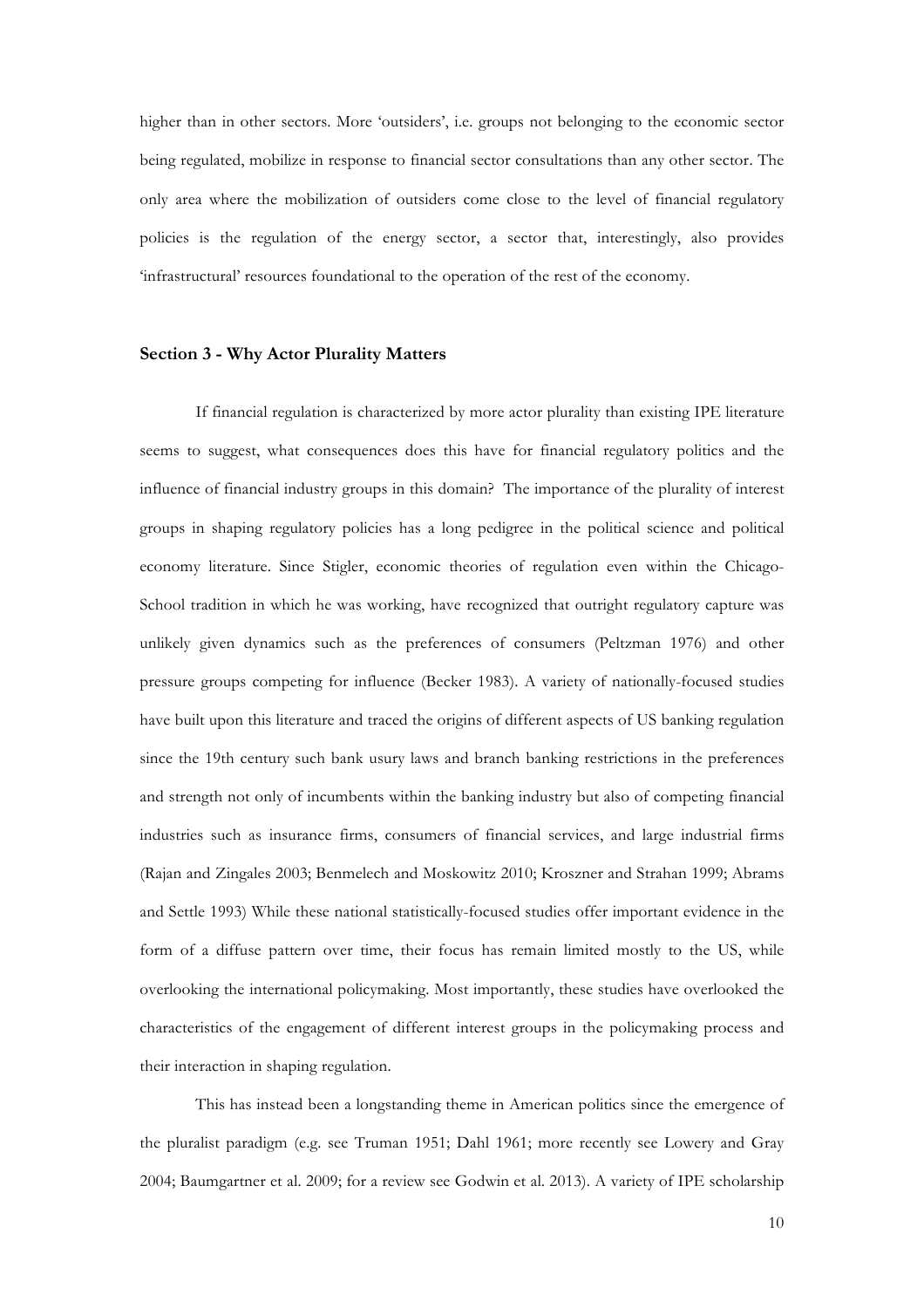has taken up either implicitly or explicitly Lindblom's (1977) moniker of 'Neo-Pluralism" to the study of interest groups, conceptualizing the policymaking process as 'tug-of-war' among a plurality of organized interests lobbying policymakers on competing sides (see Falkner 2010; Cerny 2010; Mattli and Woods 2009).

As we have emphasized earlier, this attention to interest group plurality seems to be largely missing within the IPE of financial regulation literature. With some important exceptions (e.g. Fioretos 2010; Helleiner and Clapp 2012; Woll 2013), most existing IPE scholarship has presented the financial industry as a rather cohesive group. When the financial sector is differentiated at all in existing scholarship, this is primarily in terms of rivalries within the same financial industry (Mügge 2006), differences across the national contexts in which financial industry groups are embedded (Singer 2007; Woll 2013; Seabrooke 2006; Quaglia 2008), along different 'varieties of capitalism' (Macartney 2009). Such differentiation is important in many circumstances, but this perspective does not capture the plurality of actors within and outside the financial industry that may operate within the same institutional context.

We propose that actor plurality matters in financial regulatory politics because it affects the ability for the regulated financial industry group to get what it wants in the policymaking process. Actor plurality may translate into inter-group conflict, whereby a regulated financial industry group may have its influence over the policymaking process reduced; alternatively a financial industry group's influence can be 'leveraged' by the existence of supportive coalitions of groups that share similar preferences.

The possibility that a plurality of heterogeneous and potentially competing interests groups may join forces in coalitions has become a central aspect of contemporary interest group politics, as highlighted by a number of authors which have explored this phenomenon (Hojnacki 1997; Hula 1999; Mahoney 2008; Baumgartner et. al. 2009; Holyoke 2011).4 In the financial regulatory context, formal coalitions are relatively common across groups from different financial

<u> 1989 - Jan Samuel Barbara, margaret e</u>

<sup>4</sup> With respect to this literature, our understanding of 'coalitions' is intentionally a broad one, which includes both formal coalitions where a plurality of interest groups establish formal structures (e.g. paid staff, an office, letterhead) and pledge resources, as well as instances whereby groups can be found lobbying on the same "sides" of a proposed piece of regulation (see Baumgartner et. al. 2009).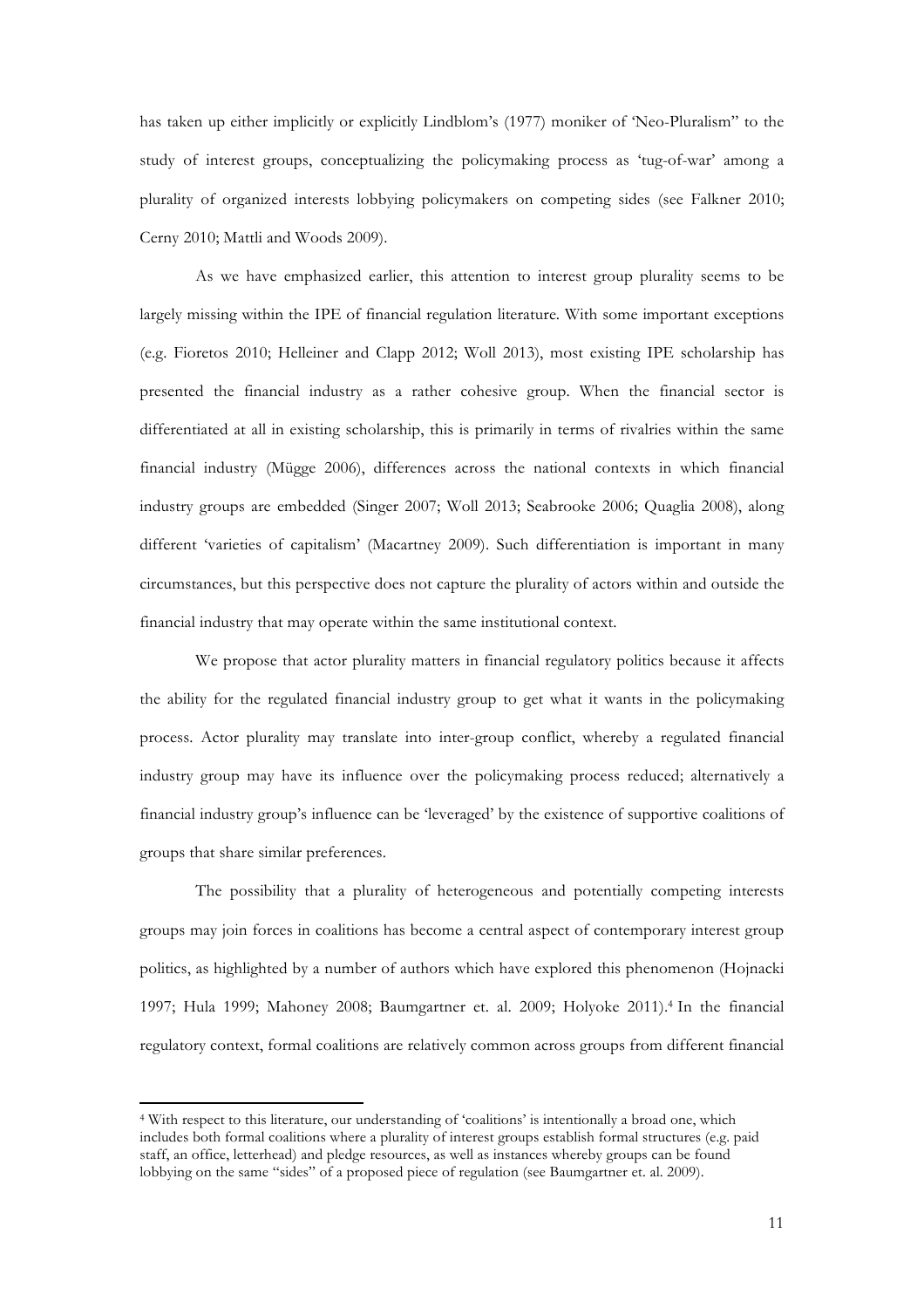industries (e.g. the International Swaps and Derivatives Associations has banks, securities firms, and insurance firms as their members) but more rare between financial and non-financial groups (for an exception, see the Confederation of British Industry). Instead, collaboration between financial and non-financial groups is instead more likely to emerge around discrete issue areas and remain relatively informal, with the different groups sharing information, develop common positions, and coordinate their lobbying strategies in pursuit of similar policy goals without creating formal structures (Mahoney 2008: 168; Godwin et al. 2012).

In these cases, the financial firms more directly targeted by a regulatory initiative are more likely to play the role of "coalition leaders", seeking to organize the efforts of other groups less directly affected by a regulation (Hula 1999, p. 124). These groups are more likely join a coalition only to achieve a specific private good or desire to appear active on a given issue without necessarily devoting significant resources. Indeed, the financial groups most directly targeted by a regulation will often subsidize the participation of 'tagalong' groups (Mahoney 2008: 168) by strategically providing information regarding the impact of a piece of regulation over their activities.

In order to explain why financial industry groups may devote resources towards this coalition-building activity is important to analyze the benefits that these groups accrue from the mobilization of other groups lobbying from the same side of a proposed piece of regulation. It is possible to identify three mechanisms through which financial industry influence is amplified by the mobilization of these groups.

First, different authors have suggested that coalitions provide a low-cost way for groups to expand their lobbying efforts by pooling advocacy resources. This includes both financial resources directed towards lobbying policymakers, as well as nontangible resources such as intelligence, expertise, and political information (Hula 1999; Hojnacki 1998). Coalitions with groups from other industries and sectors are of larger informational value that groups that remains within closely knit social circles (Carpenter, Esterling, and Lazer 1998). In the case of financial regulation where targeted financial groups often already enjoy an advantage vis-a-vis other groups in their financial resources and technical expertise, mobilizing other groups may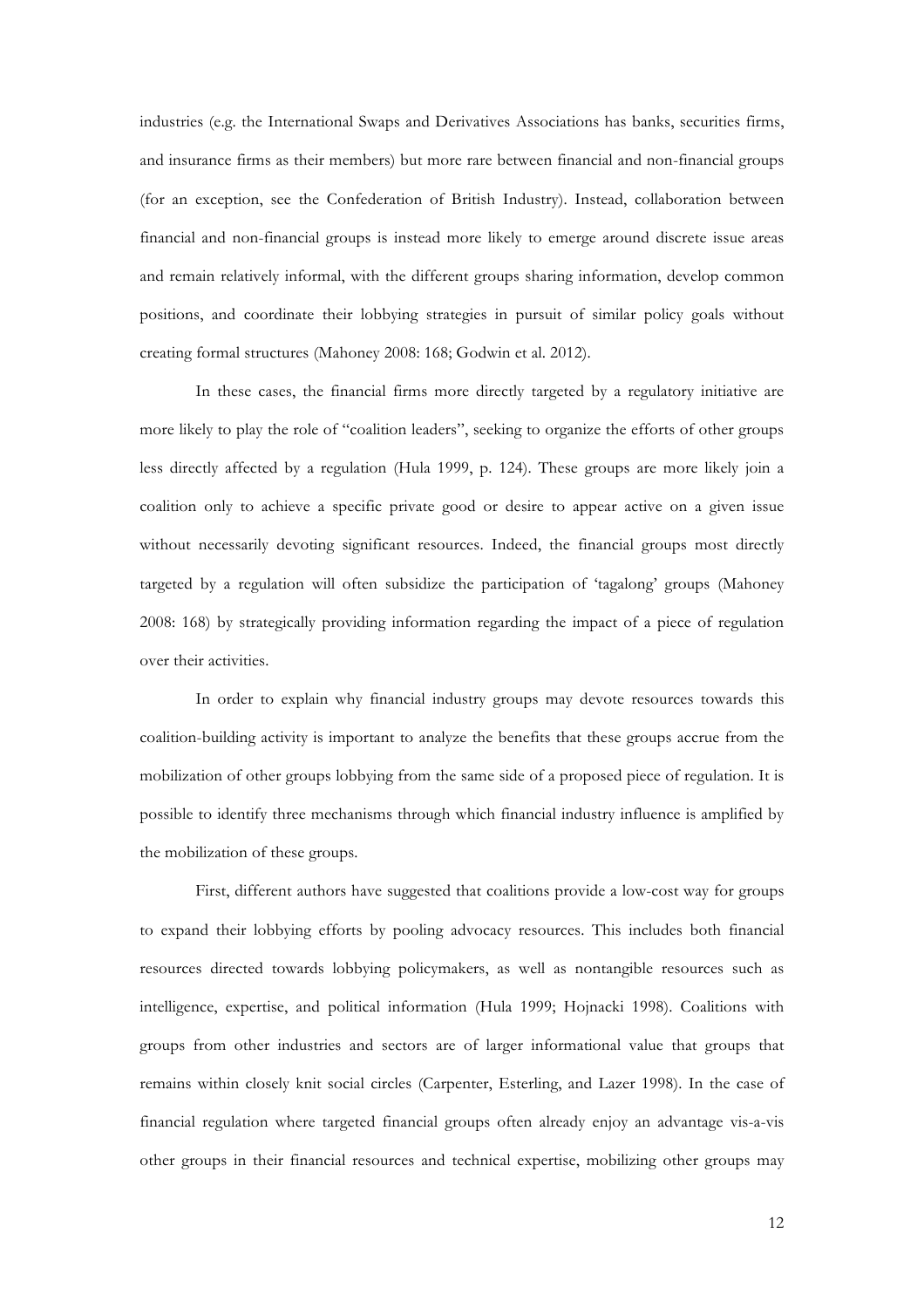serve to bring a wider spectrum of advocacy resources to the (lobbying) table. Examples of complementary resources that targeted financial industry groups can mobilize through coalitions are for instance the mass membership or support that small business associations and citizen groups can mobilize, or the employment generating capacity of large non-financial corporates (Josselin and Wallace 2002).

A second reason why coalitions may affect financial industry power has to do with the access to the policymaking process. The access that different groups will have to the policymaking process is influenced not only from their individual properties but also from the position that they occupy within a communication network (Beyers and Braun-Poppellars 2013). Joining forces with groups from different sectors allow a targeted financial group to gain political contacts and to increase its capacity to establish new privileged channel of access to the policymaking process. This channel of influence is particularly valuable in those cases when the central location of the policymaking process shift from regulatory agencies at the national and transnational level to whom financial industry groups may have a privileged access towards government branches, parliamentary committees, or competing regulatory agencies that might otherwise be less receptive to the demands of financial lobbies and more receptive to the claims of the non-financial groups (Clapp and Helleiner 2012).

A third and final reason why coalitions can be expected to affect the ability of financial industry groups to influence regulation has to do with their capacity to function as a signaling device. The capacity of the financial industry groups to generate a broader coalition can convey information to policymakers about the widespread support of their claims and regarding whether opposing the proposal could prove to be detrimental for them in the future (Hula 1999). This signal is even stronger when financial groups are capable to recruit "strange bedfellow coalitions" (Mahoney 2008:175) such as traditionally opposing interests or groups that transcend the financial sector altogether. The incentives for the firm targeted by the regulation to build coalitions in order to signal broader support for its preferences is particularly strong in the aftermath of crises that increase the receptiveness of policymakers to cues about public support for different regulatory measures (Mahoney 2008: 170; Culpepper 2011). The ability of financial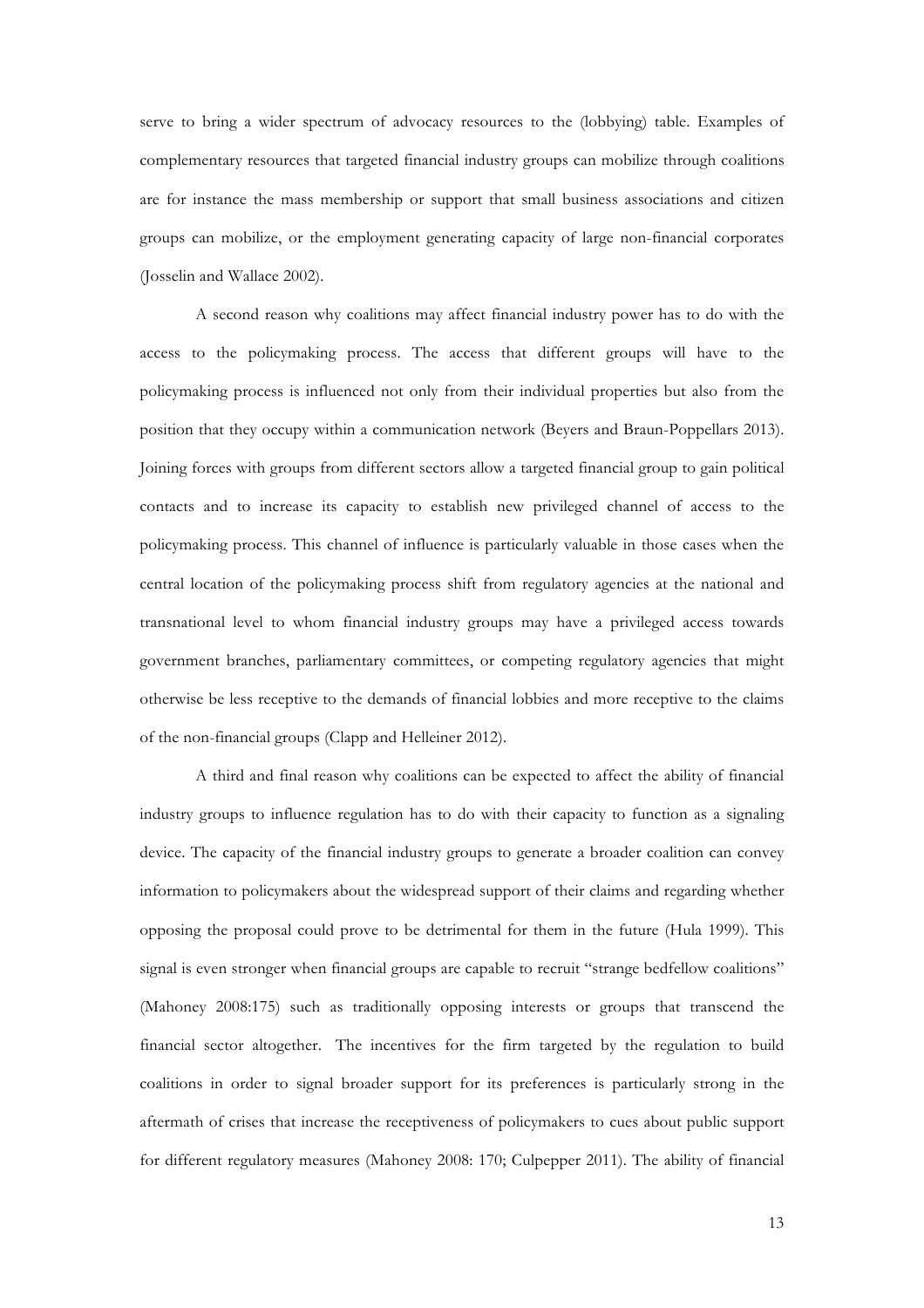interests to tie their concerns to the social concerns of a broader range of stakeholders can contribute towards legitimizing their demands and secure additional political support (such a dynamic is exemplified in Seabrooke 2006, pp. 112, 130).

While the diversity of private sector mobilization can enhance financial industry power, this relationship is not a linear one. The mobilization of non-target groups can, under some circumstances, also damage lobbying power when non-target groups, whether within the financial sector or otherwise, mobilize in opposition to the demands of the target group. Such 'countervailing groups' or instances of 'business conflict' (Lindblom 1977; Falkner 2007) can act to diminish the relative power of the targeted financial industry groups' resources and the credibility of their claims. Many NGOs, consumer groups, or public interest groups have traditionally entered financial regulatory debates calling for more stringent regulatory policies to reduce the risks of financial crisis, thus frequently entering on a collision course with the interests of those regulated financial groups seeking to minimize their regulatory burden. However, the preferences are more ambiguous in the case of other actors such as corporate actors which rely on financial firms for the provision of credit and risk-management services.

While in the medium-term these firms would benefit from more stringent regulatory policies capable to mitigate the recurrence of financial crises and the costs these pose to the real economy, their preferences may be different in the short term. Some corporate firms may support more stringent regulation to reduce fluctuations and volatility in those markets affecting their business operations (Clapp and Helleiner 2012). However, others non-financial corporates may prefer less stringent financial regulatory policies in order to reduce the risk that the regulatory burden may trickle down and increase the costs of credit or costs of hedging their commercial risks (Pagliari and Young 2013). The likelihood of the preferences of these other groups converging with those of the financial industry targeted for regulation, will be influenced by a number of context-specific factors, such as the characteristic of the national financial system and the specific type of regulatory change proposed.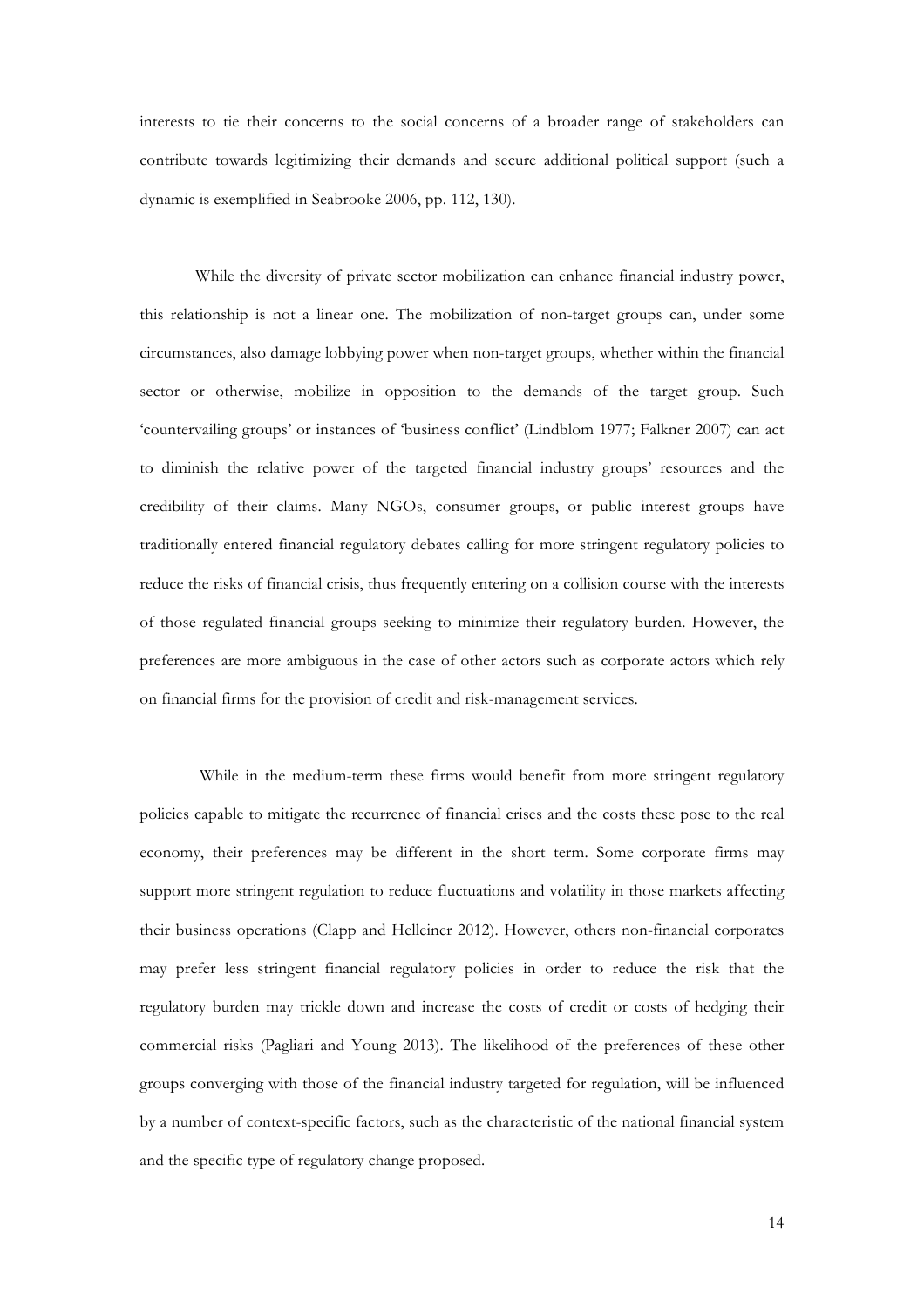When a financial industry group is targeted for regulation, the extent of its influence can be understood as conditional on two factors which interact: namely, the extent to which other interest groups are mobilized over the policy issue in question, and the extent to which the preferences of non-financial groups converge with those of financial industry groups. Figure 1 below shows the variability of the predicted influence of a targeted financial industry group under different configurations of the mobilization and preferences of non-target groups.

|                                                                              | Low mobilization of High mobilization<br>non-target groups | of non-target groups |
|------------------------------------------------------------------------------|------------------------------------------------------------|----------------------|
| No Convergence of<br>interests between<br>targeted PFIGs and<br>other groups | (A) -                                                      |                      |
| Convergence<br>of interests between<br>targeted PFIGs and<br>other groups    | (C) +                                                      | (D) ++               |

*Figure 1: Expectations of Financial Industry Groups Power* 

As Figure 1 illustrates, the predicted influence of a targeted financial industry group over the policymaking process is at its greatest in those situations where non-target groups' preferences converge with those of the targeted group, *and* when these non-target groups also mobilized around the issue (*Quadrant D* in Figure 1 below). On the contrary, a targeted groups' influence over the policymaking process is at its lowest when the preferences of non-target groups are divergent and these groups mobilize to express these preferences to oppose or 'countervail' the targeted group (*Quadrant B*).

The left half of Figure 1 illustrates conditions that are more consistent with those described by the literature reviewed in the previous section, that is, when the mobilization of non-targeted actors is constrained. However, while in this case the impact of actor plurality on the influence of a targeted financial industry groups is less pronounced, the degree of convergence or conflict with the preferences of non-target groups is not inconsequential. When preferences converge but non-targeted actors' don't respond (*Quadrant C*), the targeted group may have a credible claim that the regulatory policy in question will affect more than just itself,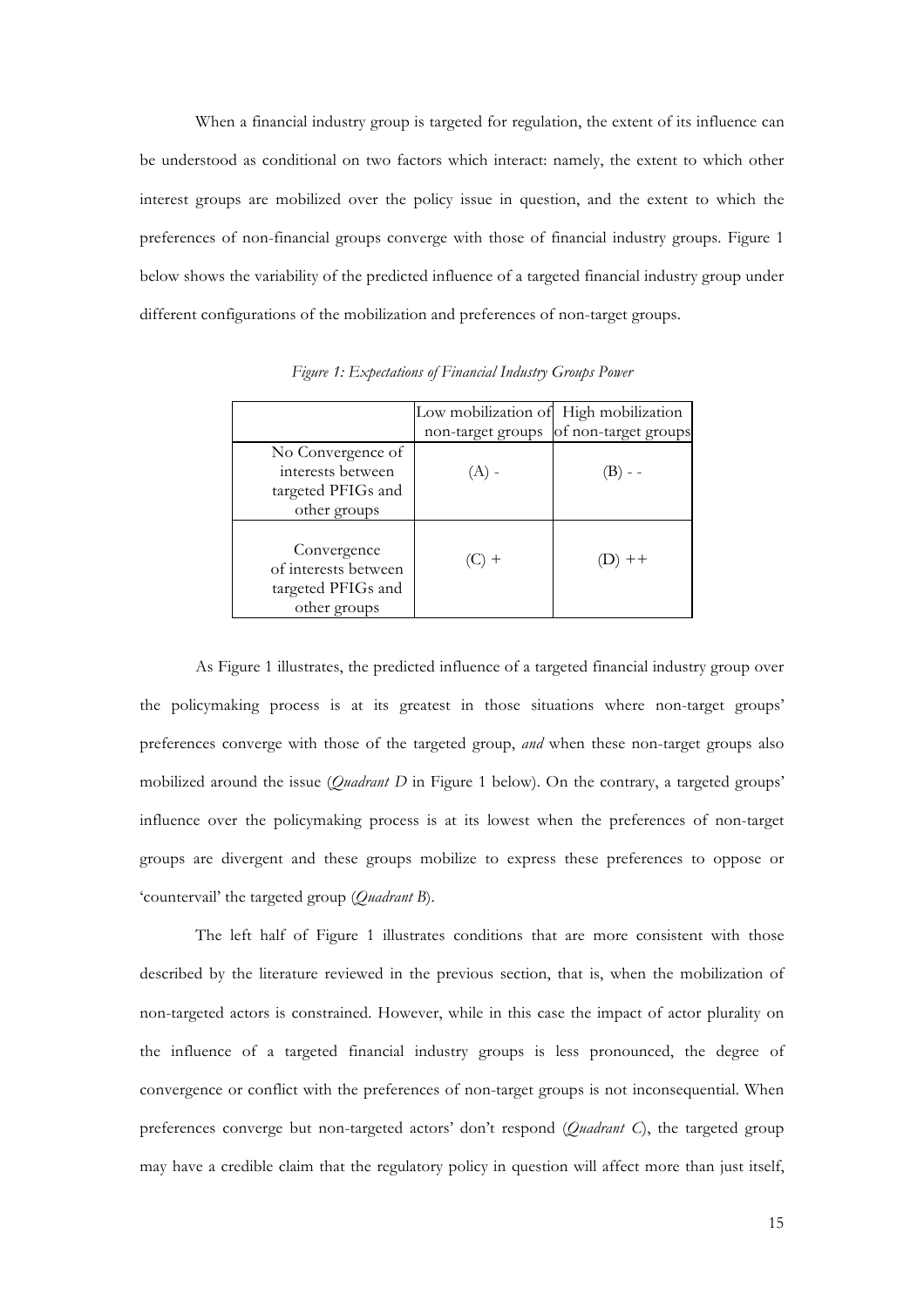but given that its allies have not mobilized, it is unable to leverage the full extent of their resources. When there is no alignment in the interests of non-target and targeted groups (*Quadrant A*), the targeted group would not be able to make a credible claim regarding the dispersed consequences of not having their preferences met and it would be vulnerable to the contestation of policymakers defending broader societal concerns (see for instance, Seabrooke 2006: 109).

A number of factors are likely to influence the extent to which non-target groups actually mobilize. First, the plurality of actors is likely to be affected by the level of governance at which the financial regulatory policymaking occurs. In particular, the migration of regulatory policy design from the national level towards international bodies such as the International Accounting Standards Board (Nolke and Perry 2007) and the Basel Committee on Banking Supervision (Claessens Underhill and Zhang 2008), as well as the European level (Weber 2006; Mügge 2010) have been described as weakening the capacity of many interest groups to participate in the regulatory policymaking process as the asymmetries in the distribution of information and the organizational resources required to mobilize increase (Kahler and Lake 2009; Mattli and Woods 2009).

Second, the plurality of actors that mobilize around regulatory policies is likely to be influenced by the salience of regulatory policies. In this regard the mobilization of non-target groups has been described as more difficult during periods of "quiet politics" (Culpepper 2011), when financial regulation has little public salience and other groups may believe themselves to be at a disadvantage vis-a-vis the target group in understanding the distributional impact of highly technical regulatory policies (Baker 2010; Scholte 2013). In a similar vein, crises have been presented by the literature as favoring the mobilization of societal actors besides the targeted actors by producing a 'demonstration effect' which reveals the distributional implications of regulatory policies and opening new channels of access to the regulatory process (Mattli and Woods 2009).

Third, the plurality of actors that mobilize around regulatory policies is likely to vary across different countries. In particular, the range of non-financial corporate actors directly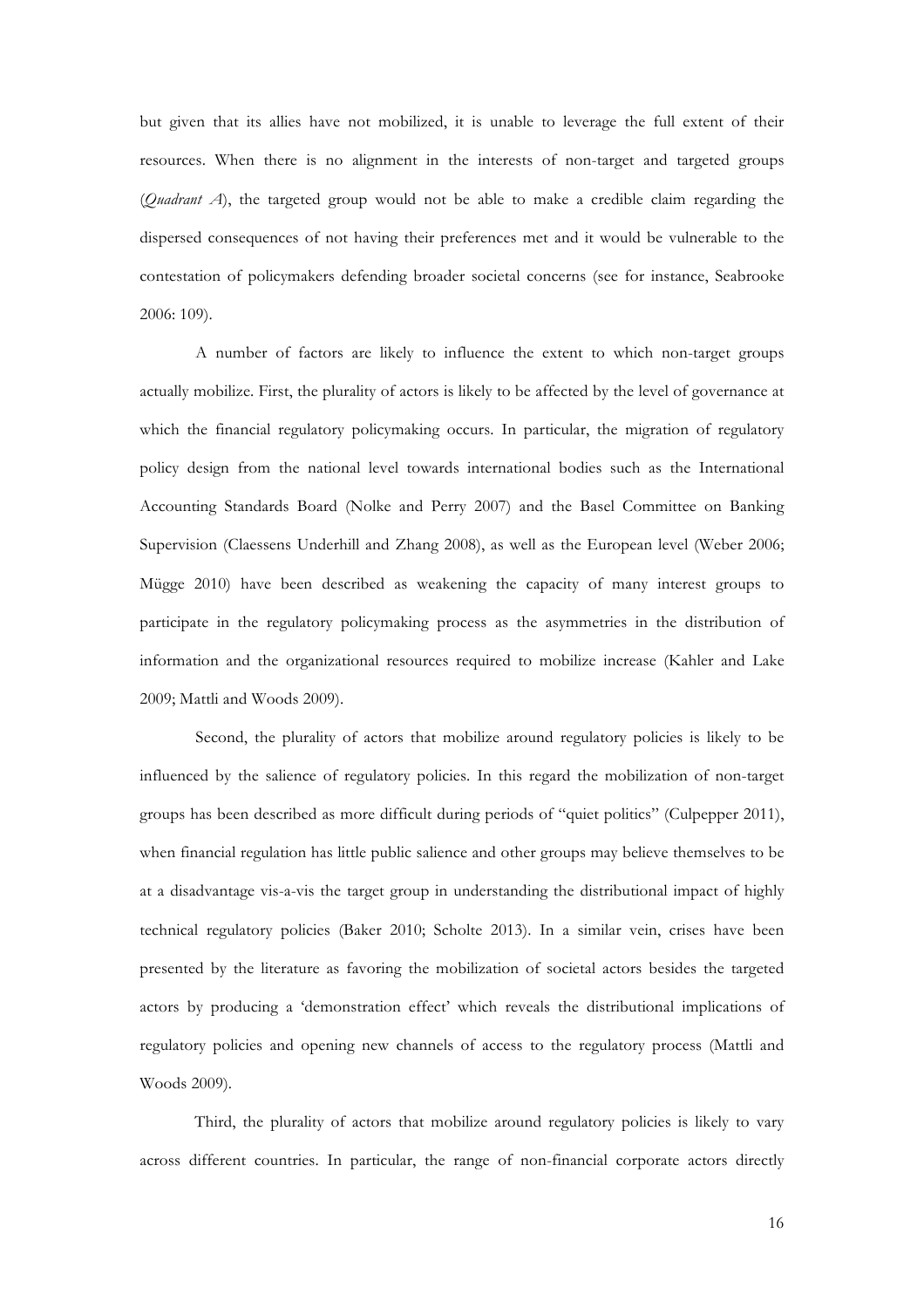affected by changes in financial regulatory policies is likely to be higher in the most financialized economies where financial channels rather than trade and commodity production determine a higher share of the profits of non-financial firms (Krippner 2012). But important variations in the kind of mobilization of non-financial groups are likely to be influenced the specific structures of different national financial systems, with economies relying on bank-credit as the primary source of financing generating greater responses around regulations affecting the banking system and while countries more reliant on capital markets triggering a higher mobilization around policies to regulate financial actors active in these markets (Zysman 1983).

This brief review of the factors influencing the mobilization of non-financial groups is by no means exclusive but it suggests that actor plurality in the financial regulatory policymaking is not static but may vary considerably even within the same policy domain. In the remaining section below we offer a range of qualitative, case-based evidence suggesting the importance of variations in actor plurality on the ability for regulated financial groups to influence the shape of financial regulatory policy.

#### **Section 4 - Empirical Evidence of Actor Plurality Affecting Outcomes**

Because of the dominant perception within the IPE literature regarding the limited plurality of financial regulatory policymaking, it is perhaps not surprising that coalitional dynamics in this domain have not been subject to much empirical scrutiny. In this section we illustrate the importance of actor plurality in shaping lobbying dynamics and regulatory outcomes by focusing on two key policy areas in international financial regulatory policymaking: banking and derivatives.

While these areas have provided the empirical backbone for the vast majority of the recent theorizing on the politics of international financial regulation, existing studies have focused mostly on a narrow range of financial actors, primarily banks (for an exception see Clapp and Helleiner 2012) Using a range of qualitative evidence we engage in process tracing (George and Bennett 2005) to highlight how the influence of these groups directly targeted by the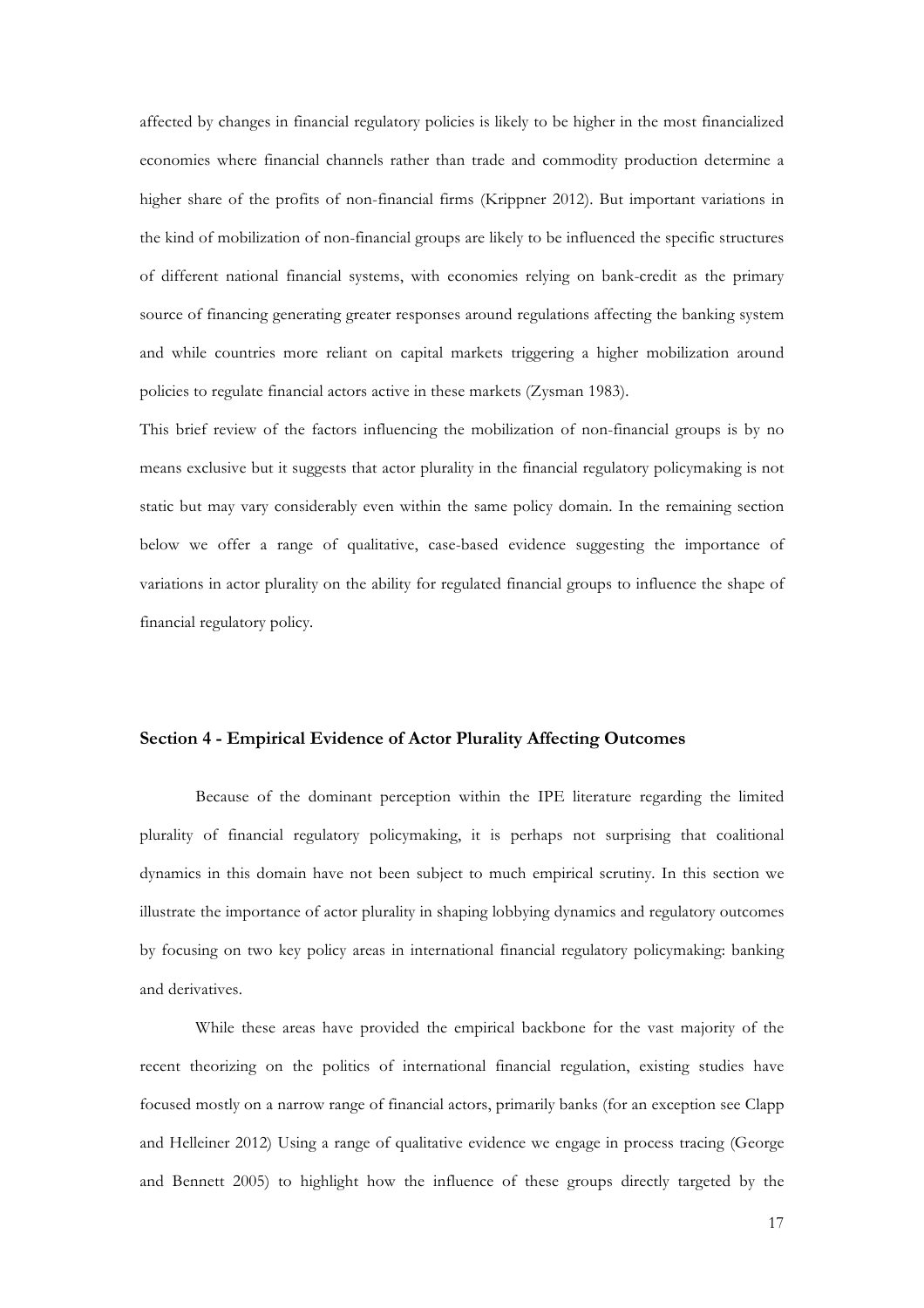regulation has been influenced by non-target groups, both within and outside the financial sector In other words, groups and dynamics often elided or neglected within the existing literature matter for actual regulatory policymaking outcomes and condition with influence of the targeted financial industry groups. We do so with explicit reference to the expectations regarding the impact of actor plurality over the influence of the financial industry groups targeted for regulation presented in the 'leveraged interests' approach presented above, although our analysis constitutes more of an illustration of mechanism at work than a discrete empirical 'test'. Herein we are envisaging influence not as a deterministic relationship, but as a probabilistic one. As such evidence in favor of our argument would be that non-target groups' mobilization is associated with different levels of target groups' influence over the regulatory policymaking process in some way.

Our qualitative evidence not only shows the importance of actor plurality in two key policy domains for the literature on financial regulation, but does so in a range of different contexts and periods. In particular, while the analysis of global banking regulation will focus on regulatory initiatives that preceded the crisis, the analysis of derivatives regulation will focus primarily on the regulatory response to the crisis. Moreover, while the analysis in both areas will focus primarily on the policymaking process at the national and regional level, the evidence presented in this section illustrate how a plurality of interest groups nested at the national level can have important consequences on global regulatory outcomes.

#### *Global Banking Regulation in Germany and in the United States*

The Basel II Capital Accord represented the central international regulatory agreement for banking regulation prior to the global financial crisis. Developed by the Basel Committee on Banking Supervision, at the heart of the Accord was an attempt to generate banking regulatory standards whereby the amount of risk was correlated with the amount of regulatory capital a bank would have to hold. An extensive literature has built up around the formation of Basel II, often citing the ability of banks and banking associations to 'capture' the Basel Committee through various lobbying practices, to the exclusion of other business groups (Helleiner and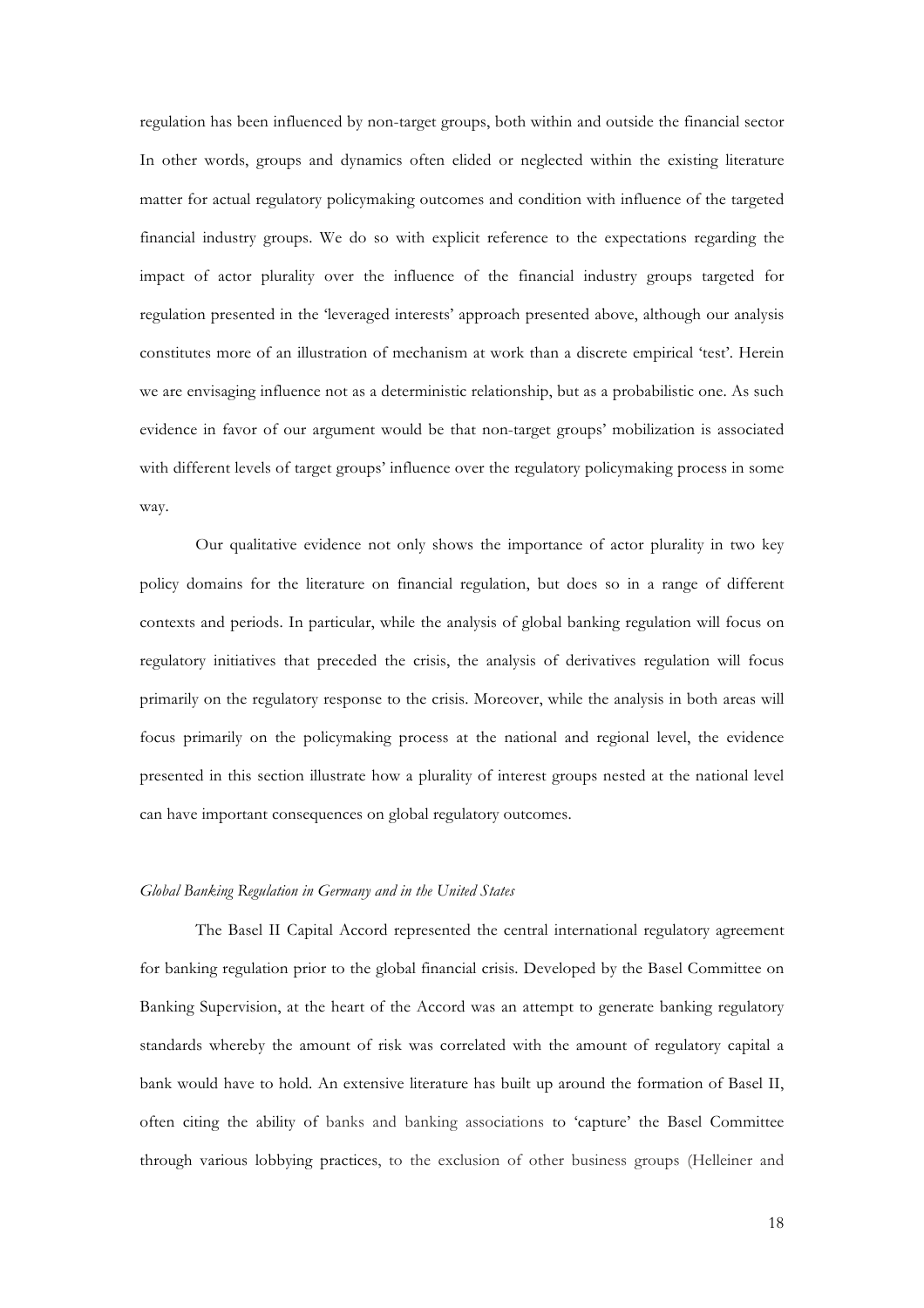Porter 2010; Wood 2005; Tsingou 2008; Lall 2012; Young 2012). What is often elided in this literature however is the fact that a significant number of groups who mobilized were not banks at all, but rather groups that were not the targets of the regulation but who had concerns regarding the downstream costs of the regulation.5

The case of German banks' lobbying efforts during the formation of Basel II is illustrative of the importance of the non-target groups in affecting regulatory policy outcomes. Soon after the release of the draft of the Accord in 1999, the German banking community and its particular the formal peak association composed of the five national banking associations in the country (the ZKA, or 'Zentraler Kreditauschuss') began an active campaign of mobilization, raising concerns to their regulators about how the new system of risk sensitivity implied in the methodology would adversely affect lending to the *Mittelstand,* the small and medium-enterprises (SMEs) which formed the backbone of the German economy. The German banking community was able to secure broad access to policymakers, but their demands were not heeded by the German regulators who sat on the Basel Committee, who rejected the notion of adjusting an international financial agreement to ensure sector-specific protection for a class of firms (Bundestag 2000a; 2000b, 54-55; Interview with former senior German financial regulator, Berlin, 15 April 2009). Such a situation can be understood in the context of quadrant C in Figures 1 and 4 above; the banking groups were able to rely on the figure of the 'Mittelstand' to bolster their arguments but they mobilized largely alone.

This configuration of private sector lobbying in Germany soon entered a second phase as the details of the Basel II Accord became more concrete. Rather than the business community being simply *invoked* within bankers' arguments to policymakers, now non-financial sector groups within the business community became actively mobilized over the issue, such as the National Federation of Industry (the BDI, or Bundesverband der deutscher Industrie), the Association of German Crafts (the ZDH, or the Zentralverband der Deutschen Handwerks), and the German Federation of Industry and Commerce (DIHK, or the Deutscher Industrie and

<u> 1989 - Jan Samuel Barbara, margaret e</u>

<sup>5</sup> In fact, just over half of the respondent letters to the Basel II consultation (those who were not individuals) came from outside the banking industry, with 32% from within finance but outside the banking industry (what we have called 'sectoral cohabitants' above), 13% from business groups outside the financial industry altogether, and 5 and 1% from research institutes and NGOs, respectively.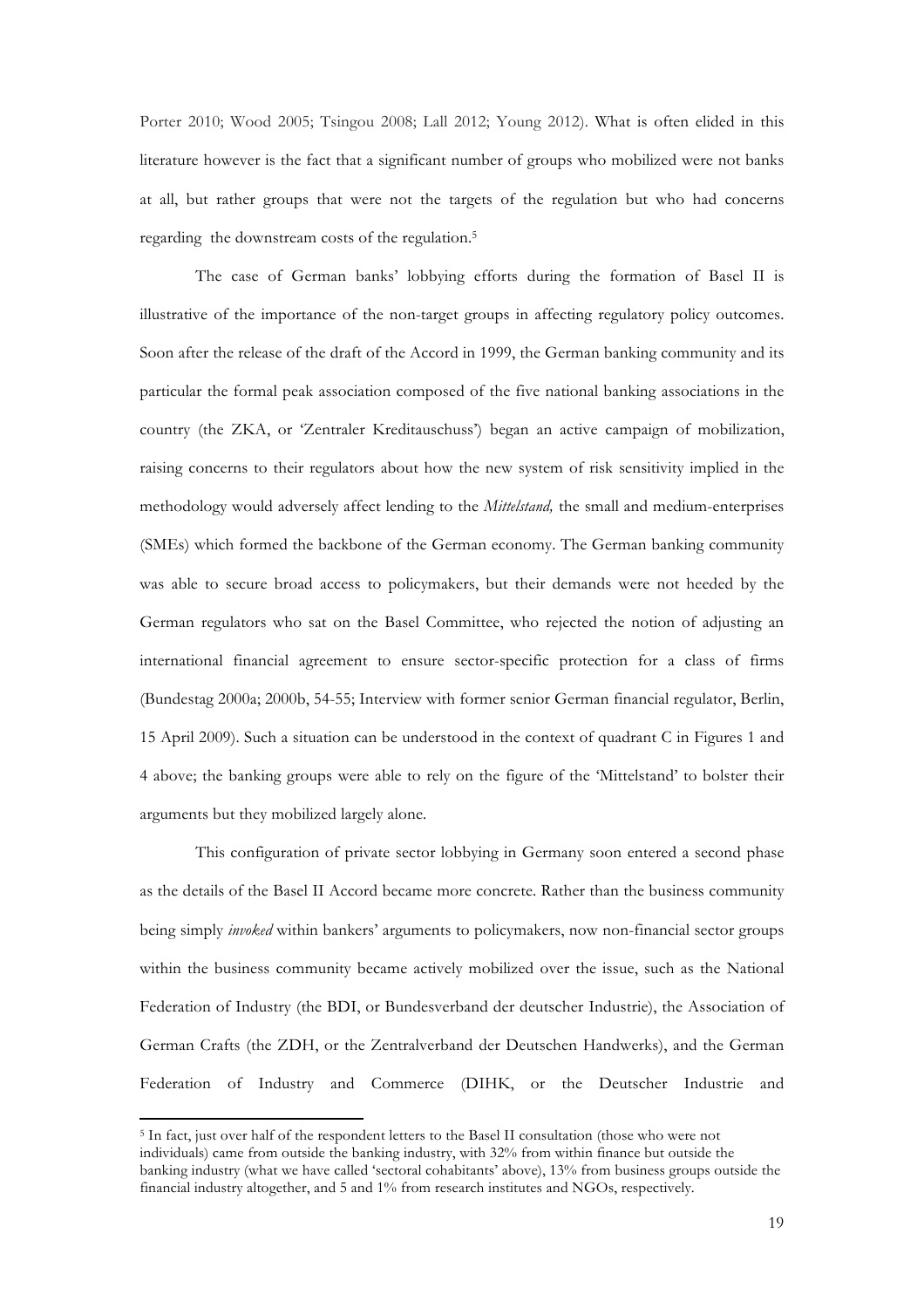Handelskammerstag). Such groups feared forthcoming damage to lines of credit to SMEs a result of Basel II's particular content when it came to business lending.

These groups communicated their concerns not only to the Bundesbank (the German central bank) and BaKred (the German Financial Supervisory Authority), but also to members of the Bundestag, using their well-developed network to make their views known and provide MPs with information on the issue. <sup>6</sup> Each of these business associations capitalized on the fact that SME promotion was often framed as the foundation for German economic recovery and innovation at the time, and were able to spread their message to journalists and politicize the issue as one of a global agreement damaging German small business, rather than simply damaging bank profits. Banks and the rest of the business community worked together. Both groups regularly exchanged information, and worked together to articulate their concerns to the Ministry of Finance, the BaKred and the Bundesbank. Several members of the ZKA even joined committees within the ZDH in order to encourage a consolidated effort, and private sector groups in this network also reached out to other business associations, such as the Central Committee of Electricians (ZVE, Zentralverband des Elektrohandwerks).7

While German regulators continued to put up some resistance, the extensive network of business mobilization throughout the country ignited considerable interest and sympathy from the Ministry for the Economy, the Ministry of Finance, and most importantly the Finance Committee within the Bundestag. This produced an all-party resolution mandating the German Basel Committee to ensure a positive overall result for the German SME sector, leading to an *increase* in credit to German firms (Bundestag 2001). When the German regulators failed to swiftly deliver the desired changes to the Accord, the bank-business coalition stepped up their mobilization even further, using their combined network of Chambers of Commerce to target MPs during an election year. Reflecting the widespread public efforts, the German Chancellor, Gerhard Schröder, threatened publicly to veto the translation of Basel II into European law unless significant changes were made (Engelen 2002:97). As a result of the widespread

<u> 1989 - Jan Samuel Barbara, margaret e</u>

<sup>6</sup> Interviews with representatives from various private sector associations, Berlin, 1 August, 4 October 2007.

<sup>7</sup> Interview with ZDH representative, 4 October 2007.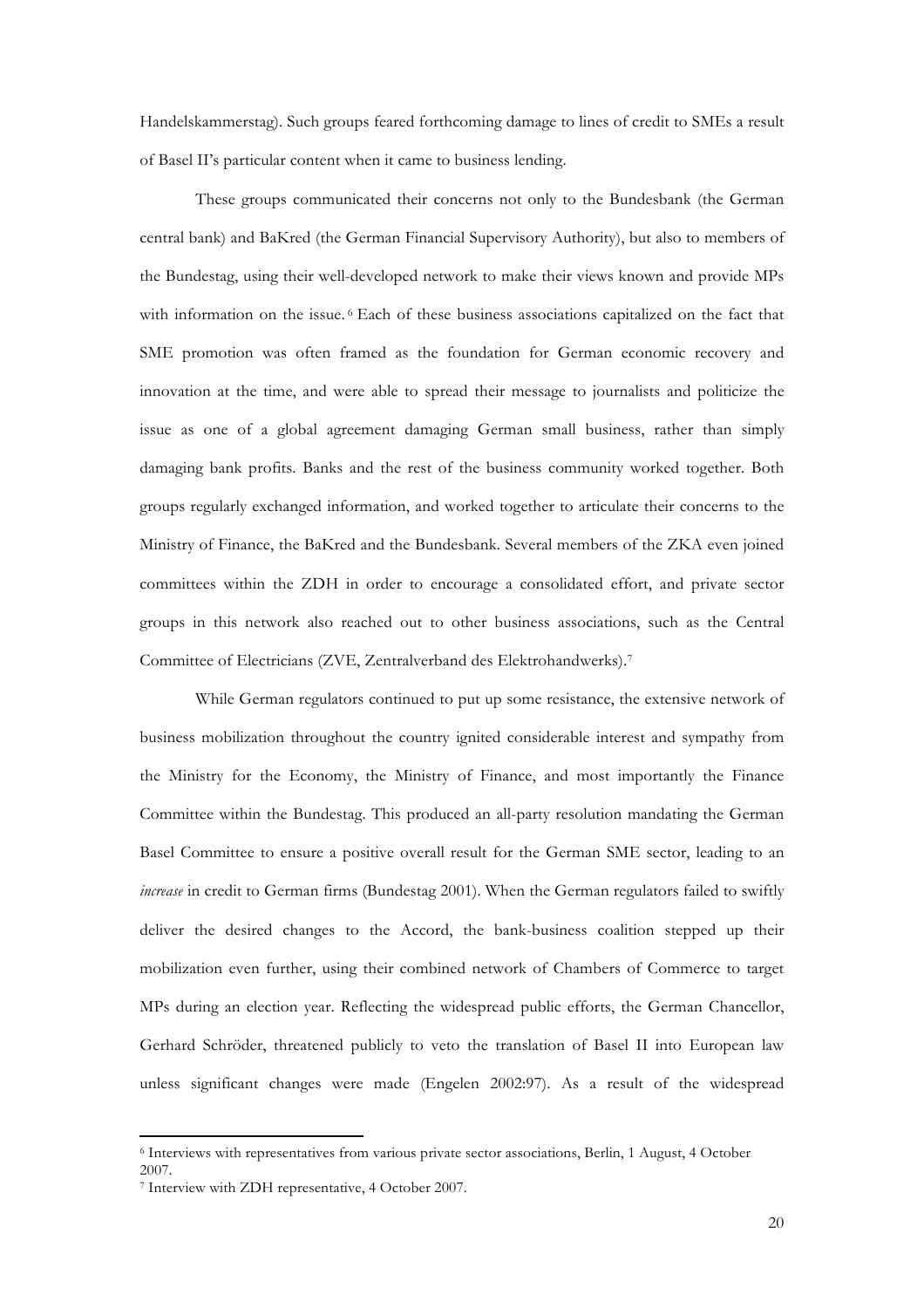politicization of the Accord in Germany, the Basel Committee was effectively compelled to adopt in July 2002 an 'SME package' which allowed banks to set aside less regulatory capital against loans to SMEs compared with loans to large corporations (BCBS 2002). The private sector coalition of banking and business associations achieved their goal, and achieved significant gains as a result (Fabi et. al. 2005:521).

As the variation within the development of Basel II lobbying and SMEs illustrates, nontarget actors improved the strength of the lobbying efforts first spearheaded by German banks, the group being regulated. Yet the mobilization of German banking associations was a necessary but insufficient condition to achieve a policy reversal by the German regulators, and thus actual policy change at the international, Basel Committee, level. Instead, it was the combined mobilization of business and crafts associations which generated the groundswell of politicized opposition which enabled the desired policy change, denoted by the shift from quadrant C to D in Figure 2 below.

|                      | Low mobilization of       | High mobilization       |
|----------------------|---------------------------|-------------------------|
|                      | non-target groups         | of non-target groups    |
| No Convergence of    | (A)                       | Ъ                       |
| interests between    |                           | US Mortgage Insurance   |
| targeted PFIGs and   |                           | Companies Mobilized     |
| other groups         |                           | Against Banks'          |
|                      |                           | Efforts.                |
| Convergence          | (C)                       | (D)                     |
| of interests between | German banks achieved     | With a bank-business    |
| targeted PFIGs and   | some modest concessions,  | coalition, German       |
| other groups         | but did not achieve their | banks achieved          |
|                      | central aim.              | extensive policy gains. |

*Figure 2: Non-Target Mobilization in the Basel II Accord*

An important instance of lobbying in the United States over the same global regulatory Accord reveals the opposite dynamic at work. While residential real estate had always been an area of the Basel II Accord which was treated relatively favorably by the Basel Committee, after conducting more research into banks' own internal risk practices, the Committee decided that certain conservative safeguards should be put in place, especially since mortgage activity was understood to be cyclical in nature, and because residential mortgages were such a large part of banks' portfolios.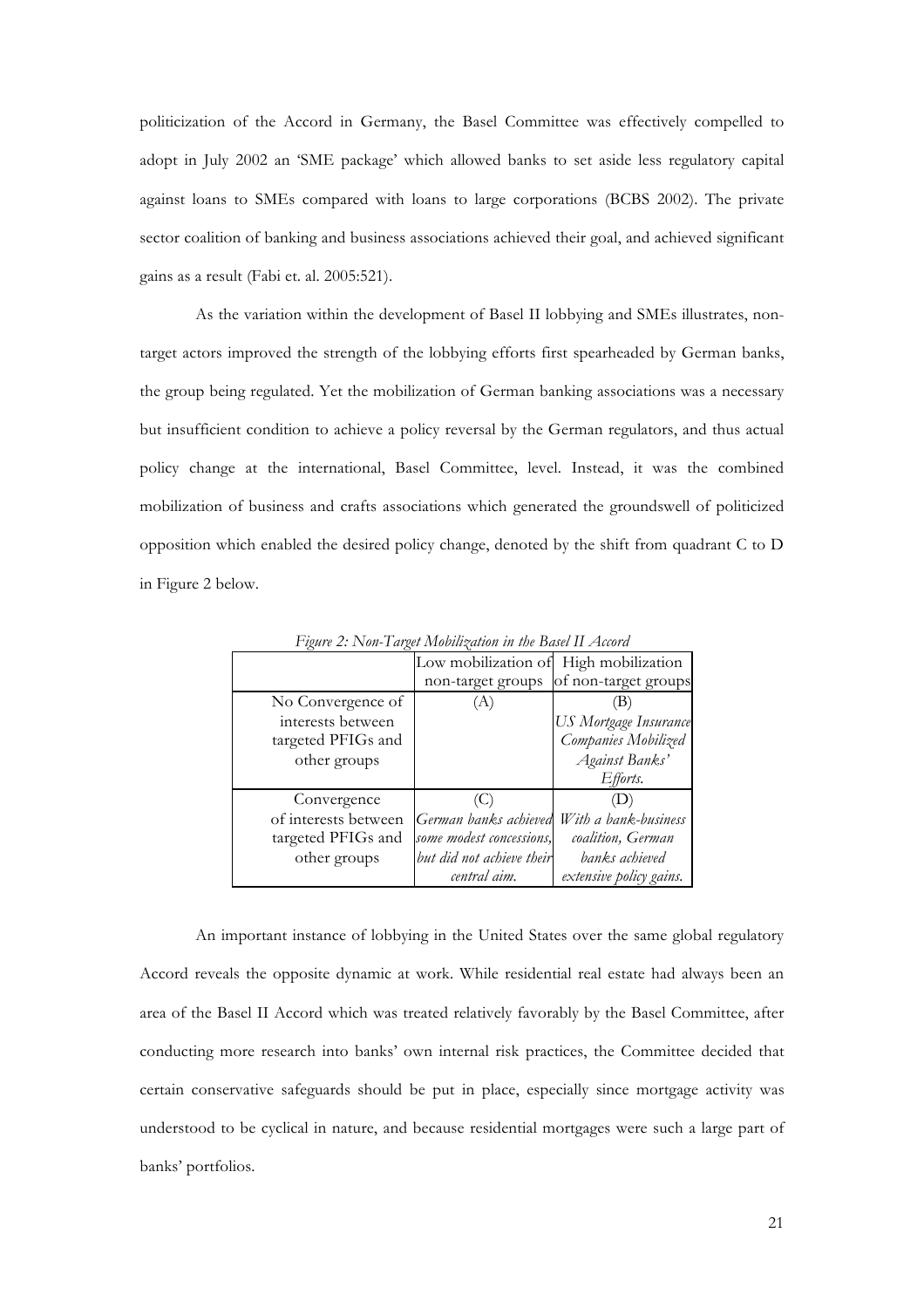US banks did not take too kindly to this conservative change in the international agreement, as they feared constraints on their booming mortgage business. A variety of large US banks such as US Bancorp, JP Morgan Chase, Washington Mutual, Fleet, Wells Fargo and Citigroup took on the issue, and were all particularly vocal about what they perceived to be an irrational and arbitrary move by the Basel Committee. These banks coalesced into a variety of associations, such the American Bankers' Association, the Financial Services Roundtable, the Mortgage Bankers' Association, the Risk Management Association, and even formed a new group calling itself the Consumer Mortgage Coalition, a Washington-based advocacy group organized by the mortgage banking divisions of JPMorgan Chase, Citigroup, and Wells Fargo (American Bankers Association 2003:3; Financial Services Roundtable 2003:9; Consumer Mortgage Coalition 2003:3). Through detailed and well coordinated work within these associations, US banks generated a series of highly technical arguments critiquing the Basel Committee's residential mortgage policies (see in particular Risk Management Association Capital Group 2003:63). US banks had excellent access to their regulators and chief Basel Committee members, the US Federal Reserve and the Office of the Comptroller of the Currency (OCC), and engaged with them during a period where Congress was highly critical of US regulators' involvement in the Basel Committee and highly sympathetic to banks' concerns (e.g. FOIA 2004a).8 Sensitive to the concerns of their domestic constituency and an often highly politicized line of business (homeownership), the Fed began investigating the empirical dimensions of bankers' claims.

Yet just as this process began, another private sector group representing a specific segment of the *insurance industry* stood up to the lobbying plate. Specifically, the Mortgage Insurance Companies of America (MICA) began conducting its own research into the consequences of Basel II's mortgage model for its constituents' interests, even through it's own activities were not being regulated by Basel II. As the actors on the other side of banks' mortgage risks, insurance companies had a very different take on mortgage risks than bankers did. In contrast to the banking community, the MICA argued strongly that the assumptions of the Basel

<u> 1989 - Jan Samuel Barbara, margaret e</u>

<sup>8</sup> Interviews with numerous private sector groups and regulators, New York and Washington, July-August 2008.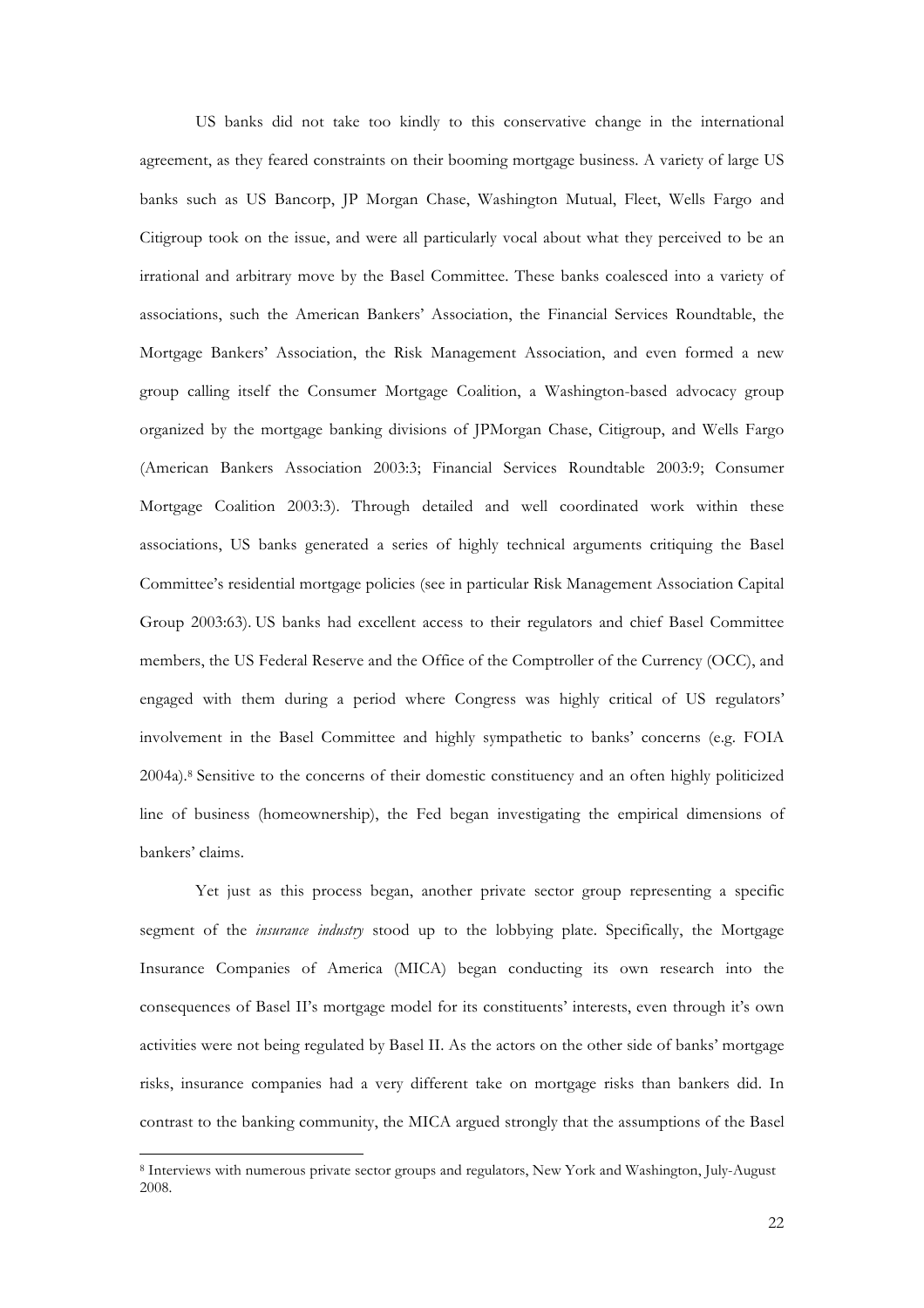Committee regarding the correlation in the default of residential mortgages were too permissive and did not reflect the additional risk associated with residential mortgage lending – a position they bolstered with detailed quantitative evidence (MICA 2003a:2-3, 9; MICA 2003b:10; FOIA 2004b).

MICA did not just argue their case to the US regulators, but also actively argued *against* the arguments that large US banks and their associations were making, stating that banks were offering a distorted picture of mortgage risk (MICA 2003b:12). US regulators not only heeded these arguments, but actively worked with this group to assess the kind of technical arguments banks were making at the time (Calem and Follain 2003:15-16; FOIA 2004b:4). The fact that the data provided by this insurance group had both greater depth and greater time coverage than the ones provided by the banking industry undermined the credibility of bankers' technical claims. While the Fed was initially open to the possibility of adjusting the policy in light of empirical evidence, they now became affirmed in the Basel Committee's overall approach. Thus in this case the mobilization of a non-target group with divergent preferences within the same financial industry *weakened* the influence of the group directly targeted by the regulation in question – the situation described in quadrant B of Figure 2 above.

#### *The Regulation of OTC Derivatives Markets in the US and Europe*

Evidence for leveraged interests at work can also be seen in the attempts to re-regulate financial markets and institutions since the global financial crisis. Exemplary in this regard are the international attempts to regulate the derivatives industry. The regulation of derivatives markets has been frequently explained through the activity of the small number of large banking institutions that dominate the trading of these products. This had not always been the case. In particular US farmers and other agricultural interests who use derivatives to hedge fluctuations in the price of agricultural products had been active since the emergence of the agricultural futures markets in Chicago in the nineteenth century in demanding the curbing of speculative activities (Clapp and Helleiner 2012). However, the influence of these non-financial interests had decreased since the 1980s as the relative importance exchange-based transactions in favour of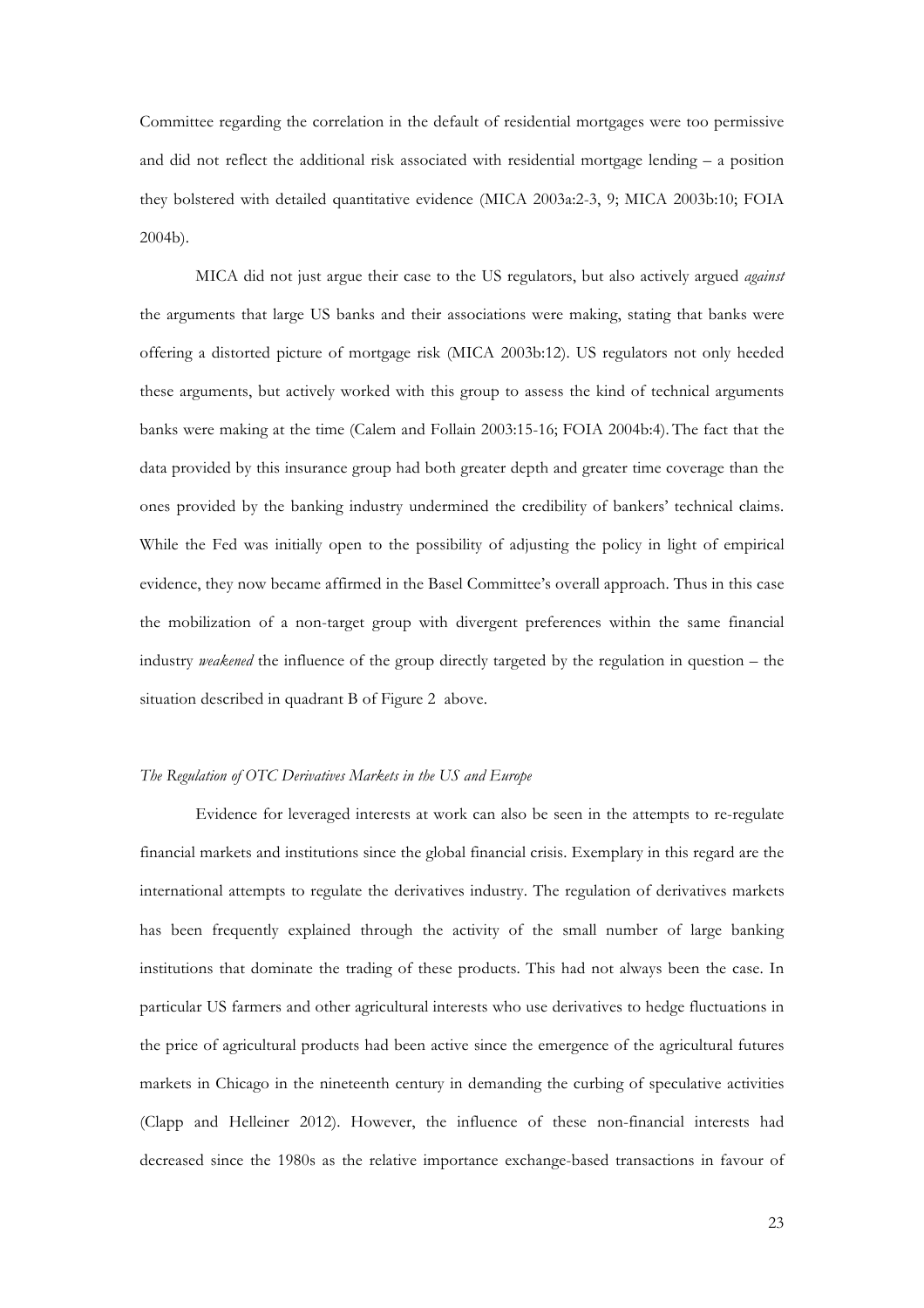trades occurring bilaterally among financial institutions, or "over the counter". A number of existing IPE scholarship has highlighted how in the decade before the crisis banks dominating these markets had succeeded in keeping the OTC markets outside of the direct oversight of regulators in the US and elsewhere through a combination of lobbying and self-regulatory initiatives designed by financial industry groups such as the ISDA (Tsingou 2006; Morgan 2010; McKeen-Edwards and Porter 2013).

The crisis of 2008-2010 has marked a turning point in the regulation of OTC derivatives. Association of these products with high profile episodes of financial instability triggered a change of attitude in the international regulatory community, culminated in the agreement of the G20 leaders to force part of these markets onto central counterparties and regulated exchanges in order to boost standardization and transparency (Helleiner 2010). Leading the charge in seeking to constrain the extent of these measures were those banking groups that were the primary target of this international agreement and who had in the past successfully lobbied the US Congress to exempt OTC derivatives markets from the purview of federal regulators with the Commodity Futures Modernization Act of 2000. However, unlike in the past, the capacity of these institutions to influence to shape the regulation was affected by the unprecedented plurality of groups mobilizing around derivatives regulation within the US Congress. <sup>9</sup> Banks found themselves colliding with old opponents both within the financial sector, such as those exchanges which stood to benefit from new business due to the regulatory changes (Helleiner 2010), as well as outside finance, such as agricultural interests now in coalition with other firms from the food and energy sectors, consumer advocacy groups, NGOs, and different faith-based organizations (Clapp and Helleiner 2012).

However, a more novel development has been the mobilization of a large number of non-financial corporates using derivatives to hedge their commercial risks. Unlike agricultural interests calling for more stringent regulation of commodity derivatives, these firms have mostly mobilized in opposition to a number of aspects of the existing legislative proposals. A leadership

<u> 1989 - Jan Samuel Barbara, margaret e</u>

<sup>9</sup> Lobbying disclosure forms reveal how the number of nonfinancial companies and associations lobbying the US Congress over derivatives grew more than tenfold between the years immediately before the crisis and 2009 (Scannell 2009).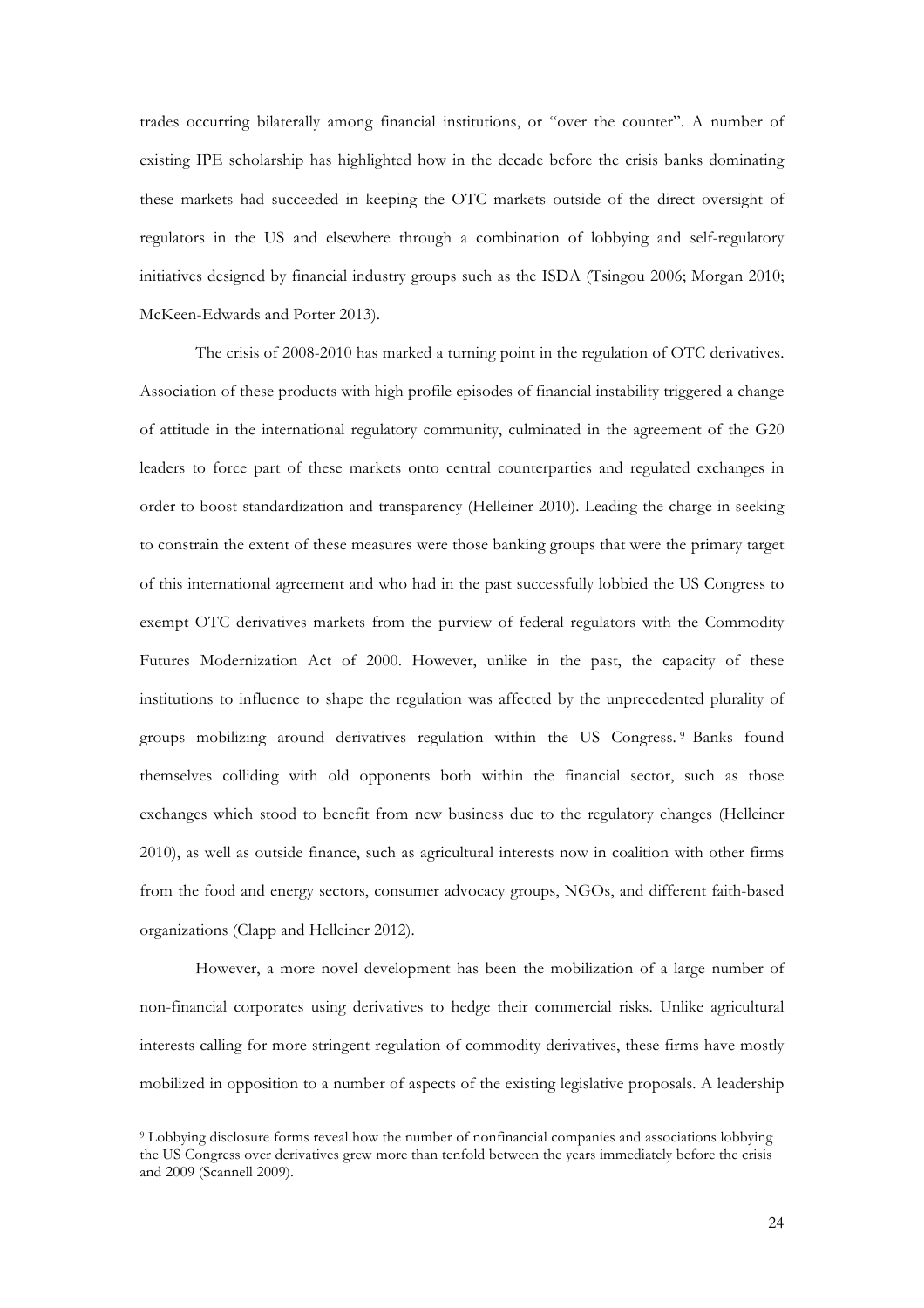role in soliciting this mobilization in the US was played by the US Chamber of Commerce, which even before the unveiling of the legislative proposal by the US Treasury started to collect data regarding the use of derivatives among its members (Master 2009; US Chamber of Commerce 2009). Most importantly, the US Chamber of Commerce played a strategic role in organizing an ad hoc coalition of non-financial corporate actors calling themselves the "Coalition for Derivatives End-Users" which included firms such as Ford Motor Company, General Electric, IBM, Apple and Boeing, and leading trade associations from the manufacturing sector (e.g. National Association of Manufacturers), real estate sector (e.g. The National Association of Real Estate Investment Trusts, the Real Estate Roundtable), and energy sector (e.g. Edison Electric Institute, the American Petroleum Institute, American Gas Association). The Coalition launched an extensive campaign, writing to all members of Congress to demand that the most onerous requirements imposed by the new regulation of derivatives, including the trading requirement, should not be extended to those corporate actors who used derivatives to reduce commercial risk and volatility in their normal business operations (Coalition for Derivatives End-Users 2009). The demands from corporate end-users of derivatives were opposed within Congress only by a small number of groups. In particular, a newly created coalition of consumer, labor, and small business organization named Americans for Financial Reforms argued in front of the US Congress that the legislation posed on corporate end-users "pale in comparison to costs that this crisis has inflicted on society, and even on their own firms", while granting them exemptions created "the risk of creating loopholes large enough to fly a jet aircraft through" (Americans for Financial Reform 2009).

The mobilization of corporate end-users in the regulation of derivatives has not been limited to the US but it has also spread to Europe, where several large European non-financial started to lobby the European Commission when this followed in the footstep of US authorities in proposing a similar regulatory framework for OTC derivatives. Here 164 companies across a wide number of sectors and countries joined the European Association of Corporate Treasurers, a grouping of 20 national associations representing treasury professionals, to warn that if Europe had followed the US lead this would have led to "a reduction in the amount of funds allocated to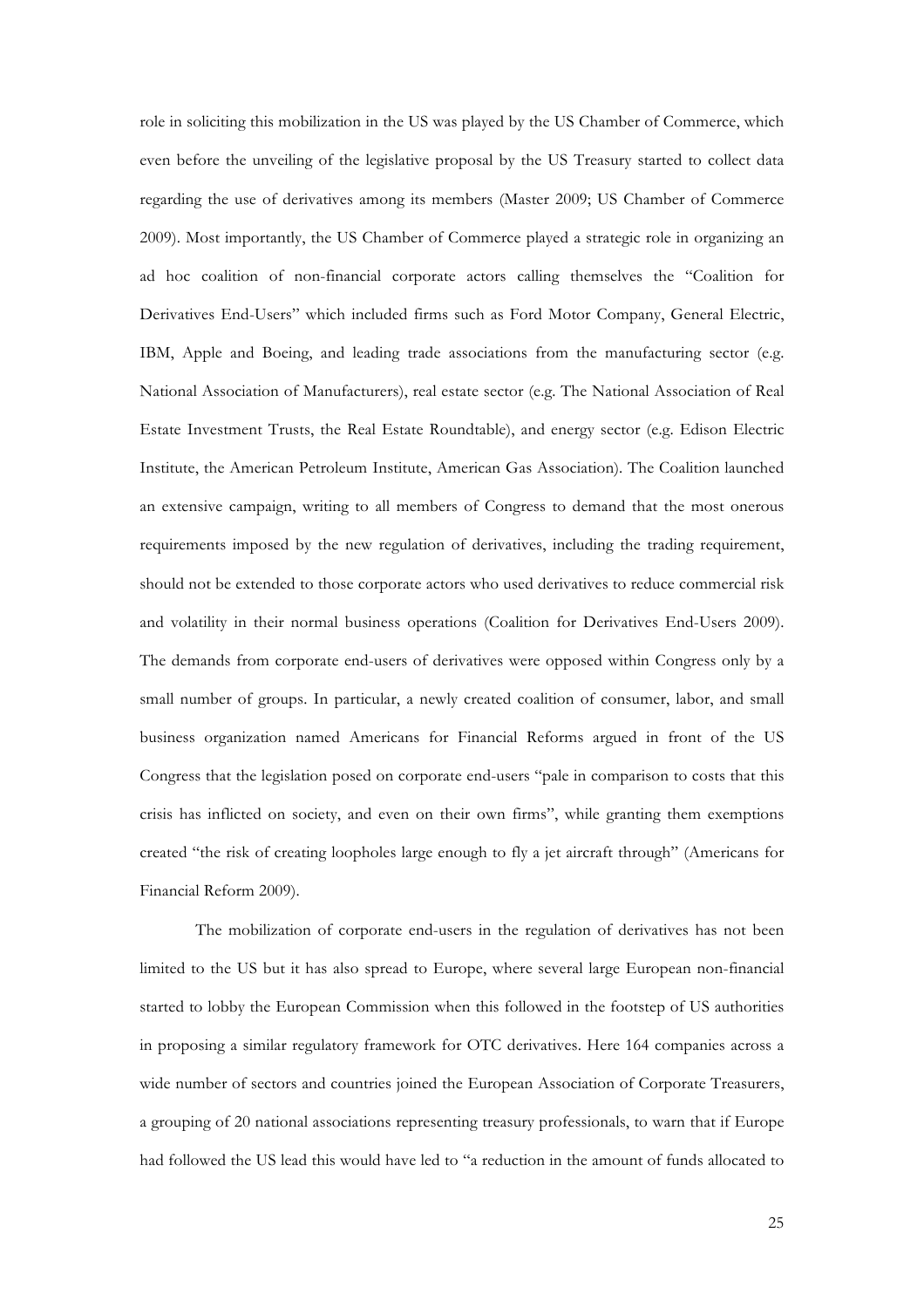productive investment in the [European] economy and less use of prudent hedging to eliminate market risks, with a resulting increase in uncertainty and volatility in the real economy of Europe" (EACT 2010, see also Raeburn 2009). These groups of corporate derivatives end-users in Europe and in the US have also at different times joined forces in jointly lobbying regulators at the international level (Coalition-EACT 2012).

This mobilization of non-financial corporate end-users had some immediate repercussions over the lobbying strategy of banks and other financial groups active in the derivatives markets. In a moment in which the severity of the crisis had severely tarnished their political capital, banks explicitly sought to align their interests with those of their corporate customers. The Securities Industry and Financial Markets Association, for instance, justified its plea in front of the US Congress to limit the scope of the legislation on the basis that this would reflect not only the interests of the financial services firms that constitute its membership but also of the "interests and concerns of those firms' customers, the thousands of American corporations that benefit directly from the broad availability of derivatives transactions to manage various risks that arise in connection with their day-to-day business activities" (SIFMA 2009). ISDA published research in June 2010 revealing that the legislation which was being finalized by the US Congress would cost US companies as much as \$1 trillion in terms of capital requirements (ISDA 2010).

Indeed, the Congressional leaders who had been shepherding the legislation through Congress saw in these claims an attempt by banks to "tak[e] the end users in effect as hostages to get out from under some of these requirements" (Barney Frank, cited by Paletta 2010). Also US regulators sought to split the coalition emerging between dealers and commercial end-users, with the Chairman of the CFTC Gary Gensler arguing that 3 million business represented by the US Chamber of Commerce were mislead by a "few big banks" which had an interest in keeping their transactions with end-users off exchanges to preserve their information advantage vis-à-vis their customers (Gensler 2010).

In the end, the claims advanced by corporate end-users and the banks regarding the impact of the regulation on derivatives in terms of employment resonated more with elected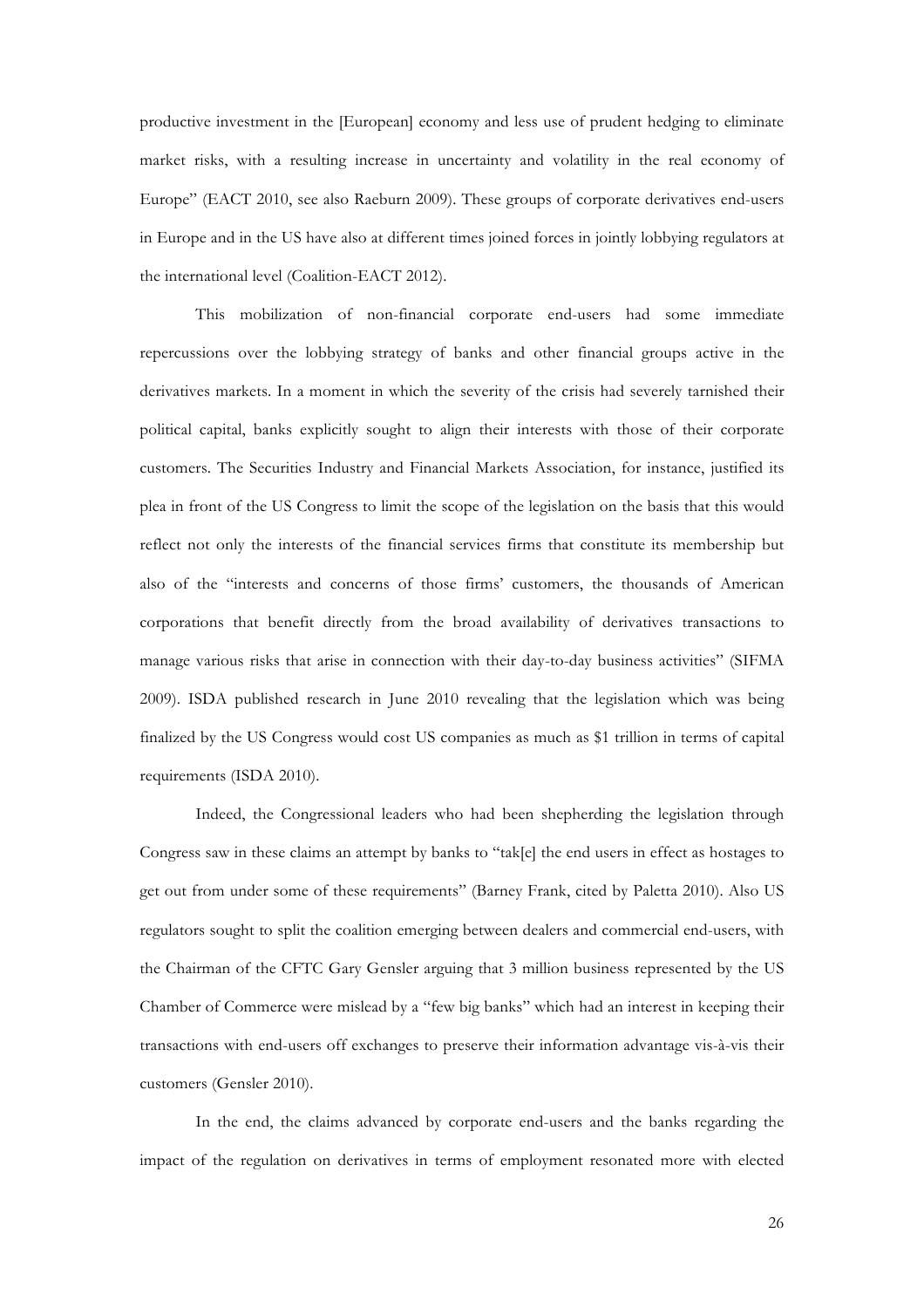officials in the US and Europe than the concerns expressed from regulators regarding the risks that granting exemptions to corporate end-users could create loopholes exploited by financial institutions. Both the Dodd-Frank Bill approved by the US Congress in July 2010 and the regulation the regulation initially proposed by the European Commission in June 2010 made special exemptions for how non-financial companies were to be treated, including the requirement to have their derivatives traded on regulated exchanges. Shortly after, the principle that corporate end-users could be exempted from the same clearing requirements was also inscribed in the international regulatory agenda by the Financial Stability Board (FSB 2010), which tasked the International Organization of Securities to monitor and coordinate these exemptions (IOSCO 2012).

The fact derivatives transactions occurring between financial institutions were not granted the same regulatory relief as those transactions having corporate end-users as one counterparty is indicative of the greater political capital that the latter group enjoyed during this period. However, the major banks were nonetheless able to benefit by the mobilization of corporate end-users. In fact, corporate end-users joined the financial institutions in opposing different measures which targeted banks exclusively but which had knock-on effects for corporates. The mobilization of corporate end-users against proposals introduced within the US Congress to limit the capacity of banks to trade customized derivatives outside of regulated exchanges (Coalition for Derivatives End-Users 2009), or forcing dealers to spin off their swaps trading desks in independently capitalized entities (Coalition for Derivatives End-Users, 2010) granted credibility to the claims advanced by the financial industry regarding the impact of these legislative proposals on the broader economy. As Congressman Barney Frank stated within Congress regarding the proposals to limit the trading of credit derivatives to those market actors with an underlying liability to insure: "When we first began to talk about this… I did not expect people in the business of selling these, people in the financial industry, to be happy with that. They weren't … We didn't care whether they were or weren't. What we began to hear were objections to some of this from those people for whom derivatives are not an end for making money as they are for the financial institutions, but a means so that they can go about their business of producing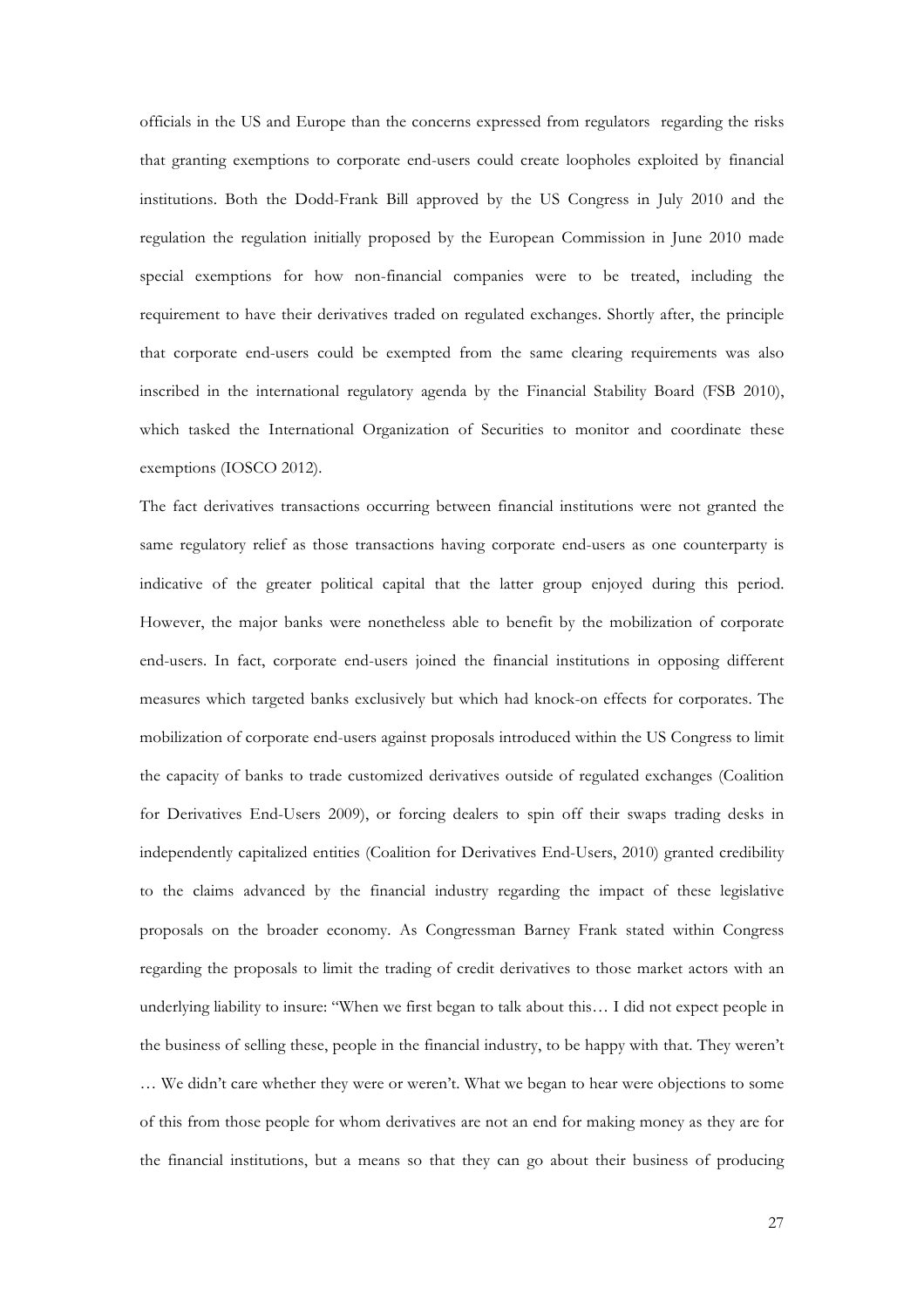goods and services with some stability, with some reasonable expectation about cost." (US House of Representatives 2009: 2).

Ultimately, the joint opposition from banks and their non-financial customers towards those measures that would have significantly curtailed the market for credit derivatives contributed towards the watering down or abandoning of these proposals within Congress. This victory for the major banks (a situation depicted in quadrant D in Figure 3 below) stands in contrast with the treatment of commodity derivatives, where the opposition from agricultural and other commodity firms undermined the attempts of the banks to veto the introduction of severe position limits (a situation depicted in quadrant B in Figure 3 below) (Clapp and Helleiner 2012).

|                                         | Low mobilization of | High mobilization        |
|-----------------------------------------|---------------------|--------------------------|
|                                         | non-target groups   | of non-target groups     |
|                                         | (A)                 |                          |
|                                         | Pre-Crisis: Banks   | Post-Crisis Derivatives  |
| No Convergence of                       | dominate. Weak      | Regulation:              |
| interests between<br>targeted PFIGs and | opposition from     | Agricultural groups and  |
| other groups                            | exchanges and       | NGOs push for            |
|                                         | agricultural groups | commodity derivatives    |
|                                         |                     | regulation               |
|                                         | (C)                 | D                        |
| Convergence                             |                     | Post-Crisis Derivatives  |
| of interests between                    |                     | Regulation: Coalition of |
| targeted PFIGs and                      |                     | Corporate End-Users      |
| other groups                            |                     | push for Exemptions      |

*Figure 3: Non-Target Group Mobilization in the Regulation of Derivatives*

In a nutshell, the analysis of derivatives regulation illustrates how, on the one hand, the financial crisis has expanded the plurality of actors shaping the regulatory response that emerged after the crisis, and on the other hand that this mobilization has worked in the regulated industry's favor. While the area of derivatives regulation is a particularly vivid area for the dynamic we wish to point out, it is by no means exhaustive of the instances in which actor plurality has had an important impact over regulatory policy since the crisis. For example, non-financial companies from different sectors such as retail, energy and medical research organized by the US Chamber of Commerce have mobilized in opposition to other aspects of the Dodd-Frank Act, such as the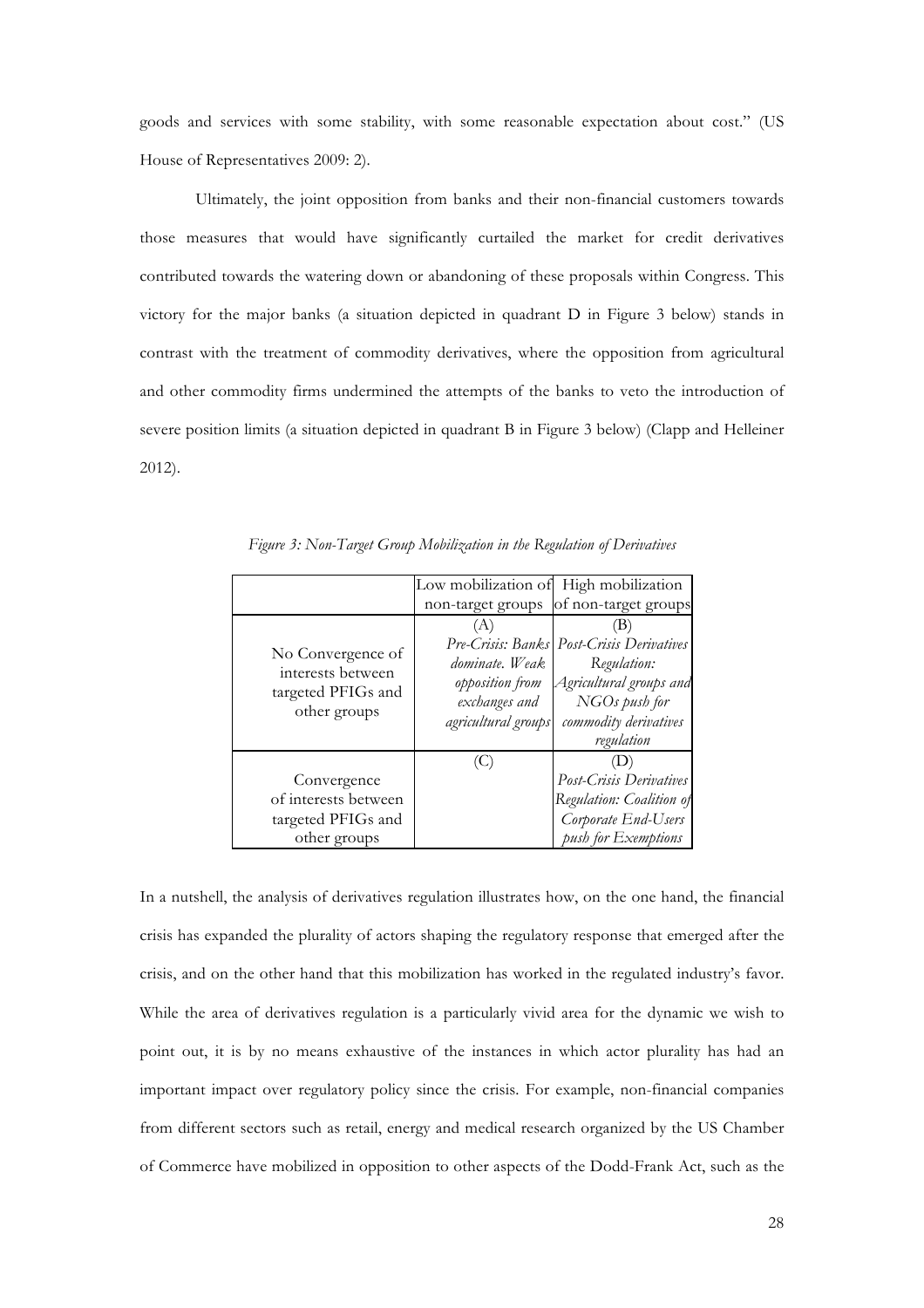provision in the US legislation limiting the proprietary trading activities in the federally-insured banking institutions (so-called Volcker Rule) (Abbott Laboratories et al. 2012, Thakor 2012), as well as the creation of a Consumer Financial Protection Agency (US Chamber of Commerce 2010). The regulation of hedge fund industry in Europe generated critical voices not only from the hedge funds targeted for regulation also pension funds and charitable foundations (including the Church of England) which in recent years had increased their investments in the industry (EFRP 2009, Jones 2009). Within banking, some of the most successful bank lobbying campaigns – waged both at the international level and within key jurisdictions such as the EU have involved the rules associated with trade finance. A focus on bank lobbying misses important dimensions to this process, as banks and banking associations have worked alongside international business associations, such as the International Chamber of Commerce (BCBS 2011; ICC 2009; Senechal 2011; Bland 2013). In each of these cases, the mobilization of these non-target groups has played an important role in allowing different financial industries targeted for new regulations to extract important concessions just when the crisis had weakened their political capital (for a more general discussion, see Pagliari and Young 2013).

#### **Conclusion**

Charles Lindblom (1977) famously argued that in modern democracies the business community cannot be treated as just another special interest group. In the same way, the analysis presented in this paper supports the notion that financial industry groups are not just another special interest group within the business community. However, what distinguish the politics of financial services regulation from other areas of the global political economy are not simply the elements identified by most analyses of financial industry power, such as the resources deployed by the financial industry, the nature of the institutional context within financial regulatory policies are designed, or the sheer size of the financial sector in the economy. Rather, our analysis points to the importance of the complex web of relations that derive from the location of the financial sector in the economy.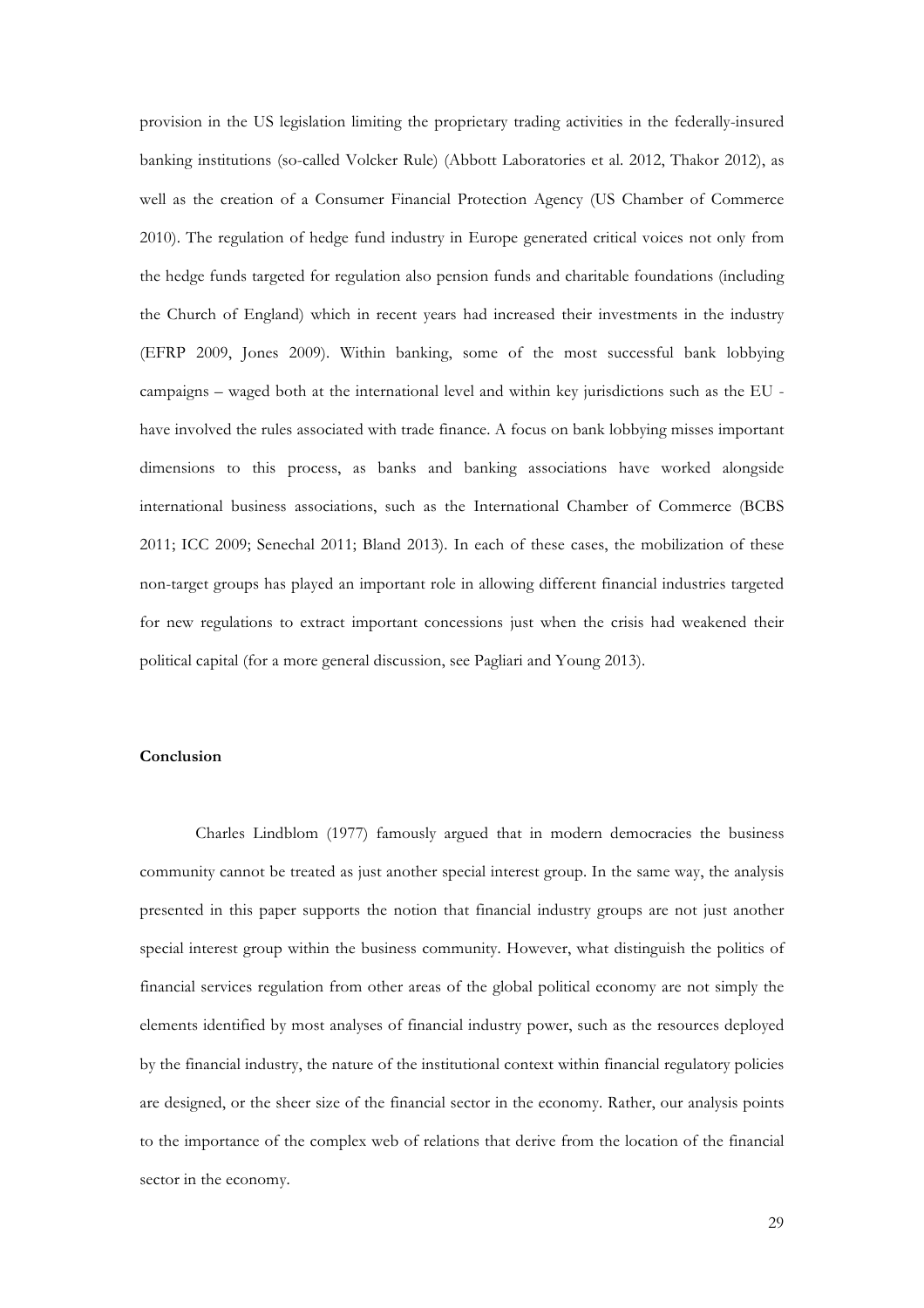Using quantitative and qualitative evidence we have demonstrated that financial regulatory policymaking is a much more plural place than the existing IPE literature has specified. New global banking regulations generate mobilization not only from banks, but also from nontarget groups such as industrial lobbies, crafts associations and the insurance industry. Regulating that most obscure of financial wizardry, complex derivatives, elicits not just the lobbying reactions of the banking industry that issue derivatives, but also all the many firms that utilize these financial products for their daily business operations, from manufacturing firms to chain restaurants. This analysis opens a number of questions and avenues for future research. More research is needed to understand the sources of the plurality of business groups mobilizing around financial regulatory policies, as well as the preferences and strategies of non-financial business groups engaged in financial regulatory debates. The analysis in this paper has only taken a preliminary step towards unpacking this plurality and better understanding how it may affect the financial regulatory policymaking process and its outcomes Future work might explore the conditions under which actor plurality might be more or less likely, along the lines of what we set out at the end of Section 2.

Plurality not only exists; it also matters for policy outcomes. Small business, crafts, and industrial associations can reinforce the lobbying efforts by powerful banking and derivatives industry associations by providing complementary political connections as well as enhanced credibility to their claims regarding the broader costs of regulation. Financial industry groups have been able to 'leverage' their influence over the policymaking process by working alongside non-target groups which often share their same preferences.

At the same time, our approach suggests that this conditioning is not uni-directional. While the mobilization of non-target groups can represent an accelerant to financial industry groups lobbying power, in other cases actor plurality can turn into an Achilles' heel. The mobilization of groups inside the financial industry, such as mortgage insurers, and outside of it, such as agricultural interests, may limit the influence of financial industry groups targeted by regulation by providing detailed empirical data to regulators or lobbying aggressively policymakers more favorable to their claims. In the same way as leverage is a source of

30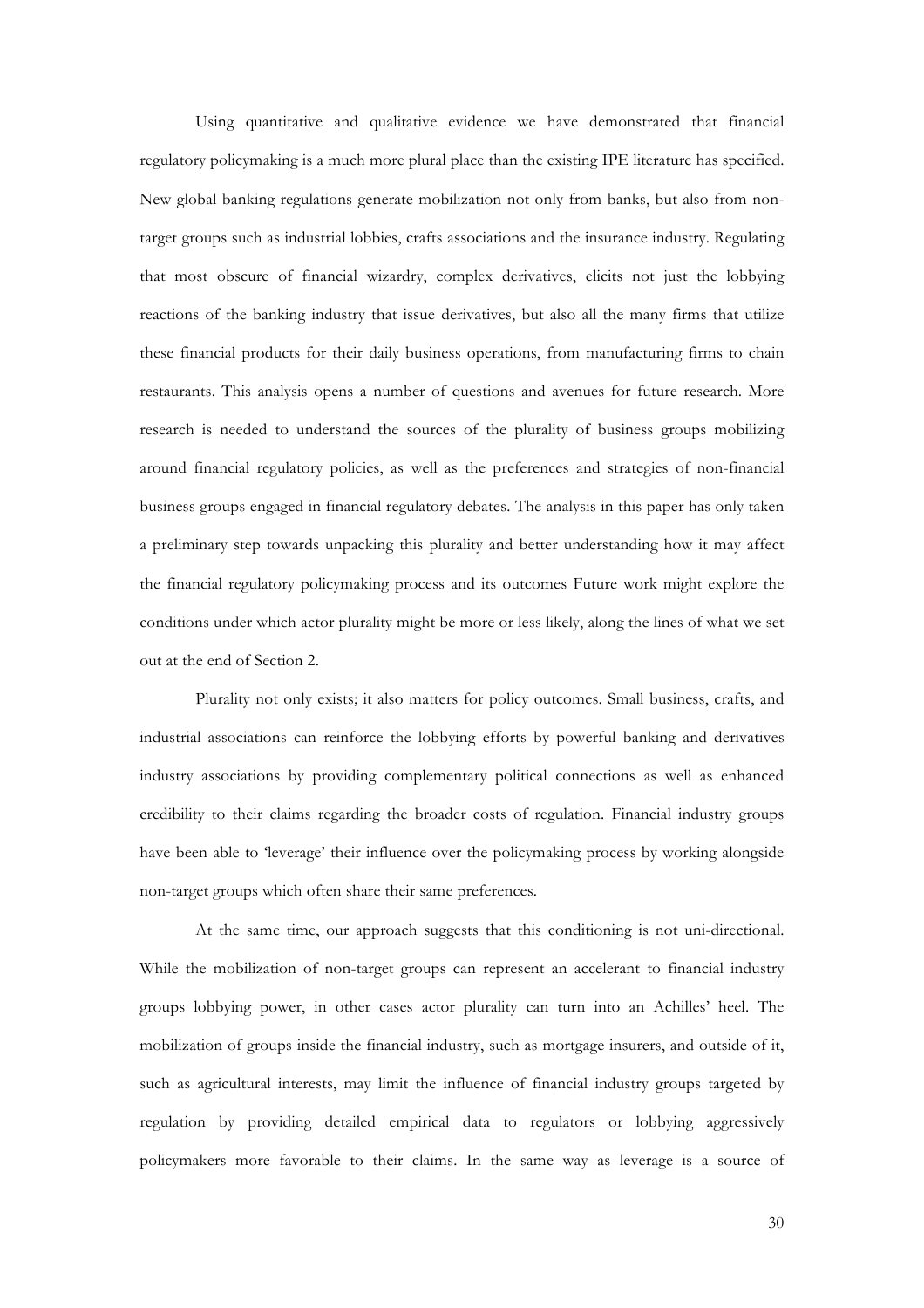vulnerability in the financial world, also in the policymaking universe this plurality comes with risks such as the creation of countervailing coalitions.

Our argument is not that plurality is the single key to understanding financial industry power. It is one important, and often neglected factor in a multifarious set of factors that are often well spelled out in the IPE literature, and the contribution of this analysis should be seen as complementary to these analyses. However, the emphasis on actor plurality offered here does provide a corrective to the tendency of the existing literature of regarding financial industry influence over regulatory policymaking as consistent and systematic. Future scholarship needs to create room for greater variation in the influence of financial industry groups, and a greater sensitivity to the often plural politics of global finance allows for a more contingent and nuanced understanding of financial industry influence.

#### **References**

- Abbott Laboratories et al. (2012) 'Letter to Federal Regulators Re: Prohibitions and Restrictions on Proprietary Trading and Certain Interests in and Relationship With, Hedge Funds and Private Equity Funds', 14 February 2012.
- Abrams, B. A., and Settle R. F. (1993), 'Pressure group influence and institutional change branch banking legislation during the great depression', *Public Choice*, 77 (4): 687-705.
- American Bankers' Association. 2003. *Letter to BCBS Secretariat*, 31 May.
- Americans for Financial Reform. 2009. Testimony of Robert A. Johnson, Director of Economic Policy, The Roosevelt Institute, representing Americans for Financial Reform, before the United States Senate Committee on Agriculture, Nutrition and Forestry. Hearing on Reforming U.S. Financial Market Regulation, 18 November 2009.
- Andrews, David. 1994. Capital Mobility and State Autonomy: Toward a Structural Theory of International Monetary Autonomy. *International Studies Quarterly* 38: 193-218.
- Baker, Andrew. 2009. Deliberative Equality and the Transgovernmental Politics of the Global Financial Architecture. *Global Governance* 15: 195-218.
- Baker, Andrew. 2010. Restraining Regulatory Capture? Anglo- America, Crisis Politics and Trajectories of Change in Global Financial Governance. *International Affairs* 86(3): 647- 63.
- Baker, Andrew. 2013. The New Political Economy of the Macroprudential Ideational Shift. *New Political Economy*, Vol 18, Issue 1: 112-139.
- Barth, J. R., G. Caprio Jr., R. Levine (2012*), Guardians of Finance. Making Regulators Work for Us*, Cambridge, MA, MIT Press.
- Bauer, Raymond, Ithiel de Sola Pool, and Lewis Anthony Dexter. 1963. *American Business and Public Policy: The Politics of Foreign Trade*. New York: Atherton Press.
- Baumgartner, Frank R., Jeffrey M. Berry, Marie Hojnacki, David C. Kimball, and Beth Lebon. 2009. *Lobbying and Policy Change. Who Wins, Who Loses, and Why*. Chicago: University of Chicago Press.
- BCBS. 2002. "Basel Committee reaches agreement on New Capital Accord issues" *BCBS Press Release,* 10 July.
- BCBS. 2011. *Treatment of Trade Finance Under the Basel Capital Framework* (Basel: BCBS, October.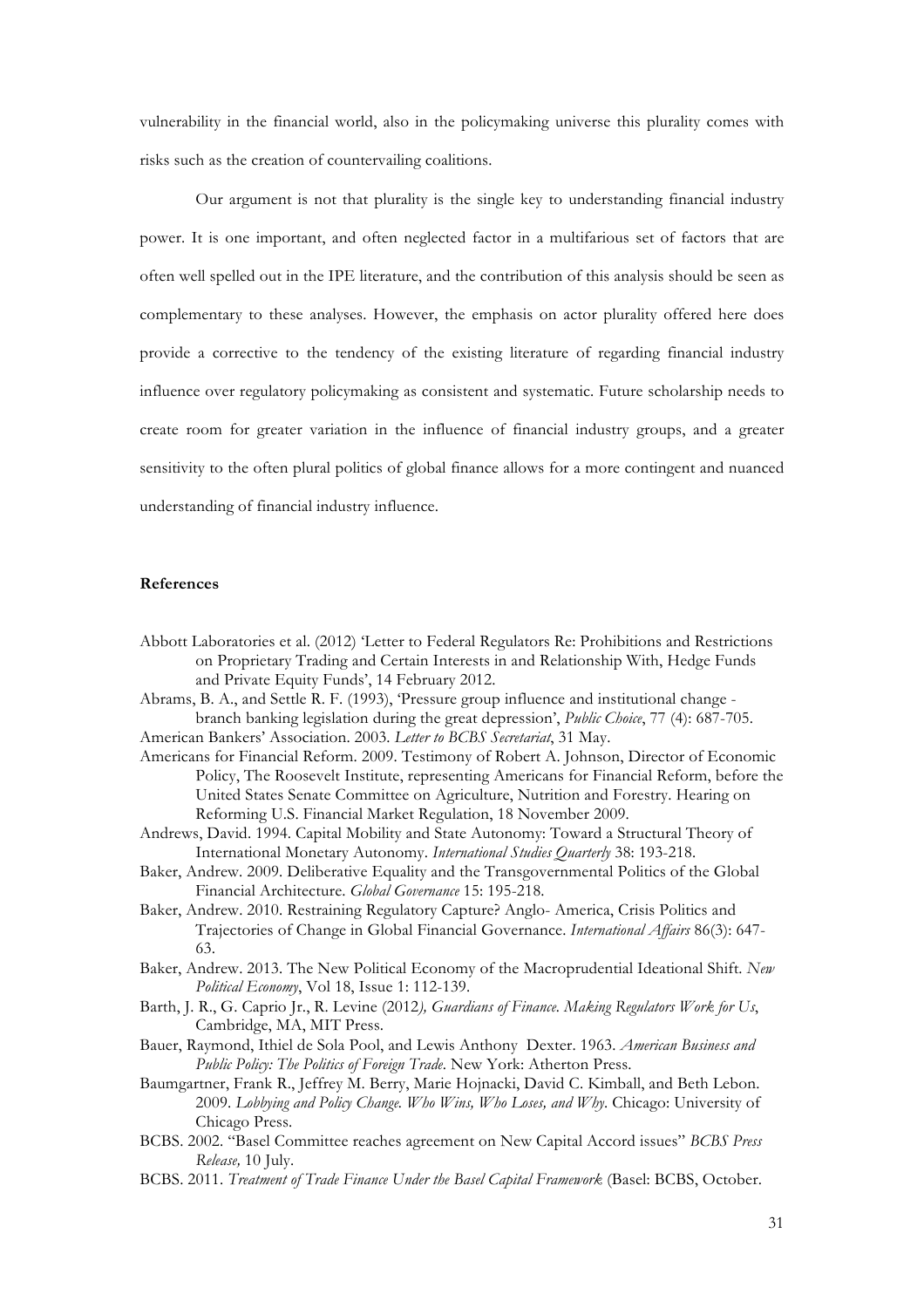- Becker, Gary (1983), 'A Theory of Competition Among Pressure Groups for Political Influence', *The Quarterly Journal of Economics* xcviii(3): 371-99
- Beyers. J. and Braun C. (2013), 'Ties that Count. Explaining interest group access to policy makers', *Journal of Public Policy*, forthcoming.
- Benmelech, Efraim and Tobias J. Moskowitz. 2010. 'The Political Economy of Financial Regulation: Evidence from U.S. State Usury Laws in the 19th Century' *Journal of Finance*,, vol. 65(3), pages 1029-1073.
- Bland, Dan. 2013. "Europe Relaxes Basel III Trade Finance Rules", *The Corporate Treasurer*, 28 April.
- Braun, Matías and Claudio Raddatz (2010). 'Banking on Politics: When Former High-ranking Politicians Become Bank Directors', *World Bank Economic Review* 24(2): 234-279
- Bundestag. 2000a. Kurzprotokoll 58 Sitzung Des Finanzauschusses. *Minutes of the Parliamentary Finance Committee* 5 April.
- Bundestag. 2000b. Kurzprotokoll 77 Sitzung Des Finanzauschusses. *Minutes of Meeting of the Parliamentary Finance Committee,* 15 October.
- Bundestag. 2001. "Antrag: Neufassung der Basler Eigenkapitalvereinbarung und Überarbeitung der Eigenkapitalvorschriften für Kreditinstitute und Wertpapierfirmen" *Drucksache 14/6196 (May).*
- Calem, Paul and Follain, James. October 2003. "The Asset-Correlation Parameter in Basel II for Mortgages on Single-Family Residences" *Federal Reserve Board of Governors Working Paper*, 15 October (Revised 6 November).
- Carpenter, Daniel P., Kevin M. Esterling, and David Lazer (1998). 'The Strength of Weak Ties in Lobbying Network. Evidence from Health-Care Politics in the United States'. *Journal of Theoretical Politics*. Vol 10, No. 4, 7417-444.
- Cerny, Philip. 1994. The Dynamics of Financial Globalization: Technology, Market Structure, and Policy Response. *Policy Sciences* 27: 317-42.
- Cerny, Philip. 2010. *Rethinking World Politics: A Theory of Transnational Neopluralism*. Oxford University Press.
- Claessens, Stijn, Geoffrey Underhill, and Xiaoke Zhang. 2008. The Political Economy of Basle Ii: The Costs for Poor Countries. *The World Economy* 31(3): 313 - 44.
- Clapp, Jennifer. 2005. "The Privatization of Global Environmental Governance: ISO 14000 and the Developing World", in Levy and Newell (Eds.), *The Business of Global Environmental Governance* (Cambridge: MIT Press0, pp. 223-47.
- Clapp, Jennifer, and Eric Helleiner. 2012. Troubled Futures? The Global Food Crisis and the Politics of Agricultural Derivatives Regulation. *Review of International Political Economy* 19(2).
- Coalition for Derivatives End-Users. 2009. Coalition for derivatives endusers views senate discussion draft as significant step backward, 10 November.
- Coalition for Derivatives End-Users. 2010. Coalition for Derivatives End-Users Comments to Title Vii of the Lincoln/Dodd Substitute to S. 3217, the Wall Street Transparency and Accountability Act of 2010. Coalition for Derivatives End-Users, 29 April 2010.
- Coalition for Derivatives End-Users and European Association of Corporate Treasurers (2012), Response: Consultative Document on Margin Requirements for Non-centrally-cleared Derivatives, 28 September 2012. Available at: http://www.eactnew.org.uk/docs/EACT-End-User-Comment-Letter-Basel-IOSCO-FINAL-Sept12.pdf
- Consumer Mortgage Coalition . 2003. *Letter to BCBS Secretariat.* 31 July.
- Culpepper, Pepper. 2011. *Quiet Politics and Business Power: Corporate Control in Europe and Japan*. Cambridge: Cambridge University Press.
- Dahl, Robert (1961). *Who Governs? Democracy And Power In An American City.* New Haven, CT: Yale University Press.
- Engelen, Klaus. 2002. "Why Schröder is Ready to Shoot Down Basel II" *The Financial Regulator*, Vol. 12(33), pp. 95-99.
- Epstein, Gerald (Ed.). 2005. *Financialization and the World Economy* (Cheltenham: Edward Elgar)
- European Association of Corporate Treasurers (2010), "Leading European companies unite against proposed derivatives regulation", 6 January 2010. Published in 'The Future of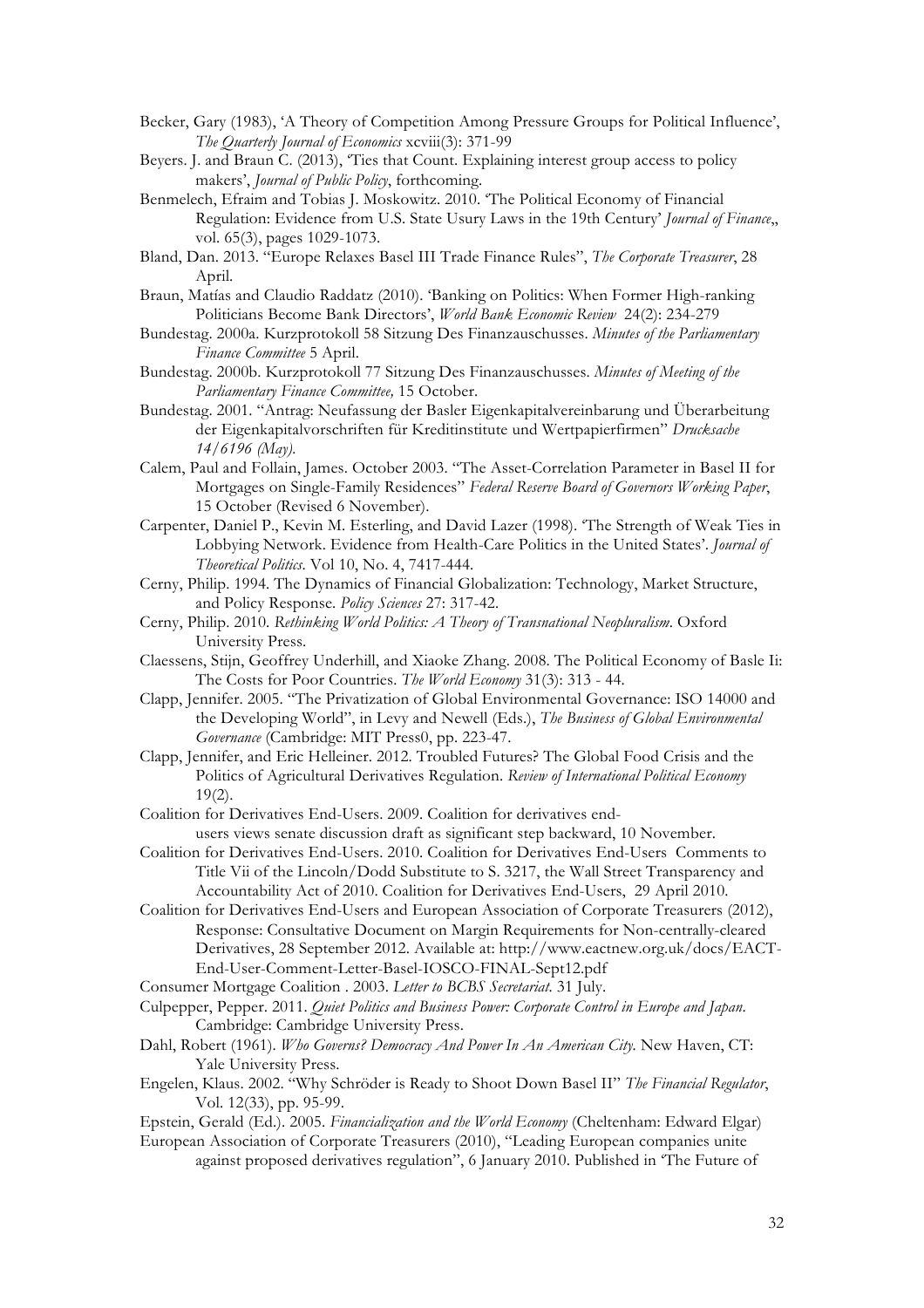Regulation of Derivatives Market" is the EU on the Right Track?. Report with Evidence' Report by Great Britain Parliament, House of Lords, European Union Committee.

- EFRP (2009) 'EFRP Response European Commission Consultation on Hedge Funds'. Brussels, European Federation for Retirement Provision, 31 January. Online. Available at http://www.efrp.org/ (30 April 2012)
- Jones, S (2009) 'Hedge funds win Church of England blessing'. Financial Times, 6 October.
- Fabi, Fabrizio, Sebastiano Laviola, and Paolo Marullo Reedtz. 2005. "The new Capital Accord and banks' lending decisions", Journal of Financial *Stability,* Vol. 1, pp. 501–521.
- Falkner, Robert. 2007. *Business Power and Conflict in International Environmental Politics*. London: Palgrave.
- Financial Services Roundtable. 2003. *Letter to BCBS Secretariat*, 31 July.
- Fioretos, Orfeo. 2010. Capitalist Diversity and the International Regulation of Hedge Funds. *Review of International Political Economy* 17(4): 696-723.
- FOIA. 2004a. *"Meeting with Citigroup on Treatment of Subprime Mortgages in Basel II",* Internal Memo, 15 March.
- FOIA. 2004b. *Re: MICA Comments on Basel II – Email Correspondance to Mark Van Der Weide"*  Internal Memo, 5 January.
- Frieden, Jeffry A. 2002. Real Sources of European Currency Policy: Sectoral Interests and European Monetary Integration. *International Organization* 56(4): 831-60.
- FSB. 2010. Implementing OTC Derivatives Markets Reforms. Financial Stability Board. 25 October 2010
- Fuchs, Doris. 2007. *Business Power and Global Governance* (Boulder: Lynne Rienner).
- Gensler, Gary (2010). Keynote Address of Chairman Gary Gensler, OTC Derivatives Reform, U.S. Chamber of Commerce, Washington, D.C. 24 March 2010.
- George, Alexander and Bennett, Andrew. 2005. *Case Studies and Theory Development in the Social Sciences* (Cambridge: MIT Press).
- Gill, Stephen , and David Law. 1989. Global Hegemony and the Structural Power of Capital. *International Studies Quarterly* 33(4): 475-99.
- Godwin, Kenneth, Scott Ainsworth and Erik K Godwin (2012), Lobbying and Policymaking, CQ Press.
- Helleiner, Eric. 2010. 'Reining in the market: Global Governance and the Regulation of Derivatives'. In *Governing the Global Economy*, edited by Dag Haral Claes and Carl Henrik Knutsen, London, Routledge.
- Helleiner, Eric, and Tony Porter. 2010. Making Transnational Networks More Accountabl. *Economics, Management and Financial Markets* 52.
- Henning, Randall. 1994. *Currencies and Politics in the United States, Germany, and Japan*. Washington, DC: Institute for International Economics.
- Hojnacki, Marie. 1997. Interest Groups' Decisions to Join Alliances or Work Alone. *American Journal of Political Science* 41(1): 61-87.
- Holyoke, Thomas T. 2011. *Competitive Interests: Competition and Compromise in American Interest Group Politics*: Georgetown University Press.
- Hula, Kevin. 1999. *Lobbying Together*. Washington, D.C: Georgetown University Press.
- Igan, Deniz, Prachi Mishra, and Thierry Tressel. 2009. A Fistful of Dollars: Lobbying and the Financial Crisis. In *IMF Working Paper*. Washington, DC: IMF.
- ICC. 2009. "Rethinking Trade Finance 2009: An ICC Global Survey", *ICC Banking Commission Market Intelligence Report*, 31 March.
- IOSCO. 2012. Requirements for Mandatory Clearing. Technical Committee of the International Organization of Securities Commissions. OR05/12. February 2012.
- ISDA. 2010. Us Companies May Face Us \$1 Trillion in Additional Capital and Liquidity Requirements as a Result of Financial Regulatory Reform, According to Isda Research. International Swaps and Derivatives Associations, 29 June 2010.
- Johnson, Simon, and James Kwak. 2010. *13 Bankers*. New York: Pantheon Books.Jones, S. 2009. "Hedge funds win Church of England blessing" *Financial Times*, 6 October.
- Josselin, Daphne, and William Wallace. 2002. Non-State Actors in World Politics: A Framework. In *Non-State Actors in World Politics*, edited by Daphne Josselin and William Wallace. Basingstoke: Palgrave.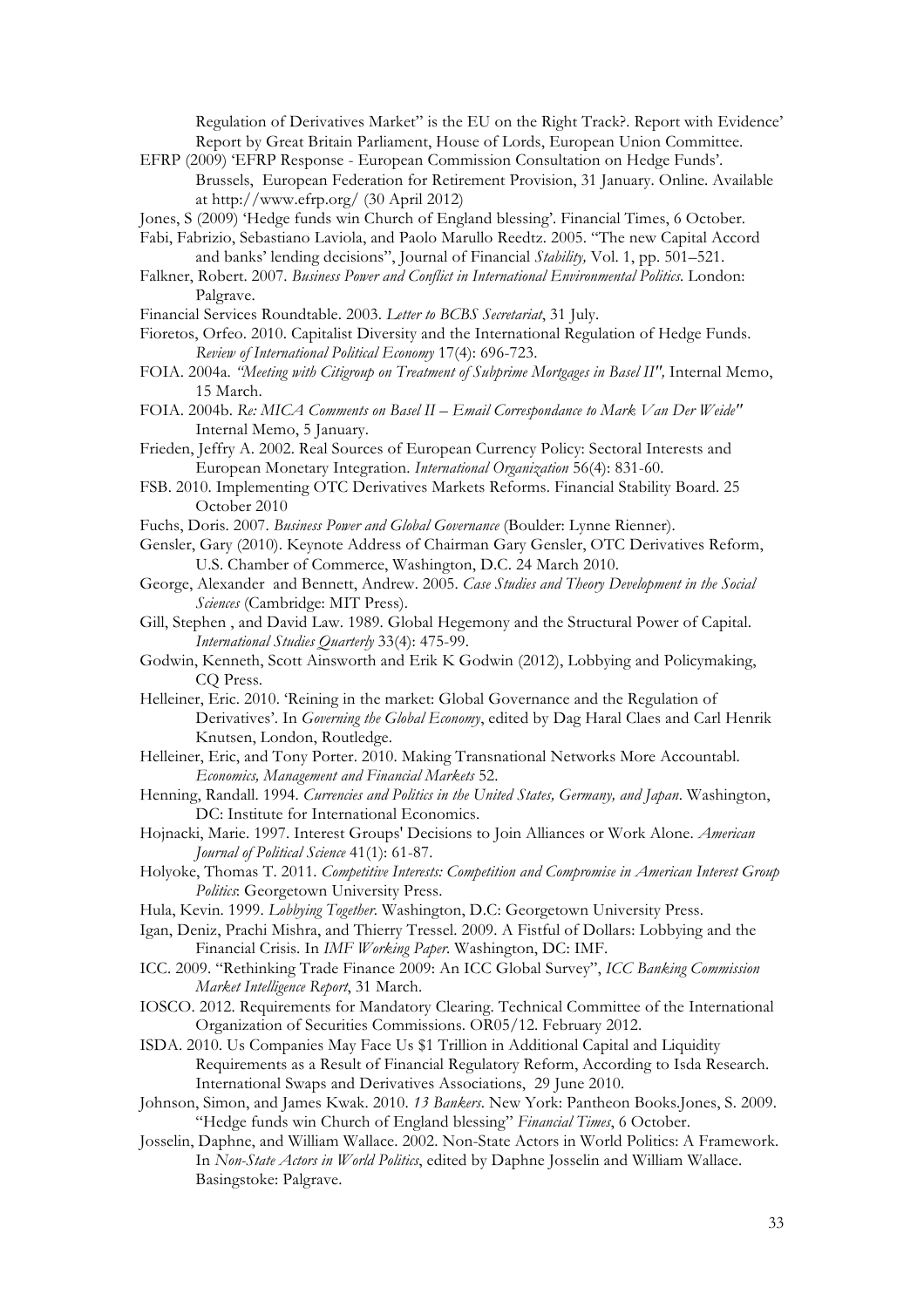Kahler, Miles, and David Lake. 2003. Globalization and Governance. In *Governance in a Global Economy: Political Authority in Transition*. Princeton, N.J.: Princeton University Press.

- Krippner, Greta R. 2012. *Capitalizing on Crisis: The Political Origins of the Rise of Finance* (Cambridge: Harvard University Press)
- Kroszner, Randall S. and Philip E. Strahan (1999). 'What Drives Deregulation? Economics and Politics of the Relaxation of Bank Branching Restrictions', *The Quarterly Journal of Economics*, Vol. 114, No. 4 (Nov., 1999), pp. 1437-1467
- Lall, Ranjit. 2012. 'From Failure to Failure: The Politics of International Banking Regulation', *Review of International Political Economy,* Vol. 19, No. 4, pp. 609-638.
- Levy, D. and Kolk, A. 2002. "Strategic Response to Global Climate Change: Conflicting Pressures on Multinationals in the Oil Industry", *Business and Politics*, VOl. 4, pp. 275-300.
- Lindblom, Charles E. 1977. *Politics and Markets : The World's Political and Economic Systems*. New York: Basic Books.
- Lowery, David and Virginia Gray (2004). 'A Neopluralist Perspective on Research on Organized Interests". Political Research Quarterly, Vol. 57, No. 1 (Mar., 2004), pp. 163-175.
- Lowi, Theodore. 1964. American Business, Public Policy, Case-Studies, and Political Theory. *World Politics* 16(4): 677-715.
- Macartney, Huw. 2009. "Variegated Neo-Liberalism: Transnationally Oriented Fractions of Capital in EU Financial Market Integration", *Review of International Studies*, Vol. 35, No. 2, pp. 451-480.
- Mahoney, Christine. 2008. *Brussels Versus the Beltway: Advocacy in the United States and the European Union.* Georgetown University Press.
- Master, Cyra (2009). 'Business Groups Eye Fight on Regulation of OTC Trading', *The Atlantic*, 8 April 2009.
- Mattli, Walter, and Ngaire Woods. 2009. In Whose Benefit? Explaining Regulatory Change in Global Politics. In *The Politics of Global Regulation*, edited by Walter Mattli and Ngaire Woods. Princeton, NJ: Princeton University Press.
- McKeen-Edwards, Heather and Tony Porter (2013). *Transnational Financial Associations and the Governance of Global Finance*. *Assembling Wealth and Power*. London: Routledge.
- Montgomerie, Johanna. 2008. Bridging the Critical Divide: Global Finance, Financialisation and Contemporary Capitalism. *Contemporary Politics* 14(3): 233-52.
- Morgan, Glenn (2010). 'Legitimacy in financial markets: credit default swaps in the current crisis' *Socio-Economic Review* 8(1): 17-45.
- Mortgage Insurance Companies of America. 2003a. *Letter to BCBS Secretariat*, 31 July.
- Mortgage Insurance Companies of America. 2003b. *Letter to US Agencies*, 3 November.
- Mügge, Daniel. 2006. 'Private-Public Puzzles: Inter-Firm Competition and Transnational Private Regulation', *New Political Economy, Vol. 11, No. 2, pp. 177-200, 2006.*
- Mügge, Daniel. 2010. *Widen the Market, Narrow the Competition*. Colchester: ECPR Press.
- Nolke, Andreas, and James Perry. 2007. The Power of Transnational Private Governance: Financialization and the IASB. *Business and Politics* 9(3).
- Oatley, Thomas, and Robert Nabors. 1998. Redistributive Cooperation, Market Failure, Wealth Transfers and the Basle Accord. *International Organization* 52(1): 35-54.
- Ocampo, Jose Antonio. 2009. 7-Point Plan for Development-Friendly Reform. In *Re-Defining the Global Economy*, edited by Sara Burke, 7-13. New York: Friedrich Ebert Stiftung Occasional Paper #42.
- Olson, Mancur (1965). *The Logic of Collective Action: Public Goods and the Theory of Groups.* Harvard University Press.
- Orsini, Amandine. 2011. "Thinking Transnationally, Acting Individually: Business Lobby Coalitions in International Environmental Negotiations", *Global Society,* Vol. 25, No. 3, pp. 311-329.
- Pagliari, Stefano and Kevin L. Young (2013). 'The Wall Street Main Street Nexus in Financial Regulation: Business Coalitions Inside and Outside the Financial Sector in the Regulation of OTC Derivatives'. In Moschella, Manuela and Eleni Tsingou (eds.) *Great Expectations, Slow Transformation: Incremental Change in Financial Governance*, ECPR Press.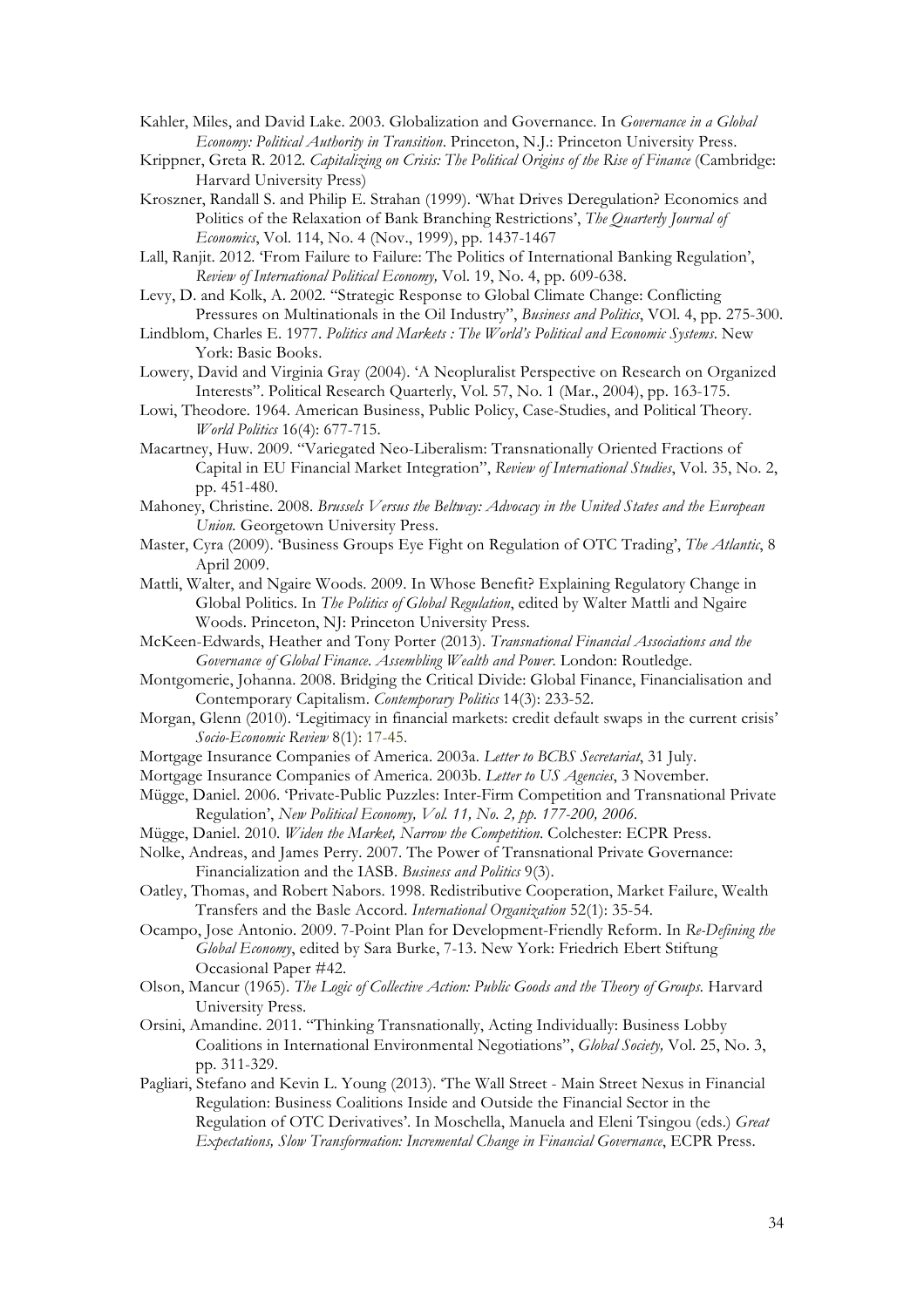- Paletta, Damian (2010), "Late Change Sparks Outcry Over Finance-Overhaul Bill", *Wall Street Journal,* 1 July 2010.
- Peltzman, Sam (1976). 'Toward a more general theory of regulation'. *Journal of Law and Economics*  19: 211-240.
- Préfontaine, Jacques, Jean Desrochers, and Lise Godbout. 2010. 'The Analysis of Comments Received by the Bis on "Principles for Sound Liquidity Risk Management and Supervision"'. *International Business & Economics Research Journal* 9(7): 65-72.
- Raeburn, Richard. 2009. Brussels must stick up for the end-users of derivatives. *Financial Times*. 2 December 2009.
- Rajan, Raguram and Luigi Zingales (2003). 'The great reversals: the politics of financial development in the twentieth century', *Journal of Financial Economics* 69, 5-50.
- Risk Management Association Capital Group. 2003*. Letter to US Agencies*.
- Rogowski, Ronald. 1990. *Commerce and Coalitions: How Trade Affects Domestic Political Alignments*. Princeton, NJ: Princeton University Press.
- Scannell, Kara (2009). Big Companies Go to Washington to Fight Regulations on Fancy Derivatives. *The Wall Street Journal*. 10 July 2009.
- Scholte, Jan Aart. 2013. Civil society and financial markets : what is not happening and why. *Journal of Civil Society*, Vol. 9, Issue 2, 129 –147.
- Senechal, Thierry. 2011. "Business Responding to the Financial Crisis: Setting Up a Policy Agenda for Trade Finance", in Chauffour, Jean-Pierre and Malouche, Mariem (Eds.), *Trade Finance During the Great Trade Collapse* (Washington, D.C.: World Bank), pp. 357- 372.
- Sharman, Jason 2010. Offshore and the New International Political Economy. *Review of International Political Economy* 17(1): 1-19.
- SIFMA. 2009. Testimony of Dan Budofsky. Davis Polk & Wardwell LLP. On behalf of the Securities Industry and Financial Markets Association before the U.S. House of Representatives. Committee on Agriculture Hearing on The Over-The-Counter Derivatives Markets Act of 2009. 17 September 2009.
- Singer, David. 2007. *Regulating Capital. Setting Standards for the International Financial System*. Ithaca, NY: Cornell University Press.
- Stigler, George. 1971. The Theory of Economic Regulation. *Bell Journal of Economics and Management Science* 2: 3-21.
- Thakor, Anjan. 2012. 'The Economic Consequences of the Volcker Rule', US Chamber of Commerce's Center for Capital Market Competitiveness, Summer 2012.
- Truman, David. 1953. *The Governmental Process: Political Interests and Public Opinion* (New York: Knopf)Tsingou, Eleni. 2006. The Governance of Otc Derivatives Markets. In *The Political Economy of Financial Market Regulation. The Dynamics of Inclusion and Exclusion*, edited by Peter Mooslechner, Helene Schuberth and Beat Weber, 89-114. Cheltenham, UK: Edward Elgar.
- Tsingou, Eleni. 2008. Transnational Private Governance and the Basel Process: Banking Regulation, Private Interests and Basel II. In *Transnational Private Governance and Its Limits*, edited by Andreas Nolke and Jean-Christophe Graz. London: Routledge.
- Underhill, Geoffrey, and Xiaoke Zhang. 2008. Setting the Rules: Private Power, Political Underpinnings, and Legitimacy in Global Monetary and Financial Governance. *International Affairs* 84(3): 535-54.
- US Chamber of Commerce 2009 'U.S. Chamber Comments on Administration's Derivatives Proposal', 13 May 2009'.
- US Chamber of Commerce. 2010. 'Do we Need a Consumer Protection Agency?', 19 February 2010. Available on the US Chamber of Commerce website http://www.uschamber.com/press/opeds/2010/do-we-need-consumer-protectionagency.
- US House of Representatives (2009) 'Reform of the Over-The-Counter Derivative Market: Limiting Risk and Ensuring Fairness', Printed Hearing, U.S. House of Representatives, Committee on Financial Services, 7 October. Online. Available at: http://democrats.financialservices.house.gov/Hearings/hearingDetails.aspx?NewsID=1 124.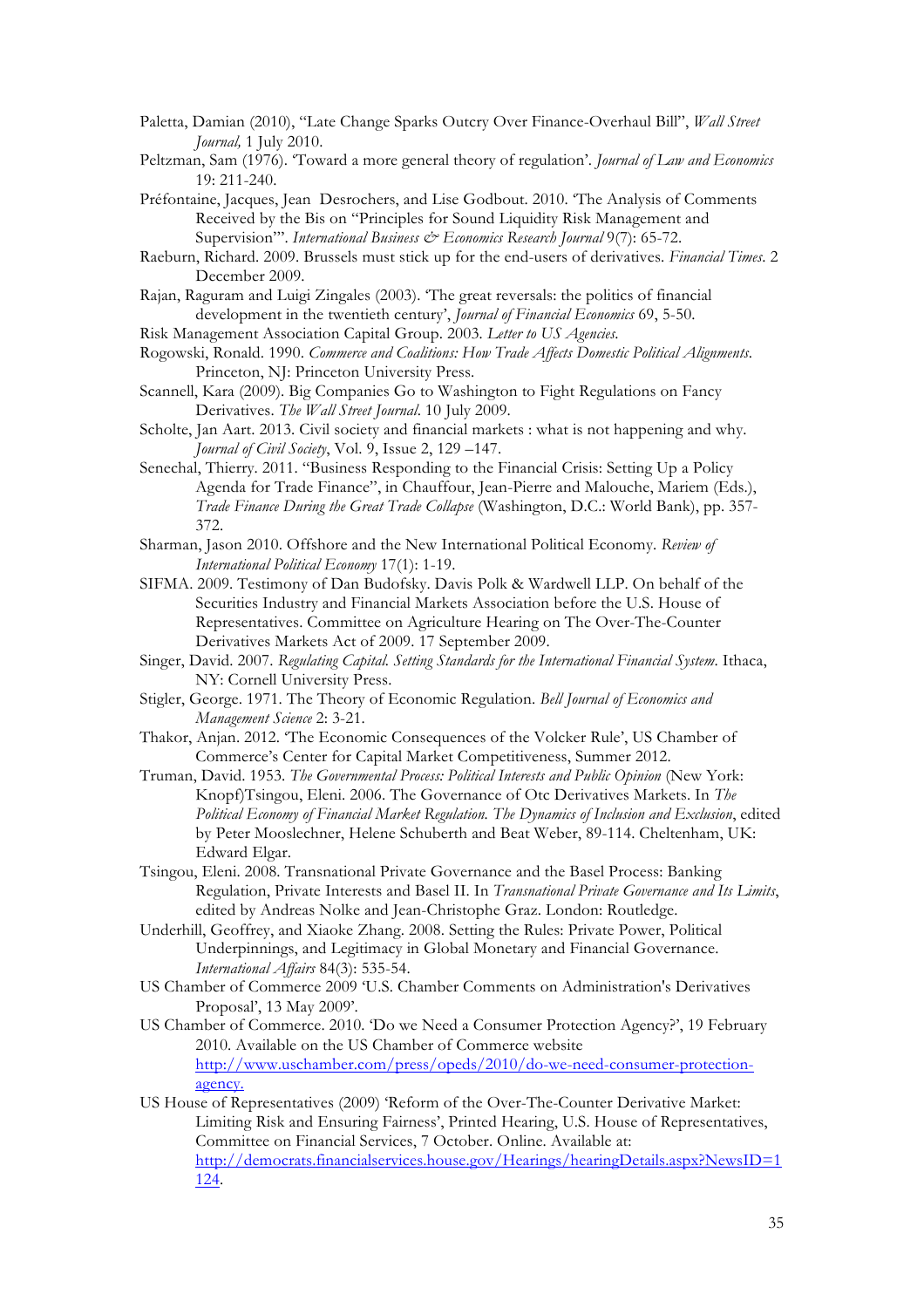- Weber, Beat. 2006. The Construction of the Single Market in Financial Services and the Politics of Inclusion and Exclusion. In *The Political Economy of Financial Market Regulation. The Dynamics of Inclusion and Exclusion*, edited by Peter Mooslechner, Helene Schuberth and Beat Weber. Cambridge: Cambridge University Press.
- Wilson, James. 1980 "The Politics of Regulation," in James Wilson, ed., *The Politics of Regulation*, New York: Basic Books.
- Wood, Duncan. 2005. *Governing Global Banking: The Basel Committee and the Politics of Financial Globalisation* Aldershot: Ashgate.
- Woll, Cornelia. 2013. 'Lobbying Under Pressure: The Effect of Salience on European Union Hedge Fund Regulation'. *Journal of Common Market Studies*. Vol. 51, Issue 3, pp. 555-572.
- Yackee, Jason Webb and Susan Webb Yackee. 2006. 'A Bias Towards Business? Assessing Interest Group Influence on the U.S. Bureaucracy', *The Journal of Politics*, Vol. 68, Issue 1, 128-139.
- Young, Kevin L. (2012). 'Transnational regulatory capture? An empirical examination of the transnational lobbying of the Basel Committee on Banking Supervision', *Review of International Political Economy*, Vol 19, Issue 4, 663-688.
- Zysman, John. 1983. *Governments, Markets and Growth: Finance and the Politics of Industrial Change.* Ithaca, NY: Cornell University Press.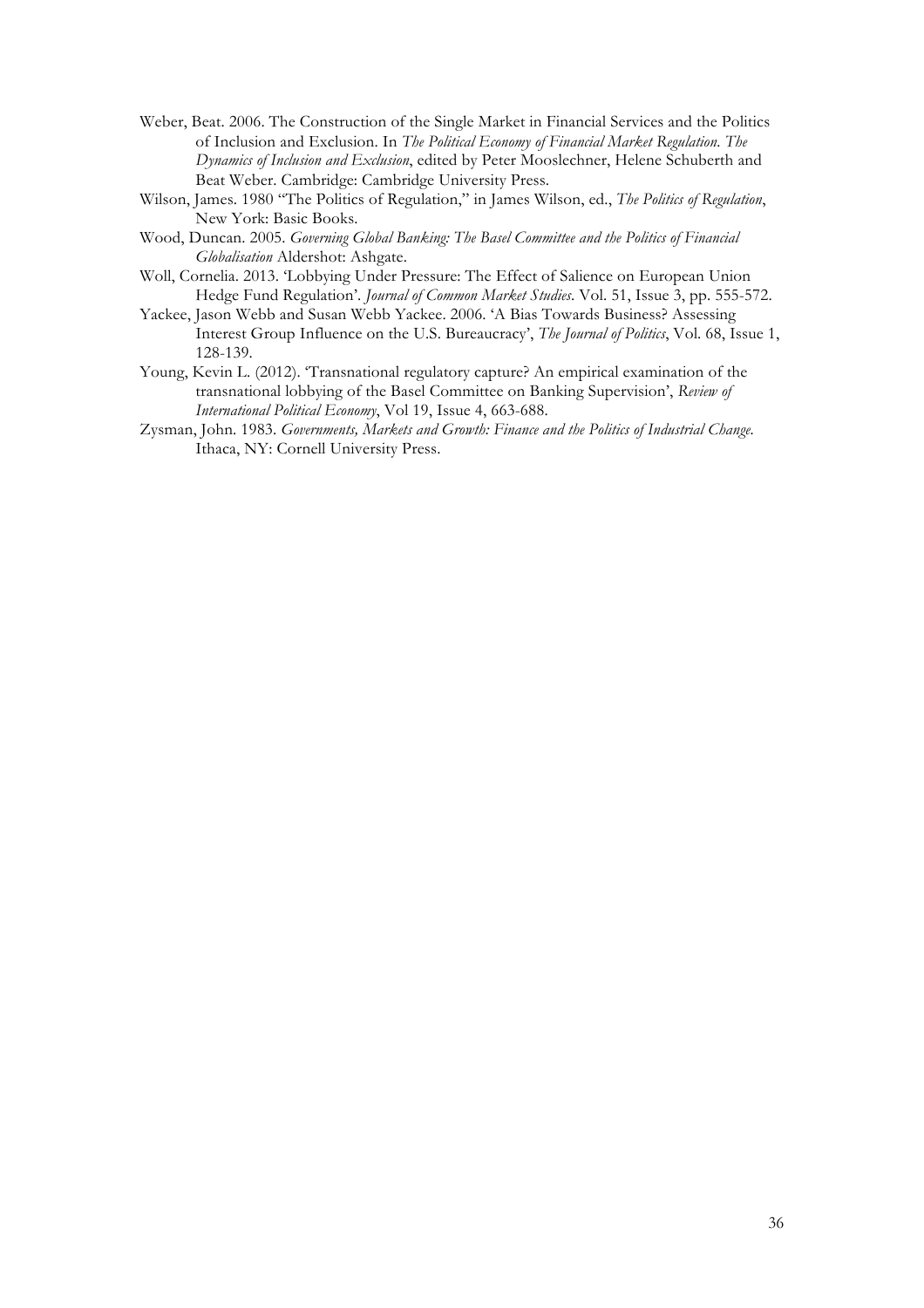| Institution                                            | Country       |
|--------------------------------------------------------|---------------|
| Agricultural Marketing Service                         | US.           |
| Basel Committee on Banking Supervision                 | International |
| Bundestag Committee for Economics and Technology       | Germany       |
| Bundestag Committee for Health                         | Germany       |
| Bundestag Committee for the Environment                | Germany       |
| <b>Bundestag Finance Committee</b>                     | Germany       |
| Bureau of Land Management                              | US            |
| Canadian National Energy Board                         | Canada        |
| Canadian Ad Hoc Working Group of Provincial Securities | Canada        |
| Administrators                                         |               |
| Canadian Competition Bureau                            | Canada        |
| Canadian Provincial Securities Regulators              | Canada        |
| Canadian Council of Insurance Regulation               | Canada        |
| Commodity Credit Corporation                           | US            |
| Commodity Futures Trading Commission                   | <b>US</b>     |
| Committee for Payments and Settlement Systems          | International |
| Conference of European Securities Regulators           | EU            |
| European Banking Authority                             |               |
| <b>Consumer Financial Protection Bureau</b>            | <b>US</b>     |
| Department of Energy and Climate Change                | UK            |
| Department of Health                                   | UK            |
| <b>Environmental Protection Agency</b>                 |               |
| European Commission DG Agriculture and Rural           | EU            |
| Development                                            |               |
| European Commission DG Competition                     | ${\rm EU}$    |
| European Commission DG Energy                          | ${\rm EU}$    |
| European Commission DG Enterprise and Industry         | ${\rm EU}$    |
| European Commission DG Fisheries                       | EU            |
| European Commission DG General Taxation and Customs    | ${\rm EU}$    |
| European Commission DG Health and Consumers            | EU            |
| European Commission DG Internal Market                 | ${\rm EU}$    |
| European Commission DG Information Society             | ${\rm EU}$    |
| European Commission Special Task force on Media and    | EU            |
| Publishing                                             |               |
| European Commission Radio Policy Spectrum Group        | EU            |
| European Securities and Markets Authority              | EU            |
| Federal Deposit Insurance Corporation                  | <b>US</b>     |
| Federal Energy Regulatory Commission                   | <b>US</b>     |
| Federal Housing Finance Agency                         | <b>US</b>     |
| Federal Oceanic and Atmospheric Administration         | <b>US</b>     |
| Federal Reserve System                                 | <b>US</b>     |
| Financial Stability and Oversight Council              | <b>US</b>     |
| Food and Drug Administration                           | <b>US</b>     |
| Food Safety and Inspection Service                     | <b>US</b>     |
| Food Standards Agency                                  | UK            |
| Grain Inspection Packers and Stockyards Administration | US            |
| Health Canada                                          | Canada        |
| House of Lords Committee on Energy and Commerce        | UK            |
| House of Lords European Union Committee                | UK            |
| House of Lords Science and Technology Committee        | UK            |